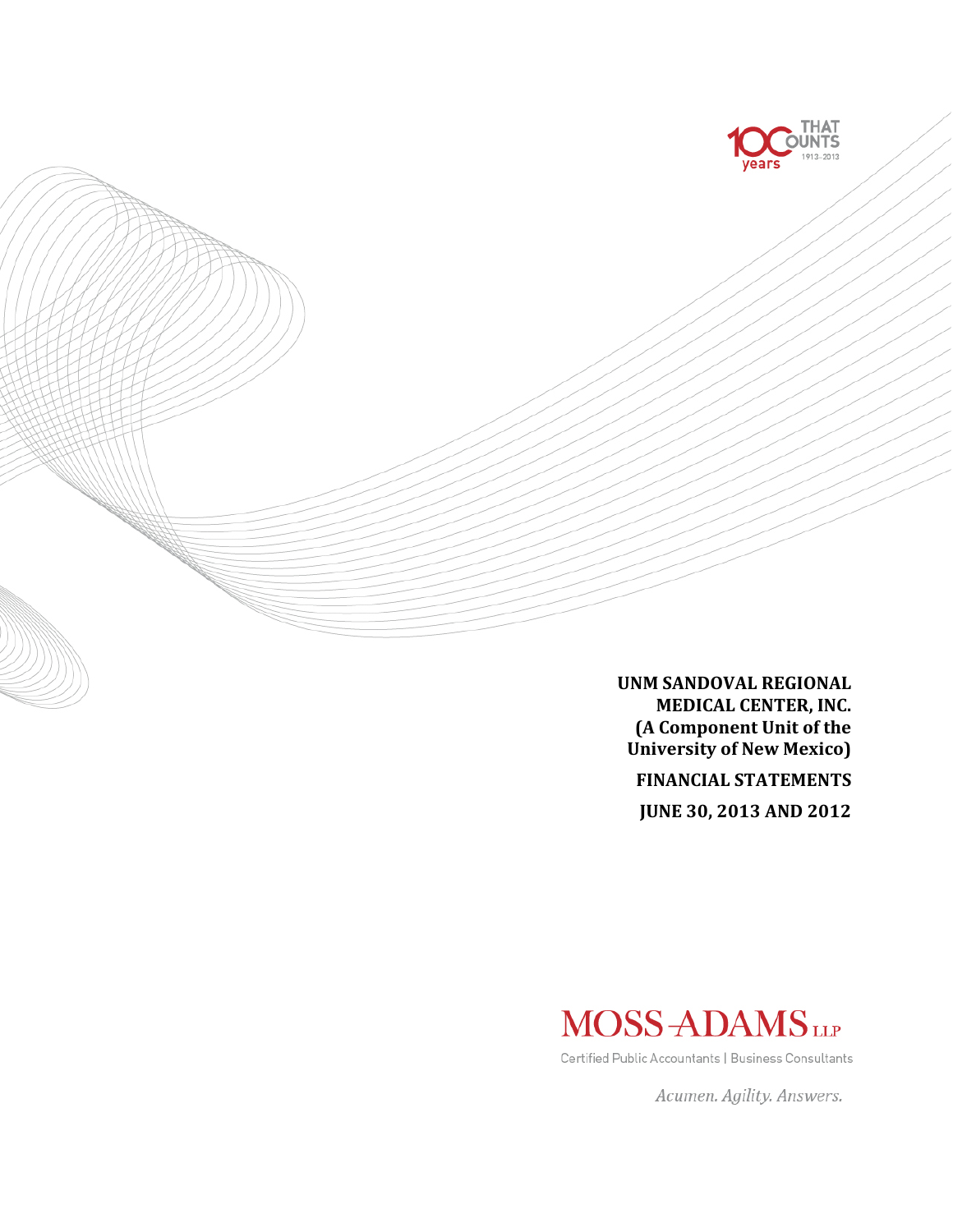# **UNM SANDOVAL REGIONAL MEDICAL CENTER, INC.**

# **(A Component Unit of the University of New Mexico) Official Roster June 30, 2013**

#### **BOARD OF DIRECTORS**

| Paul Roth, MD<br>Albuquerque, NM           | Chairperson (Term expires 6/30/14, Regent appointed)      |
|--------------------------------------------|-----------------------------------------------------------|
| Carolyn Voss, MD<br>Albuquerque, NM        | Vice Chairperson (Term expires 6/30/13, Regent appointed) |
| Manuel Cristobol<br>Santa Ana Pueblo, NM   | Member (Term expires 6/30/2014, County appointed)         |
| Brad Cushnyr, MD<br>Albuquerque, NM        | Member (Term expires 6/30/15, Regent appointed)           |
| Charlotte Garcia<br>Albuquerque, NM        | Member (Term expires 6/30/15, County appointed)           |
| Jeffrey Griffith, Ph.D.<br>Albuquerque, NM | Member (Term expires 6/30/14, Regent appointed)           |
| Debbie Johnson<br>Albuquerque, NM          | Member (Term expires 6/30/13, Regent appointed)           |
| Martha McGrew, MD<br>Albuquerque, NM       | Member (Term expires 6/30/15, Regent appointed)           |
| <b>Steve McKernan</b><br>Albuquerque, NM   | Member (Term expires 6/30/13, Regent appointed)           |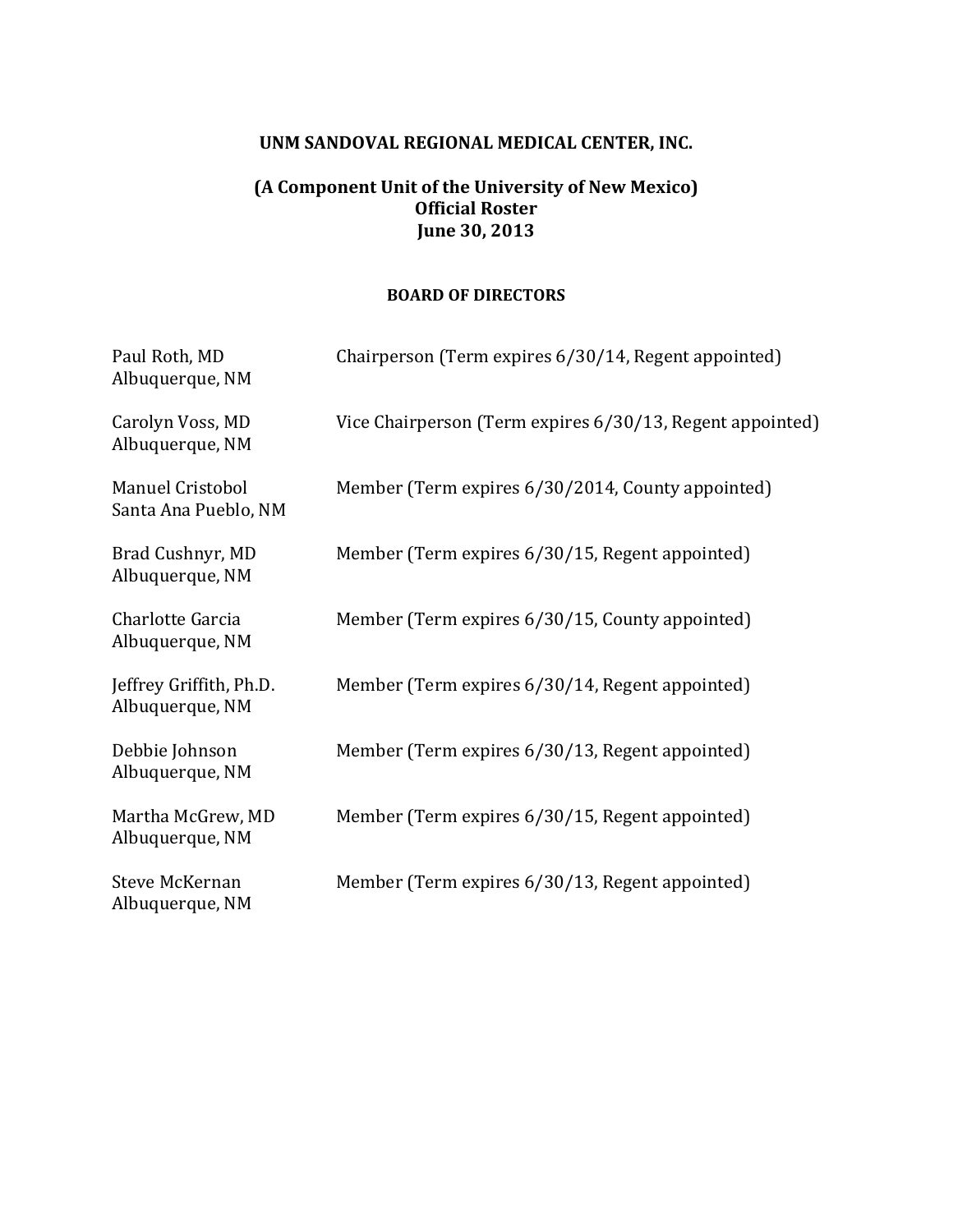# **UNM SANDOVAL REGIONAL MEDICAL CENTER, INC.**

### **(A Component Unit of the University of New Mexico) Official Roster (continued) June 30, 2013**

#### **ADMINISTRATIVE OFFICERS**

| Kevin Rogols    | Chief Executive Officer – Sandoval Regional Medical Center |
|-----------------|------------------------------------------------------------|
| Tony Ogborn, MD | Chief Medical Officer – Sandoval Regional Medical Center   |
| Erica Hamilton  | Chief Nursing Officer – Sandoval Regional Medical Center   |
| Ella Watt       | Interim Chief Financial Officer                            |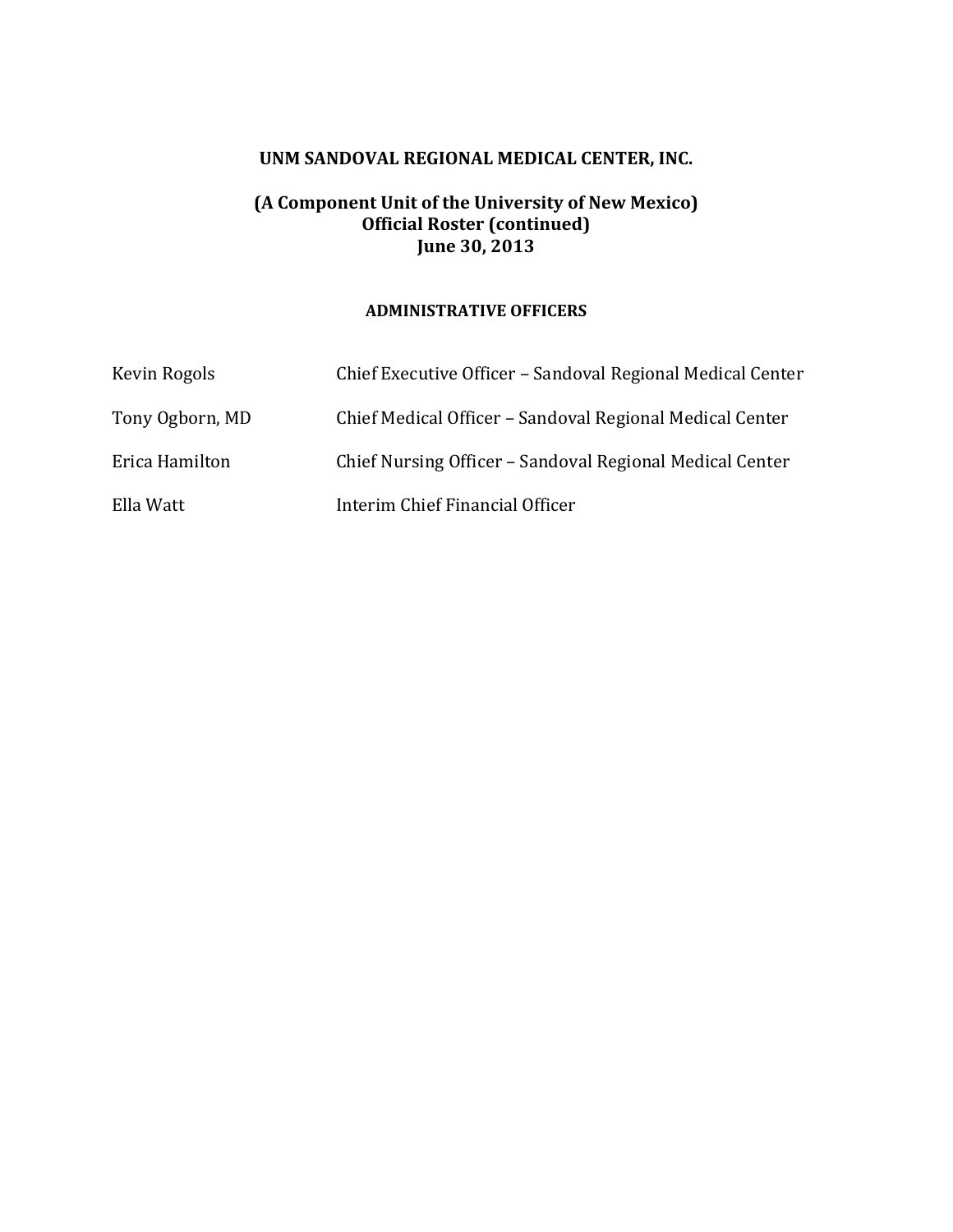# **UNM SANDOVAL REGIONAL MEDICAL CENTER, INC. (A Component Unit of the University of New Mexico)**

# **TABLE OF CONTENTS**

| <b>Report of Independent Auditors</b>                                                                                                                                                                                         | $1 - 3$   |
|-------------------------------------------------------------------------------------------------------------------------------------------------------------------------------------------------------------------------------|-----------|
| Management's Discussion and Analysis                                                                                                                                                                                          | $4 - 16$  |
| <b>Financial Statements:</b>                                                                                                                                                                                                  |           |
| <b>Statements of Net Position</b>                                                                                                                                                                                             | 17        |
| Statements of Revenues, Expenses and Changes in Net Position                                                                                                                                                                  | 18        |
| <b>Statements of Cash Flows</b>                                                                                                                                                                                               | $19 - 20$ |
| <b>Notes to Financial Statements</b>                                                                                                                                                                                          | $21 - 42$ |
| Report of Independent Auditors on Internal Control Over<br>Financial Reporting and on Compliance and Other<br>Matters Based on an Audit of Financial Statements<br>Performed in Accordance with Government Auditing Standards | 43-44     |
| Schedule of Findings and Responses                                                                                                                                                                                            | 45        |
| Summary Schedule of Prior Year Audit Findings                                                                                                                                                                                 | 46        |
| <b>Exit Conference</b>                                                                                                                                                                                                        | 47        |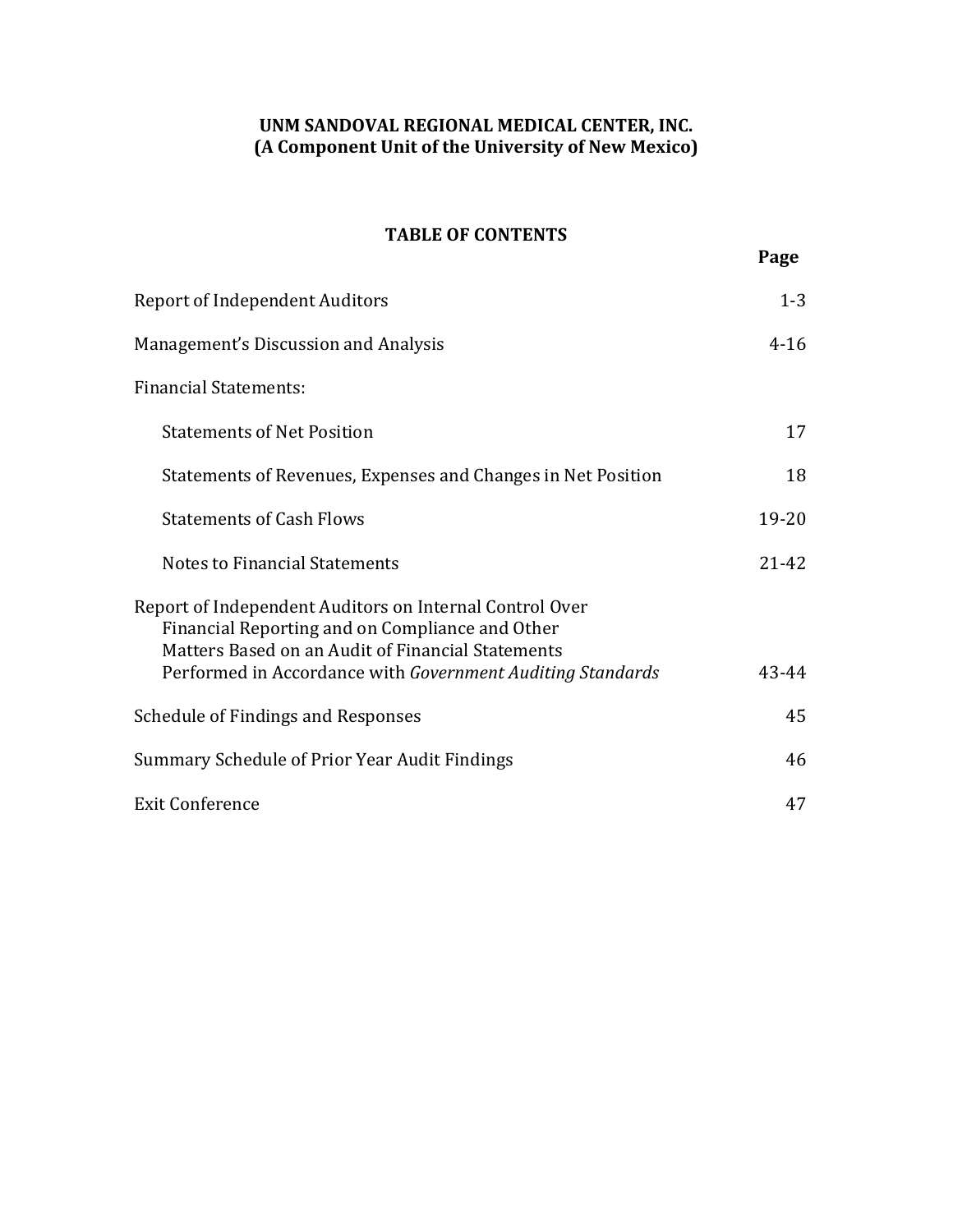

### **REPORT OF INDEPENDENT AUDITORS**

The Board of Directors UNM Sandoval Regional Medical Center, Inc. and Mr. Hector Balderas, State Auditor

#### **Report on the Financial Statements**

We have audited the accompanying financial statements of the Sandoval Regional Medical Center, Inc. (SRMC), a component unit of the University of New Mexico, as of and for the years ended June 30, 2013 and 2012, and the related notes to the financial statements, which collectively comprise SRMC's basic financial statements as listed in the table of contents.

#### *Management's Responsibility for the Financial Statements*

Management is responsible for the preparation and fair presentation of these financial statements in accordance with accounting principles generally accepted in the United States of America; this includes the design, implementation, and maintenance of internal control relevant to the preparation and fair presentation of financial statements that are free from material misstatement, whether due to fraud or error.

#### *Auditor's Responsibility*

Our responsibility is to express and opinion on these financial statements based on our audits. We conducted our audits in accordance with auditing standards generally accepted in the United States of America and the standards applicable to financial audits contained in *Government Auditing Standards*, issued by the Comptroller General of the United States. Those standards require that we plan and perform the audit to obtain reasonable assurance about whether the financial statements are free from material misstatement.

An audit involves performing procedures to obtain audit evidence about the amounts and disclosures in the financial statements. The procedures selected depend on the auditor's judgment, including the assessment of the risks of material misstatement of the financial statements, whether due to fraud or error. In making those risk assessments, the auditor considers internal control relevant to the entity's preparation and fair presentation of the financial statements in order to design audit procedures that are appropriate in the circumstances, but not for the purpose of expressing an opinion on the effectiveness of SRMC's internal control. Accordingly, we express no such opinion. An audit also includes evaluating the appropriateness of accounting policies used and the reasonableness of significant accounting estimates made by management, as well as evaluating the overall presentation of the financial statements. 

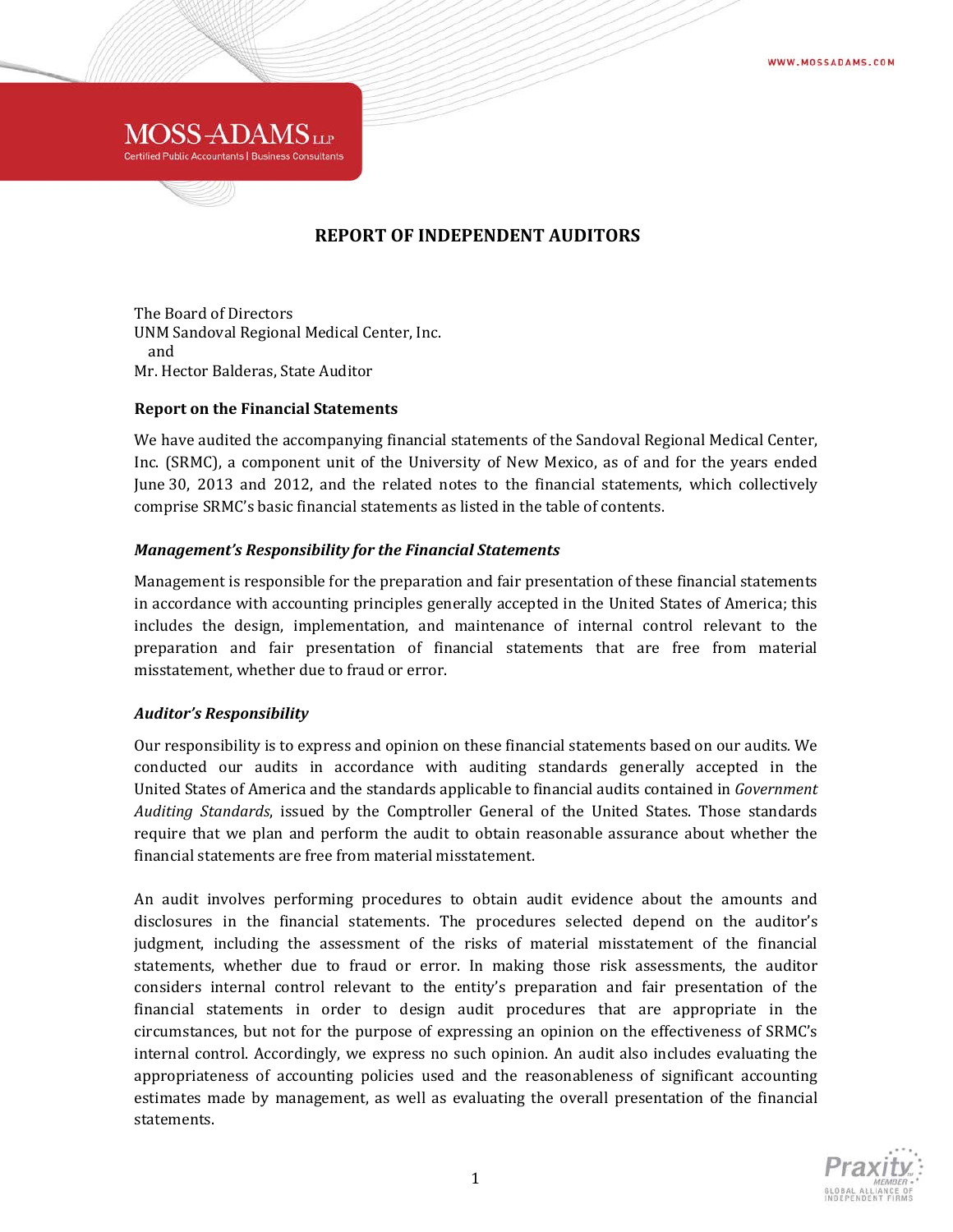The Board of Directors UNM Sandoval Regional Medical Center, Inc. and Mr. Hector Balderas, State Auditor

We believe that the audit evidence we have obtained is sufficient and appropriate to provide a basis for our audit opinion.

#### *Opinion*

In our opinion, the financial statements referred to above present fairly, in all material respects, the financial position of SRMC as of June 30, 2013 and  $2012$ , and the changes in its financial position and cash flows for the years then ended in accordance with accounting principles generally accepted in the United States of America.

#### *Emphasis of Matter*

As discussed in Note 13 to the financial statements, the Medical Center adopted GASB Statement No. 65, *Items Previously Reported as Assets and Liabilities* effective July 1, 2012. Upon adoption, accounting changes required by the Statement are required to be applied retroactively by restating the financial statements for all periods presented. Accordingly, the Medical Center has retroactively restated the 2012 financial statements to expense previously capitalized and amortized bond issuance costs in the period incurred.

#### *Other Matters*

#### *Required Supplementary Information*

Accounting principles generally accepted in the United States of America require that the management's discussion and analysis on pages 4 through 16 be presented to supplement the basic financial statements. Such information, although not a part of the basic financial statements, is required by the Governmental Accounting Standards Board who considers it to be an essential part of financial reporting for placing the basic financial statements in an appropriate operational, economic, or historical context. We have applied certain limited procedures to the required supplementary information in accordance with auditing standards generally accepted in the United States of America, which consisted of inquiries of management about the methods of preparing the information and comparing the information for consistency with management's responses to our inquiries, the basic financial statements, and other knowledge we obtained during our audit of the basic financial statements. We do not express an opinion or provide any assurance on the information because the limited procedures do not provide us with sufficient evidence to express an opinion or provide any assurance.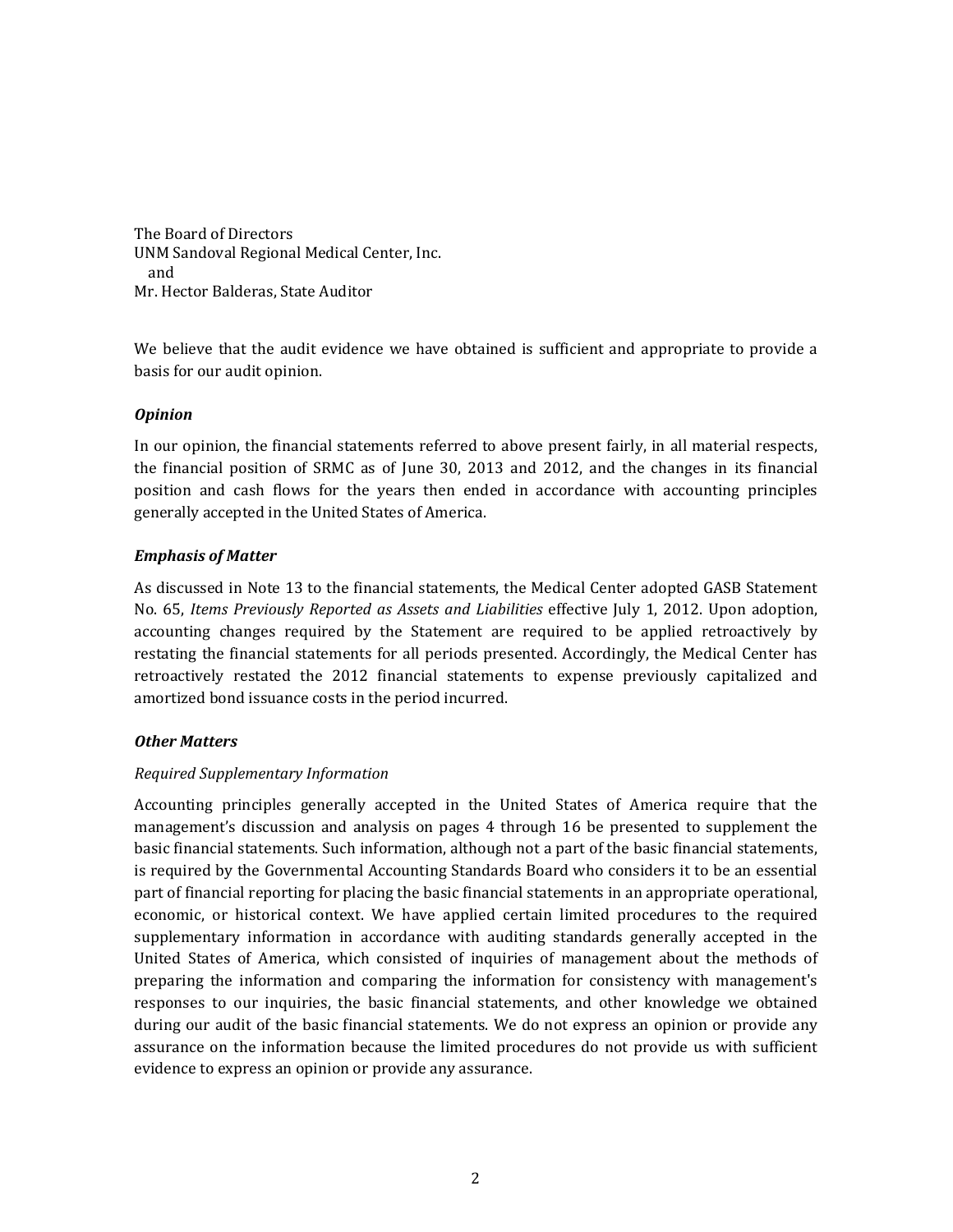The Board of Directors UNM Sandoval Regional Medical Center, Inc. and Mr. Hector Balderas, State Auditor

#### **Other Reporting Required by** *Government Auditing Standards*

In accordance with *Government Auditing Standards*, we have also issued our report dated October 18, 2013 on our consideration of SRMC's internal control over financial reporting and on our tests of its compliance with certain provisions of laws, regulations, contracts, and grant agreements and other matters. The purpose of that report is to describe the scope of our testing of internal control over financial reporting and compliance and the results of that testing, and not to provide an opinion on internal control over financial reporting or on compliance. That report is an integral part of an audit performed in accordance with *Government Auditing Standards* in considering SRMC's internal control over financial reporting and compliance.

Mess adams LLP

Albuquerque, New Mexico October 18, 2013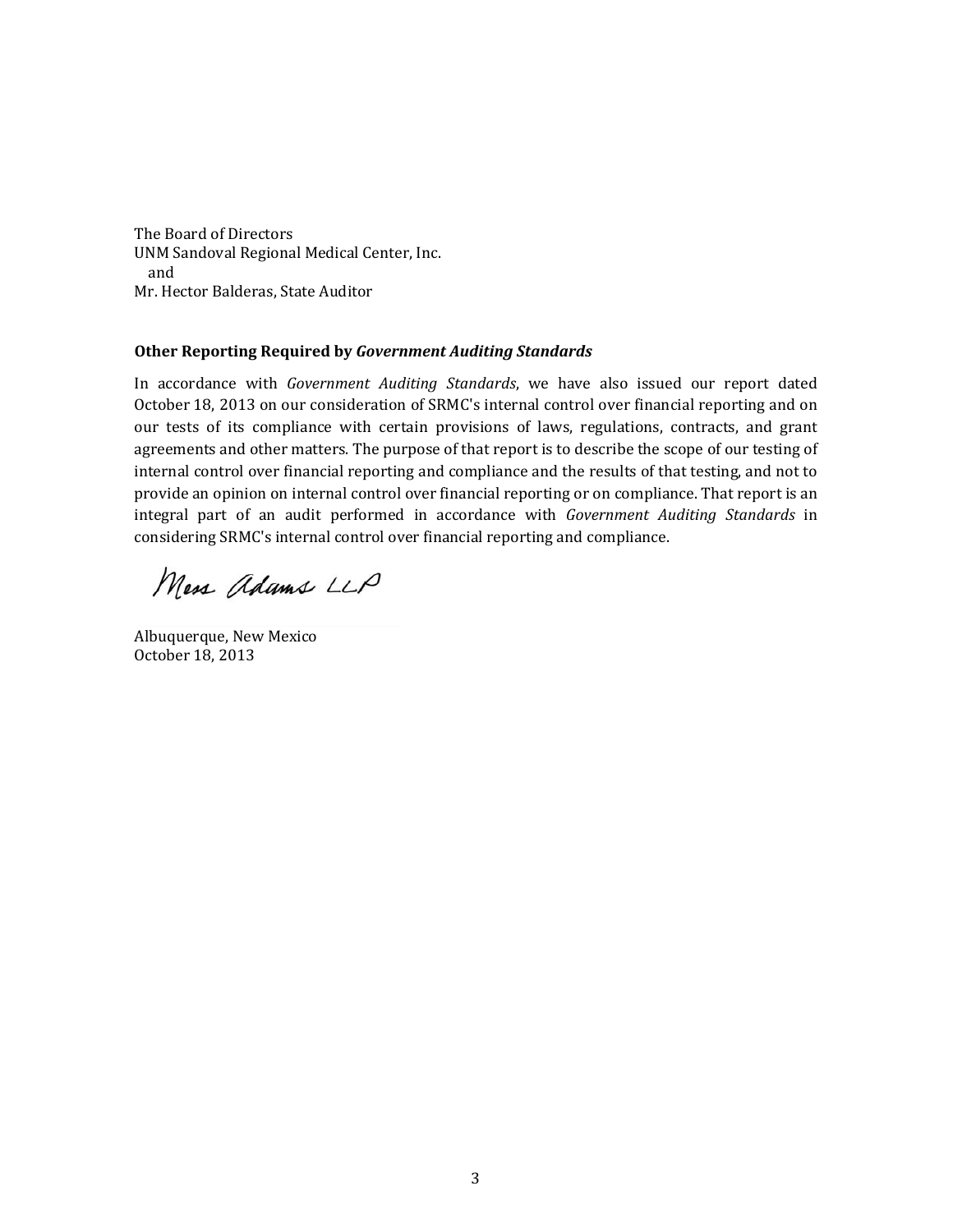The following discussion and analysis provides an overview of the financial position and activities of UNM Sandoval Regional Medical Center (Medical Center) as of and for the fiscal years ended June 30, 2013, 2012 and 2011. This discussion should be read in conjunction with the accompanying financial statements and notes. Management has prepared the basic financial statements and the related note disclosures along with this discussion and analysis. As such, the financial statements, notes, and this discussion are the responsibility of the Medical Center's management.

### **Using This Annual Report**

This annual report consists of financial statements prepared in accordance with Governmental Accounting Standards Board (GASB) Statement No. 34, *Basic Financial Statements – and Management's Discussion and Analysis – for State and Local Governments*, as amended.

The financial statements prescribed by GASB 34, as amended, (the statement of net position, statement of revenues, expenses, and changes in net position, and the statement of cash flows) present financial information in a form similar to that used by commercial corporations. They are prepared under the accrual basis of accounting, whereby revenues and assets are recognized when the service is provided, and expenses and liabilities are recognized when others provide the service, regardless of when cash is exchanged.

The statements of net position include all assets and liabilities. Over time, increases or decreases in net position (the difference between assets and liabilities) is one indicator of the improvement or erosion of the Medical Center's financial health when considered with nonfinancial facts such as patient statistics and the condition of facilities. This statement includes all assets and liabilities using the accrual basis of accounting, which is consistent with the accounting method used by private sector institutions.

The statements of revenues, expenses, and changes in net position present the revenues earned and expenses incurred during the year. Activities are reported as either operating or nonoperating. The utilization of capital assets is reflected in the financial statements as depreciation, which amortizes the cost of an asset over its expected useful life.

The statement of cash flows presents information related to cash inflows and outflows summarized by operating, capital and noncapital financing, and investing activities.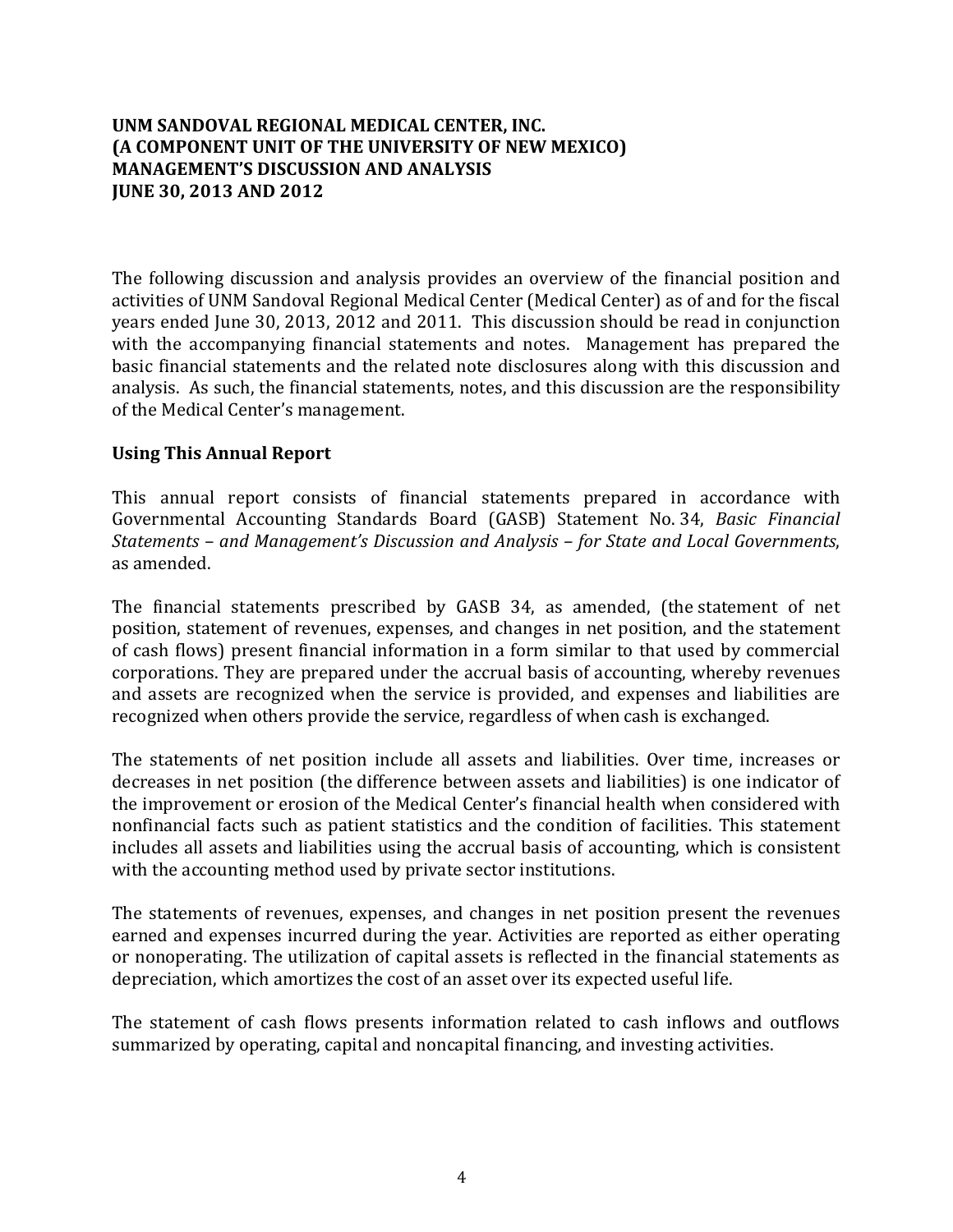### **Overview of Entity**

In August 2009, Regents of the University of New Mexico (UNM) approved the formation of the Medical Center, a New Mexico nonprofit corporation organization under and pursuant to the New Mexico University Research Park and Economic Development Act. The Medical Center was organized for the development, construction and operation of a licensed general, community teaching Medical Center in Sandoval County and to facilitate and develop the clinical and medical practices of the faculty of the University of New Mexico School of Medicine (UNMSOM).

As of July 2012, the construction of the physical facility of the Medical Center was complete, with the Medical Center receiving a Medical Center license from the New Mexico Department of Health on July 12, 2012. On August 17, 2012, the Medical Center received notice from the Centers for Medicare and Medicaid Services that the facility had met all federal requirements for participation in the Medicare and Medicaid programs. At that time, the Medical Center was assigned a provider number by CMS Dallas Regional Office to begin billing the Medicare program for Medicare beneficiaries.

The following summarizes the healthcare services that are offered by the Medical Center:

*Inpatient Care* - Acute care provided by practitioners in 48 acute medical-surgical beds, 12 intensive care unit beds and 12 dedicated behavioral health beds. The Medical Center is equipped with an emergency department with 11 exam rooms, two trauma rooms and two triage rooms. Additionally, the Medical Center is equipped with six operating rooms and three minor procedure rooms.

*Outpatient Care* - Comprehensive offering of laboratory, radiology, and diagnostic services. 

*Surgical Services* - Anesthesia, General Surgery, Orthopedic (including hand), Podiatry, Otolaryngology, Urologic, Gynecologic, Urogynecologic, and outpatient laparoscopic surgery. 

*Physician Services* - the Medical Center will have an "open" medical staff, allowing community physicians in addition to the UNM SOM providers to be members of the active medical staff and to admit and follow their patients at the Medical Center. There are currently 371 physicians credentialed of which 278 are School of Medicine physicians and the remaining 93 are community physicians.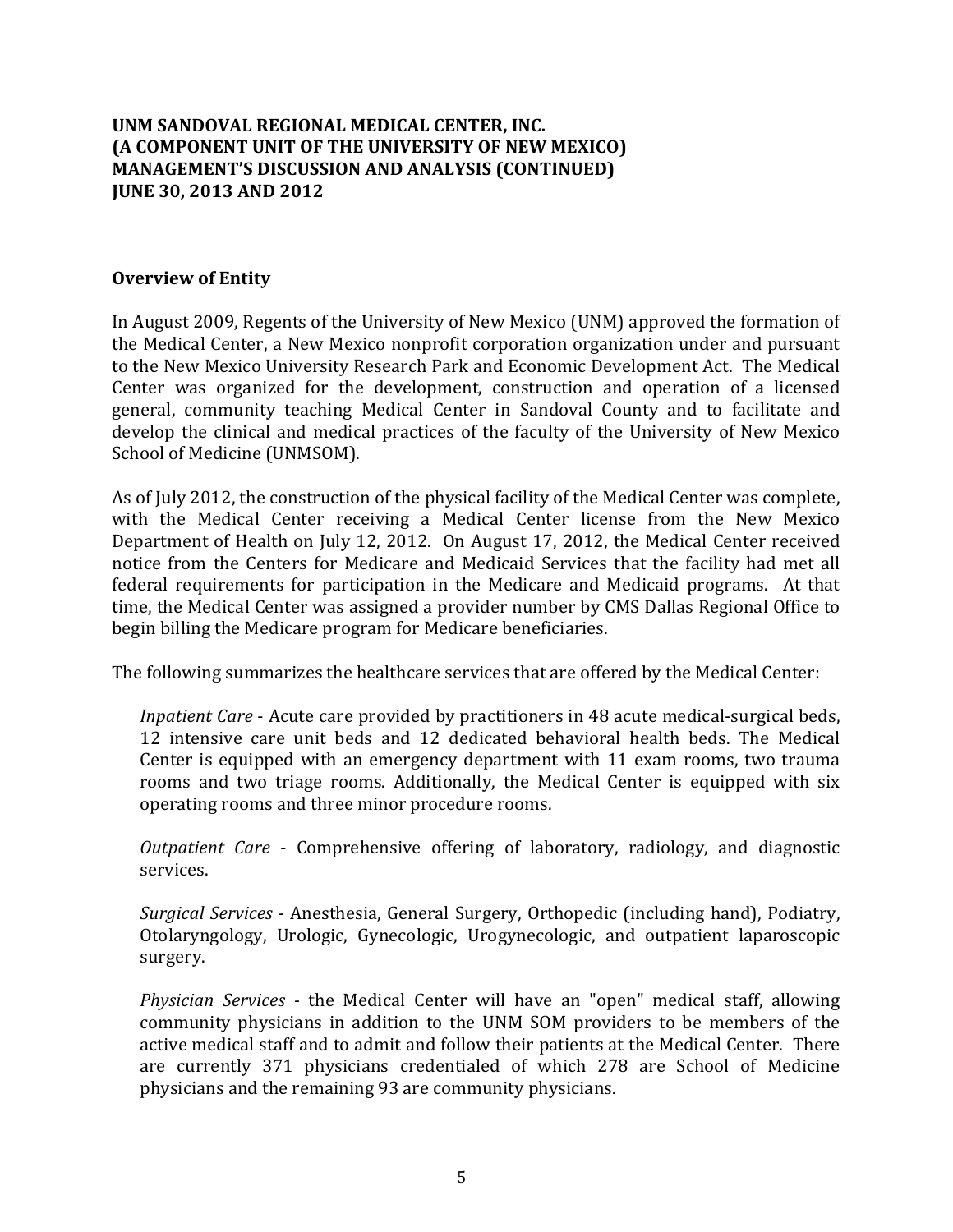|                                     |    | As of June 30, |             |             |
|-------------------------------------|----|----------------|-------------|-------------|
| <b>Assets</b>                       |    | 2013           | 2012        | 2011        |
| Current assets                      | S  | 36,983,806     | 71,942,268  | 30,748,768  |
| Capital assets, net                 |    | 136,485,863    | 129,759,992 | 39,899,863  |
| Noncurrent assets                   |    | 1,677,025      |             | 165,051,022 |
| Total assets                        |    | 175.146.694    | 201.702.260 | 235.699.653 |
| <b>Liabilities</b>                  |    |                |             |             |
| Current liabilities                 | \$ | 15,362,628     | 24,760,374  | 10,048,678  |
| Noncurrent liabilities              |    | 140,765,000    | 143,925,000 | 148,065,000 |
| Total liabilities                   |    | 156.127.628    | 168.685.374 | 158.113.678 |
| <b>Net Position</b>                 |    |                |             |             |
| Net investment in capital assets    | \$ |                | 2,344,125   | 17.598.996  |
| Restricted net position, expendable |    | 10,094,941     | 37,124,103  | 9,558,489   |
| Unrestricted                        |    | 8,924,125      | (6,451,342) | 19,679,722  |
| Total net position                  |    | 19,019,066     | 33,016,886  | 46,837,207  |

**Condensed Summary of Net Position**

At June 30, 2013 total Medical Center assets were \$175.1 million compared to \$201.7 million at June 30, 2012. The Medical Center's most significant assets at June 30, 2013 were net capital assets of \$136.5 million, cash and cash equivalents of \$19.3 million followed by patient receivables of \$6.0 million.

At June 30, 2012 total Medical Center assets were \$201.7 million compared to \$205.0 at June 30, 2011. The Medical Center's most significant assets were net capital assets of \$129.8 million, followed by cash and cash equivalents of \$70.4 million followed by due from UNMMG of \$1.1 million.

At June 30, 2013, 2012 and 2011, the Medical Center's current assets of \$37.0 million, \$71.9 million and \$30.7 million, respectively, were sufficient to cover current liabilities of  $$15.4$  million (current ratio of 2.41),  $$24.8$  million (current ratio of 2.91) and  $$10.0$  million (current ratio of 3.06), respectively.

The Medical Center's liabilities totaled \$156.1 million at June 30, 2013 compared to  $$168.7$  million at June 30, 2012. At June 30, 2013, bonds payable of \$143.4 million was the largest liability, followed by accounts payable of \$4.6 million.

At June 30, 2012, the Medical Center's liabilities totaled \$168.7 million compared to  $$158.1$  million at June 30, 2011. At June 30, 2012, bonds payable of \$143.4 million was the largest liability, followed by accounts payable of \$17.0 million.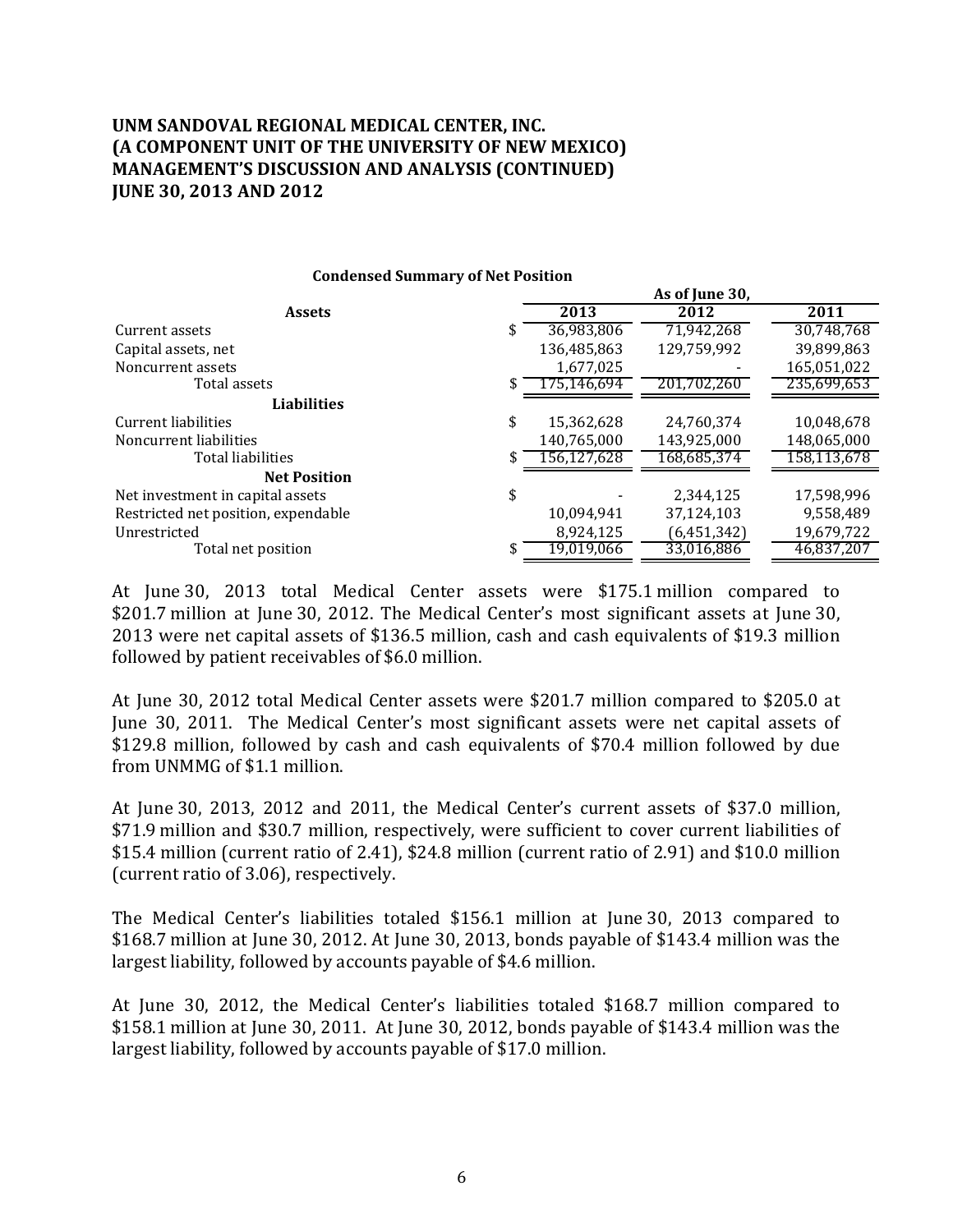Total net position as of June 30, 2013 decreased by \$14.0 million to \$19.0 million, which included an operating loss of \$30.0 million partially offset by net non-operating revenues of \$16.0 million. Unrestricted net position totaled \$8.9 million at June 30, 2013.

Total net position as of June 30, 2012 decreased by \$13.8 million to \$33.0 million, which included an operating loss of  $$6.3$  million and net non-operating expense of  $$3.9$  million. Unrestricted net position totaled a deficiency of \$6.5 million at June 30, 2012.

|                                                            |   | Year Ended June 30, |                |             |
|------------------------------------------------------------|---|---------------------|----------------|-------------|
|                                                            |   | 2013                | 2012           | 2011        |
| Total operating revenues                                   | J | 19,198,419          |                |             |
| Total operating expenses                                   |   | (49, 206, 822)      | (6,347,010)    | (1,499,153) |
| Operating loss                                             |   | (30,008,403)        | (6,347,010)    | (1,499,153) |
| Nonoperating revenues, expense                             |   |                     |                |             |
| and other revenues                                         |   | 16,010,583          | (3,853,679)    | 48,727,634  |
| Total (decrease) increase in net position                  |   | (13,997,820)        | (10, 200, 689) | 47,228,481  |
| Net position, beginning of year (July 1, 2011 as restated) |   | 33,016,886          | 43,217,575     | (391, 274)  |
| Net position, end of year                                  |   | 19,019,066          | 33,016,886     | 46,837,207  |

#### **Condensed Summary of Revenues, Expenses, and Changes in Net Position**

### **Operating Revenues**

As previously described, the Medical Center opened in July 2012 and received licensure in August 2012. Accordingly, there were no patient service revenues prior to fiscal year 2013.

The sources of operating revenues for the Medical Center are net patient services and other operating revenues, with the most significant source being net patient services revenues. Operating revenues were \$19.2 million for the year ended 2013.

Net patient service revenue is comprised of gross patient revenue, net of contractual allowances, charity care, provision for doubtful accounts, and any third party cost report settlements. Net patient services revenues were \$18.9 million for the year ended 2013 and include an estimate for the settlement of the capital component of Medicare in the amount of \$1,574,229.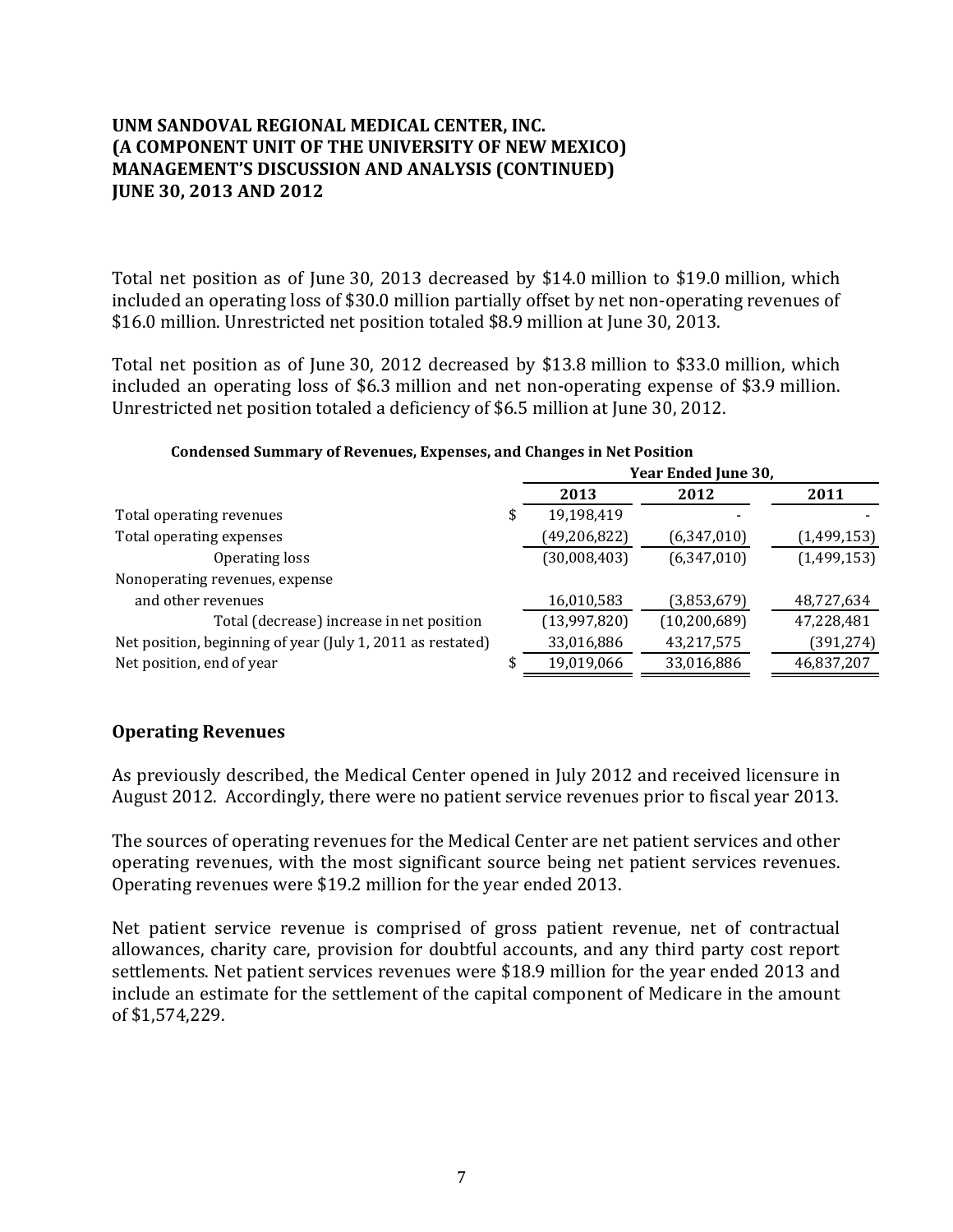The Medical Center sees patients that are enrolled in the New Mexico SCI Medicaid plan. The Medical Center participates in the reimbursement agreement between UNM Hospitals and the State of New Mexico. Funding is modeled after a capitated payment program. Funds are remitted to UNM Hospitals on a per-member-per-month basis for all stateapproved members. UNM Hospitals remits funds to the Medical Center based on the pro rata share of the adjudicated claims for these patients. Funding under the SCI program for fiscal year ended June 30, 2013 was \$644,231, and is included in net patient service revenue. 

|                          | Year Ended |  |  |
|--------------------------|------------|--|--|
|                          | June 30,   |  |  |
|                          | 2013       |  |  |
| <b>Inpatient Days</b>    | 6,763      |  |  |
| <b>Discharges</b>        | 1.691      |  |  |
| <b>Outpatient Visits</b> | 17,300     |  |  |
| <b>Emergency Vists</b>   | 9,238      |  |  |
| Surgries                 | 1,731      |  |  |

The average daily census has grown from ten in the month of August  $2012$  to 30 in the month of June 2013.

The Medical Center offers a financial assistance program to which all eligible patients are encouraged to apply. This program assigns patients primary care providers and enables them to receive care throughout the Medical Center and at all clinic locations. This program is available to Sandoval County residents who also meet certain income thresholds. The income threshold is 150% of the Federal Poverty Level (FPL) for 100% discount on services excluding copayments, and up to 250% of the FPL for a 70% discount on services. The Medical Center does not pursue collection of amounts determined to qualify as charity care, with the exception of copayments. The cost of charity care provided under this program for fiscal year ended June 30, 2013 approximated \$875,000.

The Medical Center provides care to patients who are either uninsured or under-insured and who do not meet the criteria for financial assistance. The Medical Center encourages patients to meet with a financial counselor to develop payment arrangements. Although the Medical Center pursues collection of these accounts usually through an extended payment plan or a discounted rate, interest is not charged on these accounts, liens are not placed on property or assets, and judgments are not filed against the patients. These accounts are fully reserved and recorded as provision for uncollectible accounts.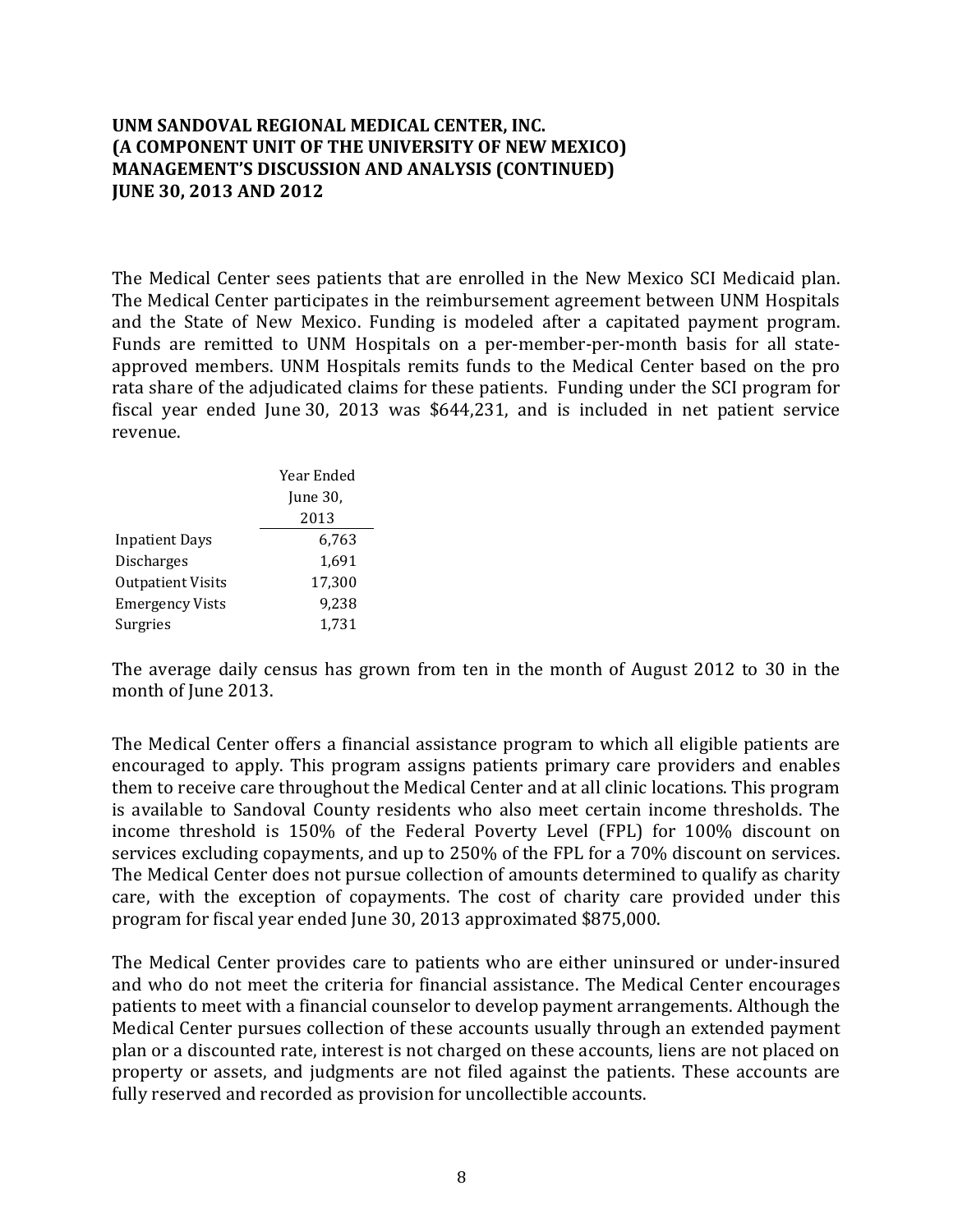### **Operating Expenses**

Operating expenses for the Medical Center include items such as employee compensation and benefits, medical services, medical supplies, and equipment. The most significant expenditures were for employee compensation and benefits.

For the year ended June 30, 2013, total operating expenses increased \$42.9 million to \$49.2 million. The overall increase was attributed to the opening of the Medical Center. Significant expenses included \$23.4 million in employee compensation including benefits, \$8.0 million in depreciation expense, \$7.0 million in medical supplies, \$3.9 million of purchased services, and \$3.5 million of medical services.

For the year ended June 30, 2012, operating expenses increased \$4.8 million to \$6.3 million. The most significant expenses included \$4.0 million in employee compensation including benefits, followed by \$1.4 million in purchased services.

### **Nonoperating Revenues and Expenses**

For the years ended June 30, 2013, 2012 and 2011, net nonoperating revenues (expense) was \$16.0 million, (\$3.9 million), and \$48.7 million, respectively, in the accompanying statements of revenues, expenses, and changes in net position.

At June 30, 2013, the Sandoval County mill levy tax subsidy was the most significant non operating revenue, totaling \$20.8M in 2013. This tax subsidy is provided for the general operations of the Medical Center. The Medical Center received this tax subsidy by voter endorsement for the services the Medical Center provides. Pursuant to a Health Facility Agreement with the Board of County Commissioners of Sandoval County, New Mexico, after opening, the Medical Center was entitled to receive the proceeds of a mill levy (the "Mill Levy") adopted by the Board of County Commissioners of Sandoval County and approved by the voters of Sandoval County. The Medical Center recognizes Mill Levy Funds based on the fiscal year that the levy is collected by the County, and records the funds received as Non-operating revenues; however, during fiscal year 2013, the Medical Center recognized as revenue the Sandoval County proceeds of the Mill Levy accumulated prior to opening in the amount of \$13.8 million. The Medical Center will receive, on an ongoing basis, an amount equal to 20% of the total proceeds of the Mill Levy for the inpatient behavioral health services it provides, and then will split 50% of the remaining proceeds of the Mill Levy with Presbyterian Hospital. The amount of the mill levy funds recognized associated with fiscal year 2013 is \$7.0 million.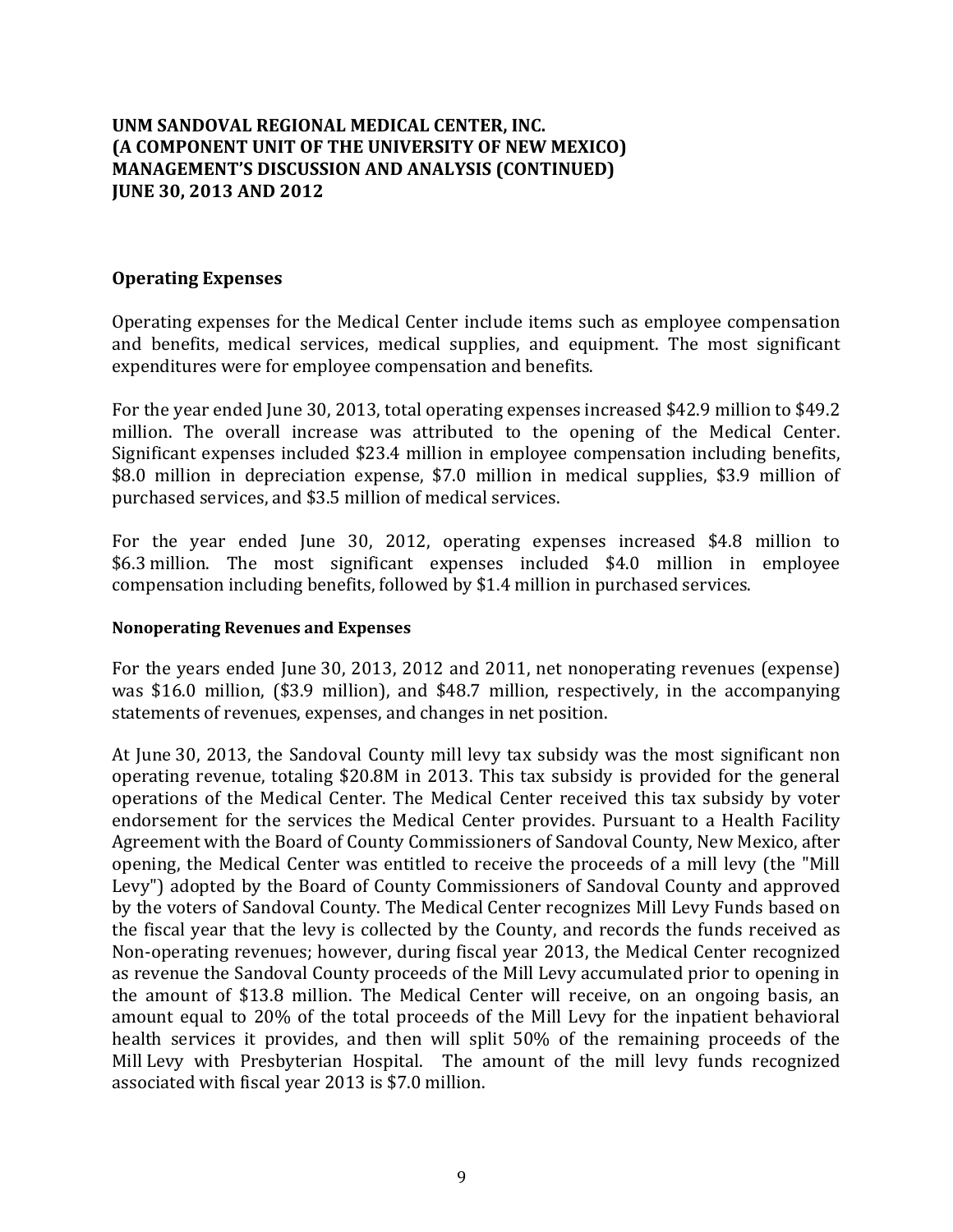The next largest source of nonoperating revenue in 2013, 2012 and 2011 was the Federal Bond Subsidy in the amount of \$2.2 million, \$2.3 million and \$1.7 million, respectively. The Medical Center receives subsidy payments related to interest payments under the federal Build America Bond and Taxable Revenue Recovery Zone Economic Development Bond programs. The Medical Center is eligible to receive cash subsidy payments from the United States Department of Treasury equal to 35% of the interest payable on the Build America Bonds (Series 2010A), and 45% of the interest payable on the Recovery Zone Economic Development Bonds (Series 2010B). Pursuant to the Budget Control Act of 2011, as postponed by the American Taxpayer Relief Act of 2012, the budget sequestration impact was a reduction of 8.7%, effective March 1, 2013. This had the effect of changing the subsidy payment from the United States Department of Treasury equal to 31.96% of the interest payable on the Build America Bonds (Series 2010A), and 41.09% of the interest payable on the Recovery Zone Economic Development Bonds (Series 2010B).

The largest non operating expense recorded in 2013 and 2012 was \$6.5 million and \$6.2 million, respectively, for bond interest expense.

### **Capital Assets**

At June 30, 2013, the Medical Center had \$136.5 million invested in capital assets, net of accumulated depreciation of \$8.0 million. Depreciation charges for the year totaled \$8.0 million.

|                                 | 2013        | 2012        | 2011       |
|---------------------------------|-------------|-------------|------------|
| Land, building and improvements | 105,435,945 |             |            |
| Building service equipment      | 2,651,112   |             |            |
| Fixed equipment                 | 2,395,668   |             |            |
| Major moveable equipment        | 33,961,464  |             |            |
| Construction in progress        |             | 129,759,992 | 39,899,863 |
|                                 | 144,444,189 | 129,759,992 | 39,899,863 |
| Less accumulated depreciation   | (7,958,326) |             |            |
| Net property and equipment      | 136.485.863 | 129,759,992 | 39,899,863 |
|                                 |             |             |            |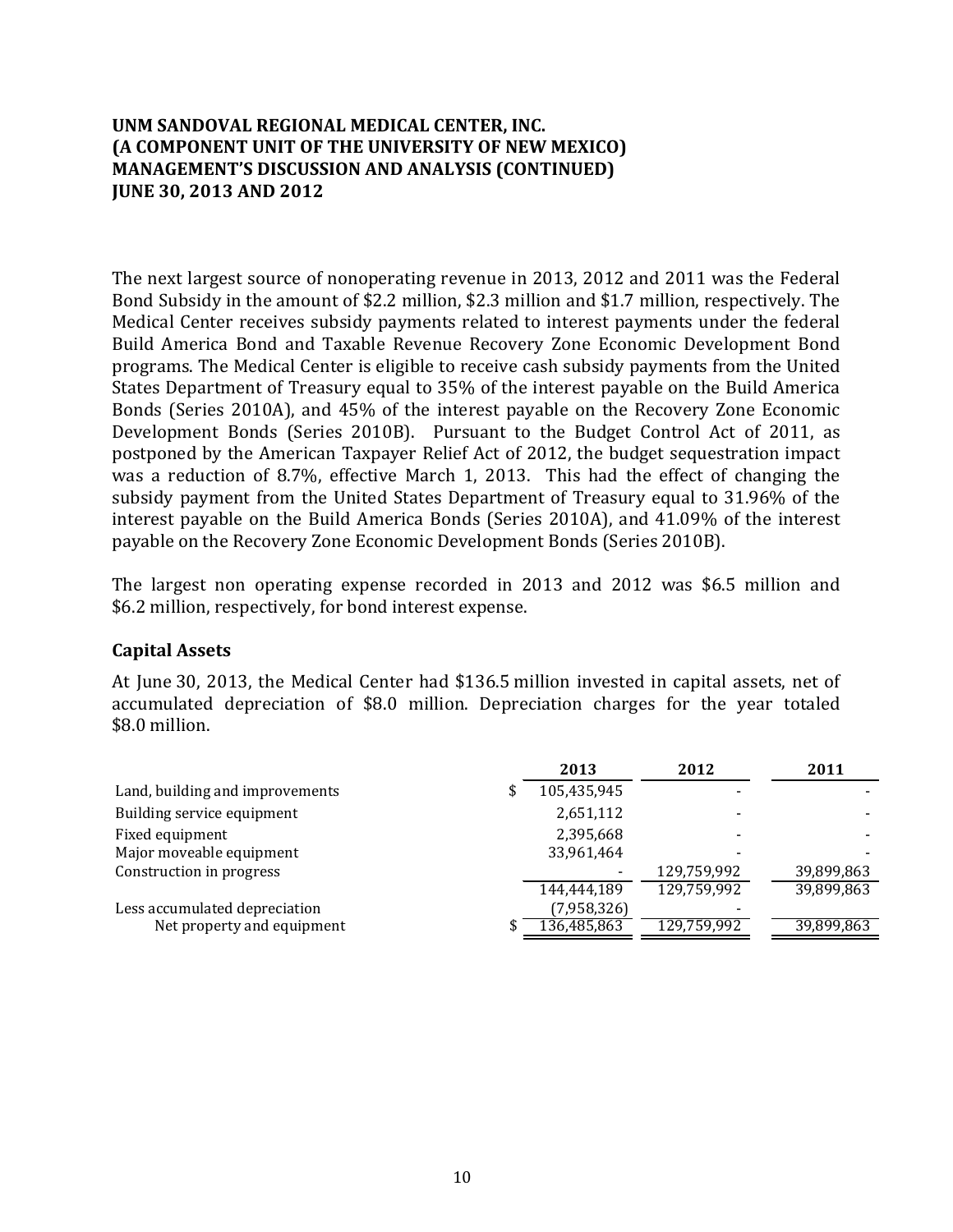During 2013, the largest capital increases were within building and improvements  $($105.4\text{ million})$ , moveable equipment  $($34.0\text{ million})$ , building service equipment  $($2.7 \text{ million})$  and fixed equipment  $($2.4 \text{ million})$ . These capital assets moved from construction in progress in 2013 upon completion of construction. Some of the major equipment purchases included an MRI, a DaVinci surgical robot, a mammography unit, two CT Scanners, and a radiographic-fluoroscopic unit. The DaVinci surgical robot allows surgeons to operate through a few small incisions and features a magnified 3D highdefinition vision system and enhanced dexterity, precision and control. The fluoroscopic unit is an imaging technique that uses X-rays to obtain real time moving images of the internal structures. 

# **Debt Activity**

The Medical Center's bonds payable totaled \$143.4 million at June 30, 2013 and 2012 and 2011, respectively. The current portion of this debt was \$4.7 million and \$1.5 million at June 30, 2013 and 2012, respectively. This debt is related to GNMA Collateralized Series 2010A and 2010B bonds. The current portion of the debt is expected to be paid upon final endorsement which is anticipated to occur prior to December 31, 2013.

In January 2010, the Medical Center submitted a mortgage insurance application to the U.S. Department of Housing and Urban Development (HUD) for an insured mortgage loan to be funded with the proceeds of bonds, to finance the construction of a 200,000 square foot Medical Center and 40,000 square foot connected medical office building. In September 2010, HUD issued its commitment to insure, under the provisions of Section 242 of the National Housing Act, a mortgage note in the amount of \$143,425,000.

In November 2010, the Medical Center issued bonds totaling \$143,425,000, including \$133,425,000 in aggregate principal amount of its Taxable Revenue Build America Bonds (Direct Pay) (GNMA Collateralized - UNM Sandoval Regional Medical Center Project) Series 2010A with a maturity date of July 20, 2036 and \$10,000,000 in aggregate principal amount of its Taxable Revenue Recovery Zone Economic Development Bonds (Direct Pay) (GNMA Collateralized - UNM Sandoval Regional Medical Center Project) Series 2010B with a maturity date of July 20, 2037. The Bonds were issued pursuant to a Trust Indenture, dated October 1, 2010, by and between the Medical Center and Wells Fargo Bank, National Association, as trustee for the purpose of financing the Medical Center's facility and to pay certain costs associated with the issuance of the bonds. Additionally, UNM made an equity contribution of \$46 million to the Medical Center of which \$32,484,850 were to be used to sustain the pre-opening operational costs and working capital needs of the Medical Center.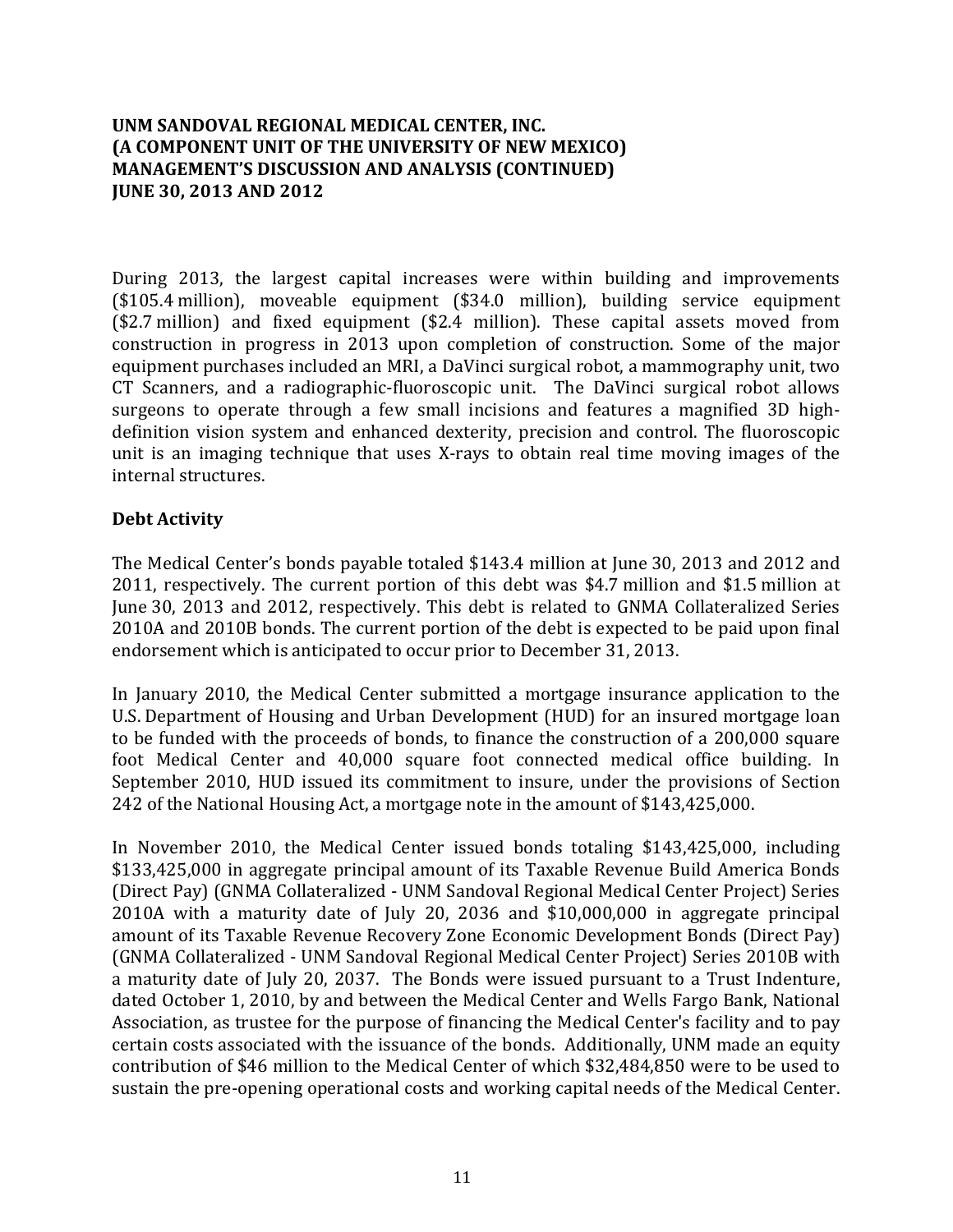The remaining \$13,515,150 was the Medical Center's equity capital contribution toward the overall capital costs of the project. The ending balance of the operating equity contribution for fiscal years ended June 30, 2013, 2012 and  $2011$  was \$2.8 million, \$26.5 million and \$30.6 million, respectively. The ending balance of the capital equity contribution for fiscal years ended June 30, 2013, 2012 and 2011 was \$0, \$4.6 million and \$13.5 million, respectively.

The loan guarantee is considered federal assistance subject to the requirements of Office of Management and Budget (OMB) Circular A-133 and the Single Audit Act. Accordingly, the loan guarantee is considered a federal award for purposes of UNM's June 30, 2013, 2012 and 2011 Single Audit.

# **Change in Net Position**

Total net position as of June 30, 2013 decreased by \$14.0 million to \$19.0 million, which included an operating loss of \$30.0 million partially offset by net non-operating revenues of \$16.0 million. Unrestricted net position totaled \$8.9 million at June 30, 2013. Total net position as of June 30, 2012 decreased by \$13.8 million to \$33.0 million, which included an operating loss of \$6.3 million plus net non-operating expenses \$3.9 million. At June 30, 2012, the unrestricted net position was negative \$6.5 million. Total net position (assets minus liabilities) is classified by the Medical Center's ability to use these assets to meet operating needs. Unrestricted net position may be used to meet all operating needs of the Medical Center. A portion of the Medical Center's net position is restricted by the trust indenture and debt agreement.

# **Factors Impacting Future Periods**

On August 2, 2013, the Centers for Medicare & Medicaid Services (CMS) released the fiscal year 2014 Inpatient Prospective Payment (IPPS) Final Rule. The IPPS rates will increase by a market basket increase of 2.5%, less a 0.8% market basket reduction mandated under the Patient Protection and Affordable Care Act (PPACA), less a 0.8% documentation and coding reduction mandated by the American Taxpayer Relief Act of 2012, and less a 0.2% reduction to offset projected increases associated with new admission and medical review criteria for inpatient services. The impact of this reduction is expected to be minimal. The IPPS Final Rule implements PPACA changes to Medicare Disproportionate share hospital (DSH) payments that will shift 25% of the DSH payment previously received using the traditional formula to be included in the "base" DRG payments for each Medicare inpatient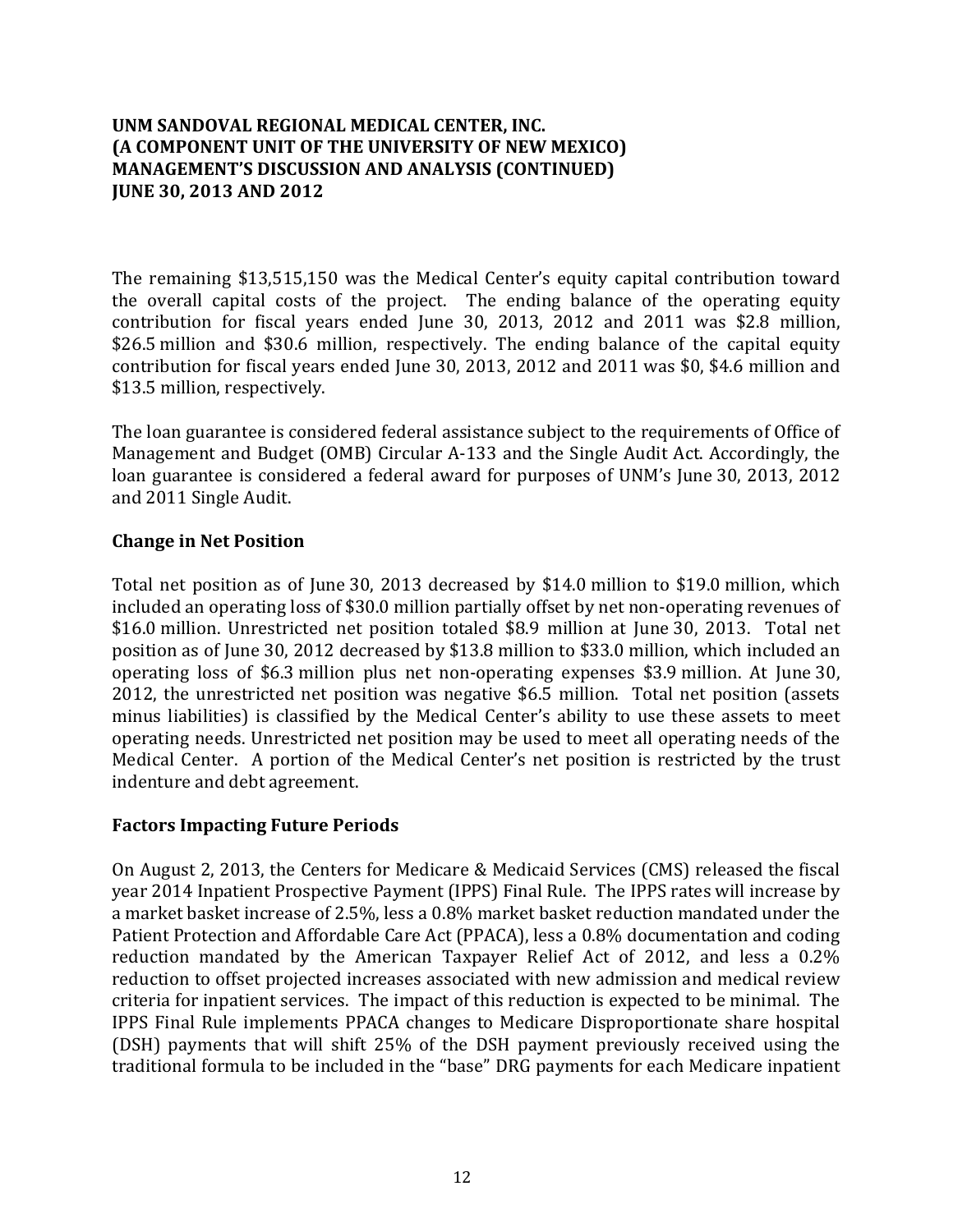discharge. Remaining DSH funding will be redistributed based on each DSH-eligible hospital's ratio of uncompensated care relative to the total for all DSH-eligible hospitals. Low-income patient days will be used to determine the uncompensated care ratios. This portion of the Medicare DSH funding will be paid as a flat amount on each Medicare inpatient discharge. At this time, it is not known whether the Medical Center will qualify as a DSH provider. The IPPS Final Rule also allows hospitals to bill Medicare Part B, after receiving a claim denial, for hospital services that were previously billed under Part A. Hospitals have one year from the date of admission to bill Part B for admission on or after October 1, 2013.

On July 8, 2013, CMS issued the proposed calendar year 2014 Outpatient Prospective Payment rule. CMS proposed to raise the base OPPS Payment rate by a market basket increase of 2.5%, less a productivity adjustment of  $0.4%$  and reductions required under PPACA. The proposed rule includes packaging certain of services and supplies into payment for other supportive services. These include packaging of drugs, biologicals and radiopharmaceuticals that function as supplies when used in diagnostic tests or procedures; drugs and biologicals that function as supplies or devices in a surgical procedure; laboratory tests; procedures described by add-on codes; certain ancillary services and device removal procedures. CMS also proposes to collapse the current five levels of evaluation and management (E&M) codes for outpatient visits into a single code. The impact of the E&M coding change on the Medical Center is unknown.

The Patient Protection and Affordable Care Act (PPACA) was enacted on March 23, 2010. PPACA expands Medicaid eligibility provisions, Medicare and Medicaid reforms, and private insurance market reforms. Medicaid expansion under PPACA includes new eligibility criteria establishing a minimum floor for Medicaid coverage to 133% of the Federal Poverty Level (FPL), (with the 5% income disregard allowed in section 2002 of PPACA, the effective rate is 138% FPL), eliminating other non-income-based criteria (such as age, disability, or asset testing). The population most impacted by the new optional eligibility criteria is expected to be childless adults. States are also prohibited from reducing Medicaid or Children's Health Insurance Program (CHIP) eligibility that was in place on the date of PPACA enactment. PPACA provides additional federal financing through the Federal Medical Assistance Percentage (FMAP) for newly eligible Medicaid patients beginning in 2014.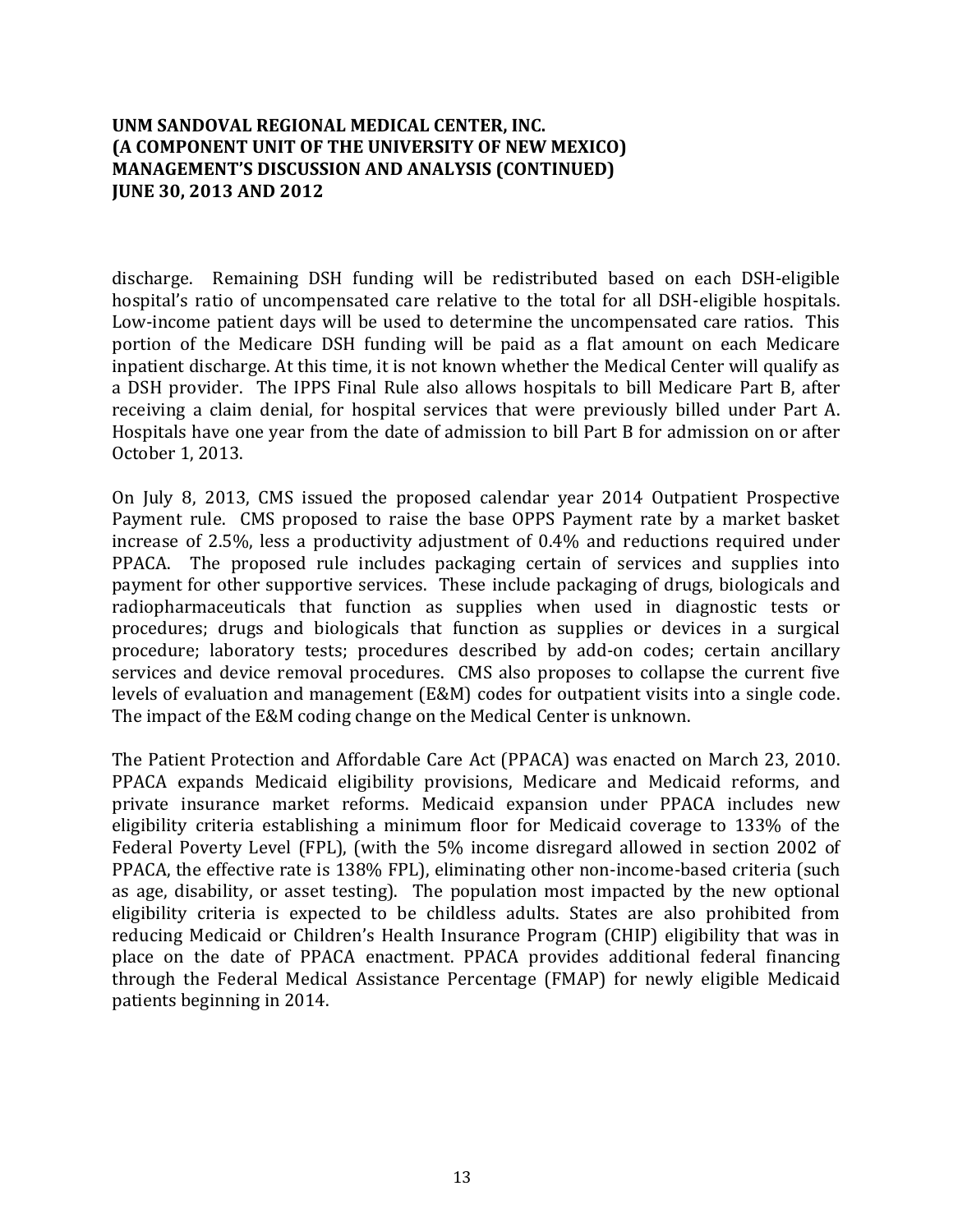PPACA includes legislation on Health Exchanges. Health Exchanges are expected to facilitate the purchase of health insurance for qualified individuals and small emplovers. A qualified individual is a lawful resident with income between 133% and 400% of the FPL. Federal subsidies for premiums under Health Exchanges become available beginning 2014. Health Exchanges are designed to be "one-stop-shopping" where participants can compare and purchase insurance coverage. Insurance coverage will have essential health benefits that cover benefit costs ranging from 60% to 90% with out-of-pocket limits equal to health savings account current law limits.

Health Plan reforms under PPACA include a set of required essential benefits including, but not limited to, emergency services, hospitalization, maternity and newborn care, mental health and substance use disorder services, preventative and wellness services, and pediatric services, including oral and vision care. Plans must also not require copayment or deductible on preventative services. For plan years beginning after September 23, 2010, existing plans must provide coverage to dependent children until age 26 (unless eligible for other coverage), eliminate lifetime aggregate dollar limits and annual dollar limits on essential benefits, eliminate pre-existing condition exclusions for children up to age 19, and prohibit rescinding of coverage except in cases of fraud, intentional misrepresentation, and nonpayment of premium. Effective in 2014, existing insurance plans must eliminate annual aggregate benefit limits, provide coverage of dependents to age 26 regardless of eligibility for other coverage, eliminate pre-existing condition limitations for adults, and eliminate waiting periods of greater than 90 days.

On June 28, 2012, the US Supreme Court ruled on certain provisions of PPACA. They declared that the "individual mandate" requiring individuals to buy insurance or to pay a fine amounted to a tax and that the government has the ability to impose such a tax. The ruling also declared that states have the ability to not participate in Medicaid expansion and to avoid the penalties described in PPACA. PPACA also reduced the annual market basket increase for Medicare inpatient and outpatient hospital services for services rendered on or after October 1, 2010.

Medicare has put a program in place to review healthcare claims in order to identify and recover inappropriate payments made to providers for fee-for-service Medicare. This program is called the Recovery Audit Contract (RAC) program and was created through the Medicare Modernization Act of 2003 (MMA). The three-year demonstration program identified over \$1 billion in overpayments. In 2006, Congress mandated expansion of the RAC program to all 50 states. The RAC program encompassing New Mexico became effective in March 2009. Connolly Consulting Associates, Inc. is the contractor for this region. The RAC contractor can request up to 399 records every 45 days and can review claims from June 2008 and forward.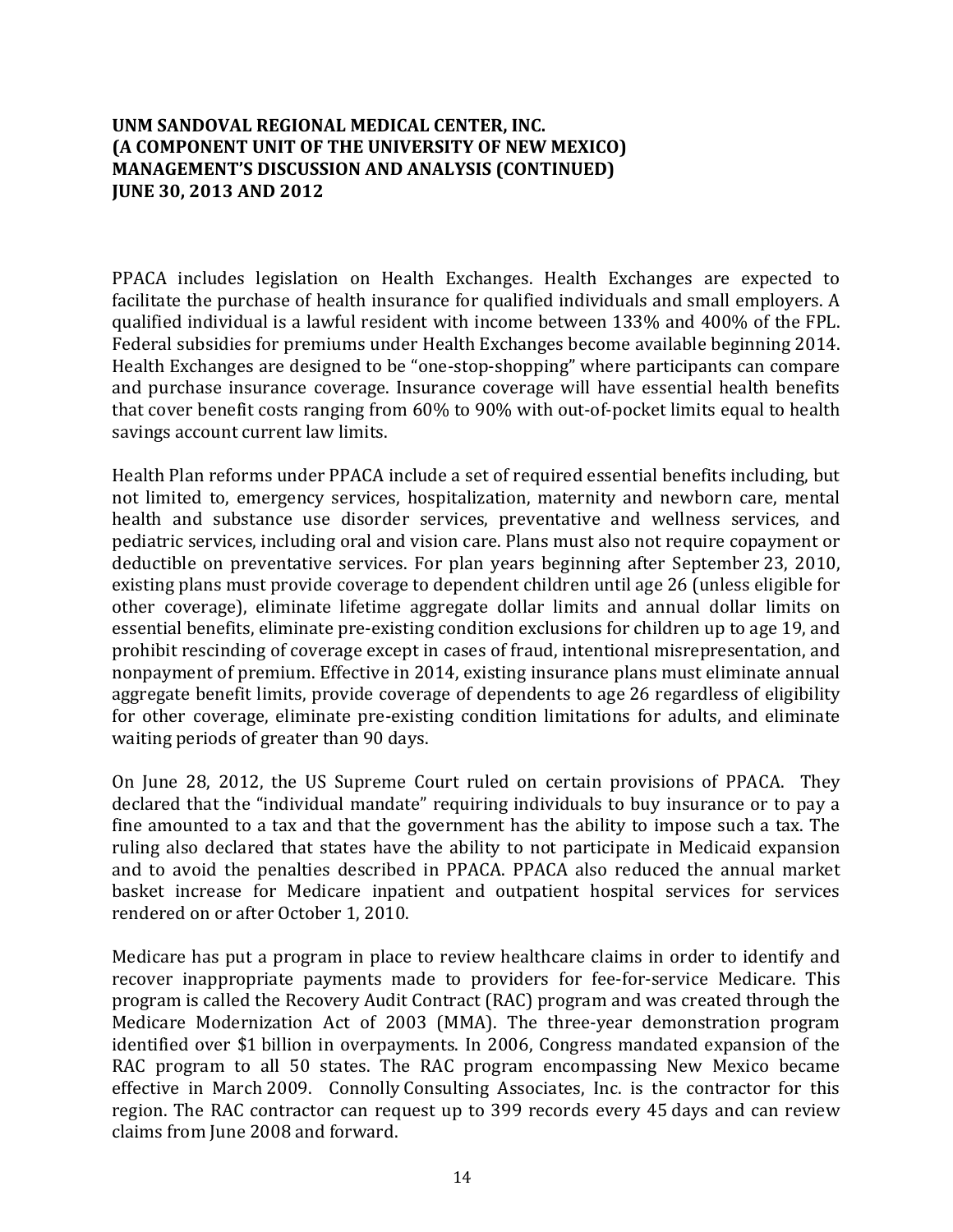The New Mexico Health and Human Services Department (NMHSD) will implement the revised New Mexico Medicaid program "Centennial Care" beginning January 1, 2014. New Mexico will provide coverage based on household size with income below 138% of the federal poverty limits (FPL). NMHSD projects approximately 170,000 people will be eligible for this expanded coverage. The Medical Center estimates that a substantial portion of its current county indigent enrollment and 90% of UNM SCI patients will be eligible for Medicaid under Centennial Care. The State's SCI program will be eliminated with Centennial Care and enrollees are expected to enroll in Centennial Care or purchase insurance on the New Mexico Health Insurance Exchange. The Medicaid expansion will provide coverage for patients that are currently provided care under financial assistance or as self pay. However, there are likely to be implementation risks associated with Centennial Care that could cause delays in Medicaid eligibility. The NMHSD is implementing new eligibility software that will not be fully functional until January 2014, which may cause a backlog in patient enrollment for the first half of calendar year 2014. Centennial Care will blend long term care, acute care services, and behavioral health into a single delivery system. The managed care organizations participating in Centennial Care will be reduced to four that will cover all services covered under Centennial Care. There may be delays in coverage as this change in participating MCOs may cause delays in enrollment and patient to physician assignment.

The New Mexico Health Insurance Exchange (NMHIX) will be available to people with incomes above 138% FPL and will provide subsidized health insurance up to 400% FPL. NMHIX estimates approximately 187,000 adults will qualify for exchange coverage. Exchange enrollment will begin in October 2014. Due to the costs of health insurance offered, individuals may choose to opt out of coverage. There is also the risk that employer groups may reduce or eliminate existing coverage in favor of sending employees to the exchange to purchase health insurance.

The Deficit Reduction Act of 2005 established the Medicaid Integrity Program (MIP) to identify, collect, and prevent overpayments made under fee-for-service Medicaid. The two operational functions of MIP are 1) to review the actions of those providing Medicaid services and 2) to provide support and assistance to the states to combat Medicaid fraud, waste and abuse.

The mill levy is based on property values. Given the state of the economy, it is possible that the amount of the mill levy may remain flat or potentially decrease as the result of reduced property values and slowdowns in the building construction industry.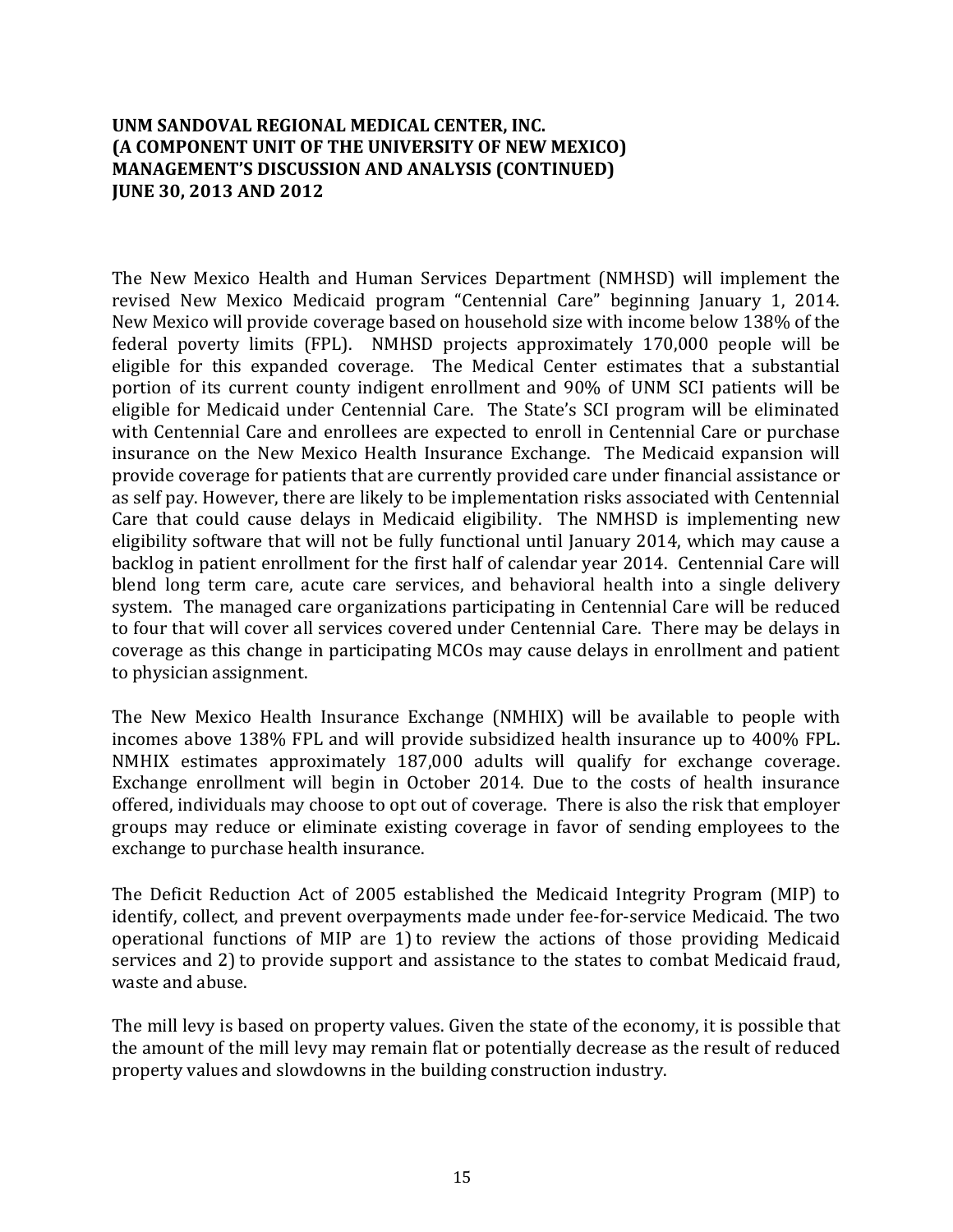#### **Contacting The Medical Center's Financial Management**

This financial report is designed to provide the public with a general overview of the Medical Center's finances and to show the Medical Center's accountability for the money it receives. If you have questions about this report or need additional financial information, contact the Medical Center's Controller's office at 3001 Broadmoor Blvd NE, Rio Rancho, NM 87144.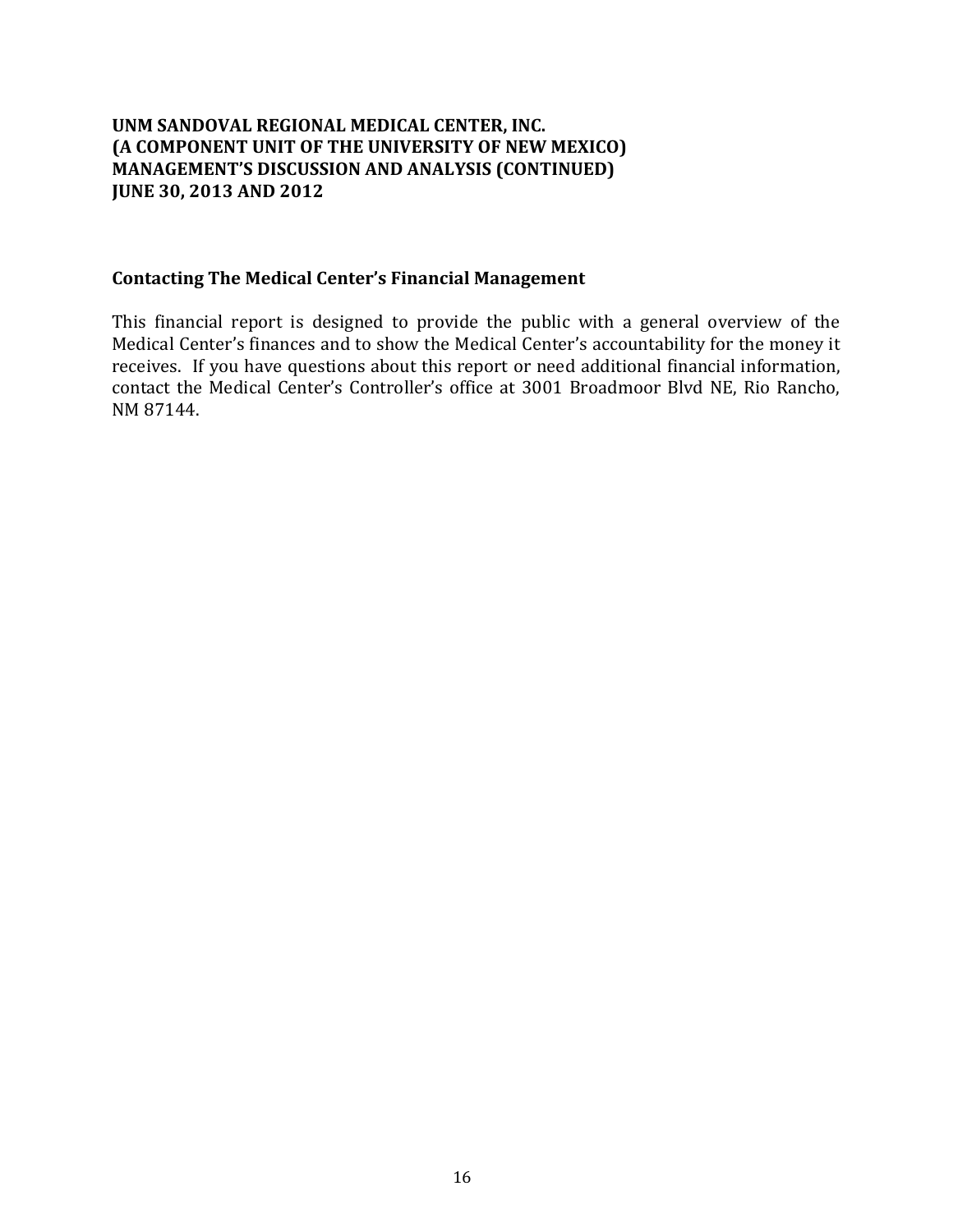#### **UNM SANDOVAL REGIONAL MEDICAL CENTER, INC. (A COMPONENT UNIT OF UNIVERSITY OF NEW MEXICO) STATEMENTS OF NET POSITION June 30, 2013 and 2012**

| <b>Assets</b>                                                                                                                                                                                                                                                                                              | 2013                                                                                   | 2012                                                                               |
|------------------------------------------------------------------------------------------------------------------------------------------------------------------------------------------------------------------------------------------------------------------------------------------------------------|----------------------------------------------------------------------------------------|------------------------------------------------------------------------------------|
| Current assets:<br>Cash and cash equivalents<br>Restricted cash and cash equivalents:<br>Held by trustee for operations<br>Held by trustee for debt service<br>Held by trustee for capital acquisition                                                                                                     | \$<br>6,143,766<br>2,823,188<br>5,593,869<br>4,739,611                                 | 1,055,438<br>26,457,015<br>6,085,123<br>36,827,999                                 |
| Receivables:<br>Patient (net of allowance for doubtful accounts and contractual allowance<br>of approximately \$30,108,400 in 2013 and \$0 in 2012)<br>Due from University of New Mexico Hospital<br>Due from UNM Medical Group<br>Estimated third party settlements<br>Sandoval County Treasurer<br>Other | 6,016,748<br>1,298,586<br>2,498,459<br>1,574,229<br>126,280<br>633,977                 | 1,055,369                                                                          |
| Total net receivables                                                                                                                                                                                                                                                                                      | 12,148,279                                                                             | 1,055,369                                                                          |
| Prepaid expenses<br>Prepaid mortgage payments<br>Inventories                                                                                                                                                                                                                                               | 1,224,545<br>2,760,569<br>1,549,979                                                    | 406,231<br>55,093                                                                  |
| Total current assets                                                                                                                                                                                                                                                                                       | 36,983,806                                                                             | 71,942,268                                                                         |
| Noncurrent assets:                                                                                                                                                                                                                                                                                         |                                                                                        |                                                                                    |
| Restricted investments:<br>Held by trustee for mortgage reserve fund                                                                                                                                                                                                                                       | 1,677,025                                                                              |                                                                                    |
| Total restricted investments                                                                                                                                                                                                                                                                               | 1,677,025                                                                              |                                                                                    |
| Capital assets:<br>Nondepreciable assets:<br>Construction in progress<br>Depreciable capital assets, net                                                                                                                                                                                                   | 136,485,863                                                                            | 129,759,992                                                                        |
| Capital assets, net                                                                                                                                                                                                                                                                                        | 136,485,863                                                                            | 129,759,992                                                                        |
| Total noncurrent assets                                                                                                                                                                                                                                                                                    | 138,162,888                                                                            | 129,759,992                                                                        |
| Total assets                                                                                                                                                                                                                                                                                               | \$<br>175,146,694                                                                      | 201,702,260                                                                        |
| Liabilities                                                                                                                                                                                                                                                                                                |                                                                                        |                                                                                    |
| Current liabilities:<br>Accounts payable<br>Accrued payroll<br>Due to University of New Mexico Hospital<br>Due to UNM Medical Group<br>Bonds payable - current<br>Interest payable bonds<br>Accrued compensated absences                                                                                   | \$<br>4,573,118<br>735,842<br>863,209<br>36,266<br>4,700,000<br>3,252,063<br>1,202,130 | 16,980,320<br>299,289<br>208,055<br>2,600,000<br>1,540,000<br>2,892,719<br>239,991 |
| Total current liabilities                                                                                                                                                                                                                                                                                  | 15,362,628                                                                             | 24,760,374                                                                         |
| Noncurrent liabilities:<br>Bonds payable<br>Due to UNM Medical Group                                                                                                                                                                                                                                       | 138,725,000<br>2,040,000                                                               | 141,885,000<br>2,040,000                                                           |
| Total noncurrent liabilities                                                                                                                                                                                                                                                                               | 140,765,000                                                                            | 143,925,000                                                                        |
| Total liabilities                                                                                                                                                                                                                                                                                          | 156,127,628                                                                            | 168,685,374                                                                        |
| <b>Net Position</b>                                                                                                                                                                                                                                                                                        |                                                                                        |                                                                                    |
| Net investment in capital assets                                                                                                                                                                                                                                                                           |                                                                                        | 2,344,125                                                                          |
| Restricted, expendable<br>For expendable bequests, and contributions<br>In accordance with the trust indenture and debt agreement                                                                                                                                                                          | 858<br>10,094,083                                                                      | 37,124,103                                                                         |
| Unrestricted                                                                                                                                                                                                                                                                                               | 8,924,125                                                                              | (6,451,342)                                                                        |
| Total net position                                                                                                                                                                                                                                                                                         | \$<br>19,019,066                                                                       | 33,016,886                                                                         |

*See accompanying notes to financial statements.*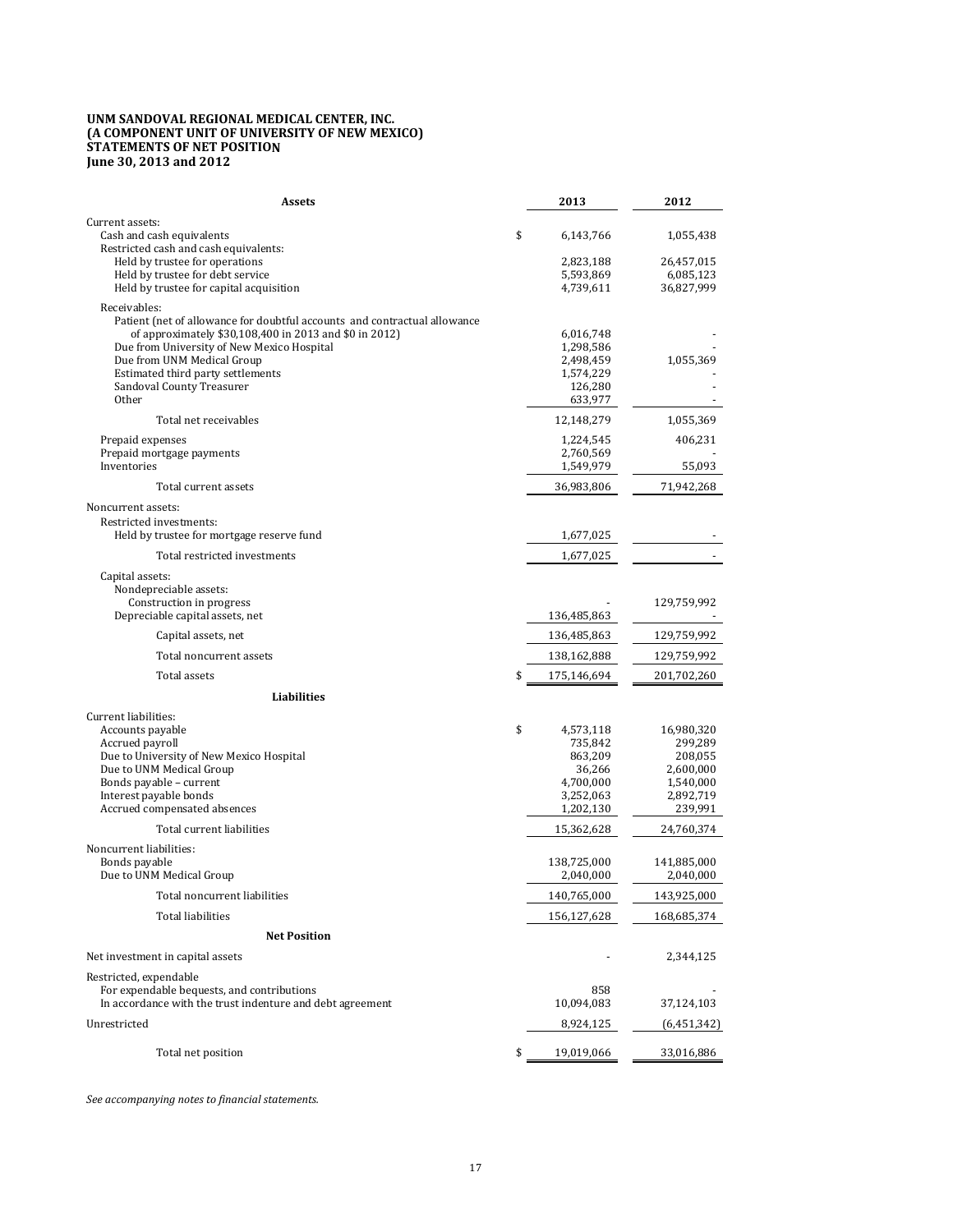#### **UNM SANDOVAL REGIONAL MEDICAL CENTER, INC. (A COMPONENT UNIT OF UNIVERSITY OF NEW MEXICO) STATEMENTS OF REVENUES, EXPENSES AND CHANGES IN NET POSITION Years Ended June 30, 2013 and 2012**

|                                                                                                                                                                                                          | 2013                                                                                                           | 2012                                                                          |
|----------------------------------------------------------------------------------------------------------------------------------------------------------------------------------------------------------|----------------------------------------------------------------------------------------------------------------|-------------------------------------------------------------------------------|
| Operating revenues:<br>Net patient service revenue<br>Other operating revenues                                                                                                                           | \$<br>18,927,175<br>271,244                                                                                    |                                                                               |
| Total operating revenues                                                                                                                                                                                 | 19,198,419                                                                                                     |                                                                               |
| Operating expenses:<br>Employee compensation<br>Depreciation<br>Medical and other supplies<br><b>Benefits</b><br>Purchased services<br><b>Medical services</b><br>Equipment<br>Occupancy<br><b>Other</b> | 19,314,403<br>7,958,326<br>7,036,820<br>4,049,759<br>3,943,527<br>3,516,365<br>2,061,880<br>874,951<br>450,791 | 3,128,773<br>437,641<br>868,578<br>1,350,156<br>342,335<br>104,371<br>115,156 |
| Total operating expenses                                                                                                                                                                                 | 49,206,822                                                                                                     | 6,347,010                                                                     |
| Operating loss                                                                                                                                                                                           | (30,008,403)                                                                                                   | (6, 347, 010)                                                                 |
| Nonoperating revenues (expenses):<br>Sandoval County mill levy<br>Federal bond subsidy<br>Interest income, net<br>Interest on bonds<br>Bequests and contributions<br>Other nonoperating expense          | 20,832,519<br>2,225,243<br>604,479<br>(6, 504, 125)<br>1,083<br>(1, 148, 616)                                  | 2,326,495<br>48,120<br>(6, 228, 294)                                          |
| Net nonoperating revenues (expenses)                                                                                                                                                                     | 16,010,583                                                                                                     | (3,853,679)                                                                   |
| Decrease in net position                                                                                                                                                                                 | (13,997,820)                                                                                                   | (10, 200, 689)                                                                |
| Net position, beginning of year (2012 as restated - see Note 13)                                                                                                                                         | 33,016,886                                                                                                     | 43,217,575                                                                    |
| Net position, end of year                                                                                                                                                                                | \$<br>19,019,066                                                                                               | 33,016,886                                                                    |

*See accompanying notes to financial statements.*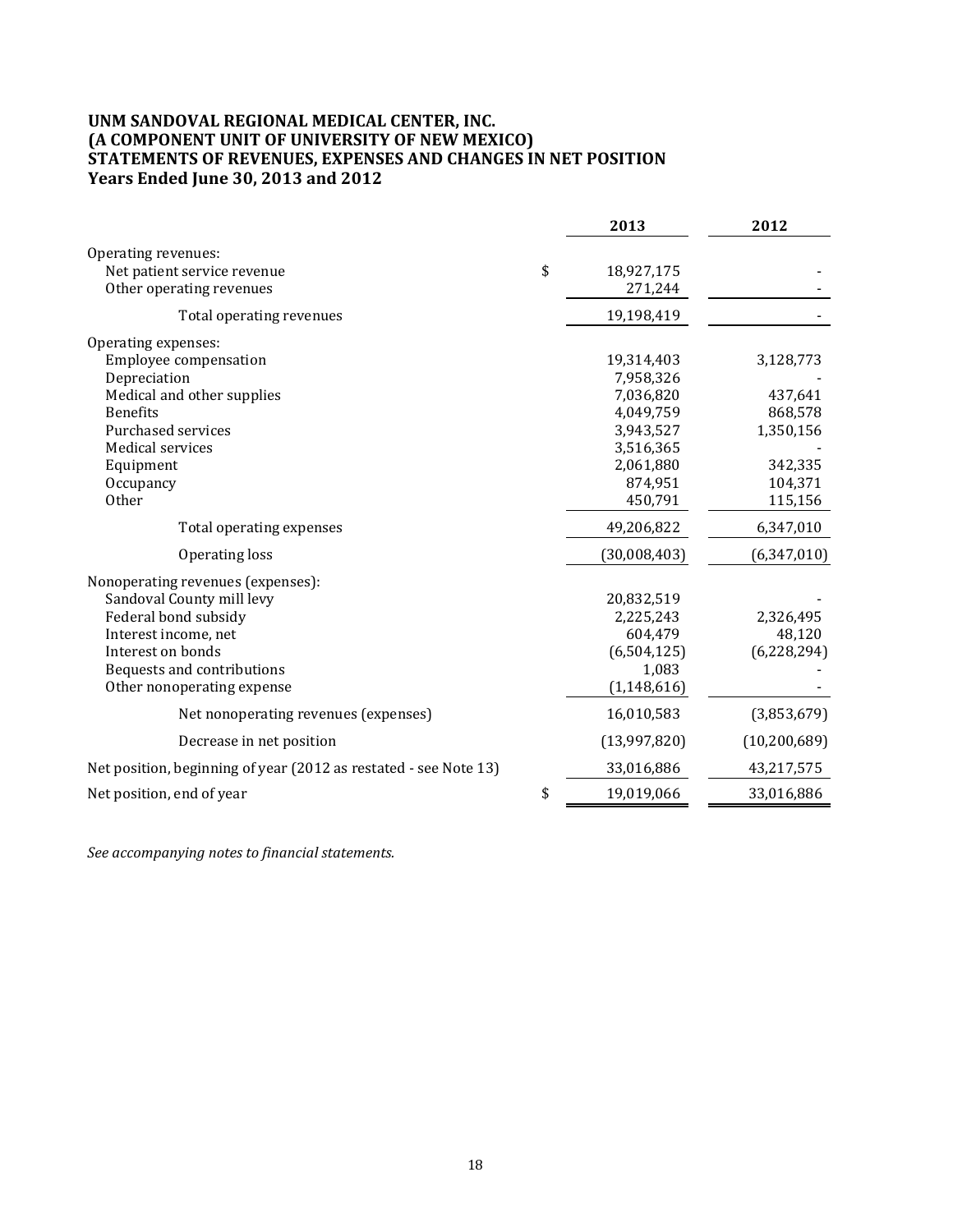#### **UNM SANDOVAL REGIONAL MEDICAL CENTER, INC. (A COMPONENT UNIT OF UNIVERSITY OF NEW MEXICO) STATEMENTS OF CASH FLOWS Years Ended June 30, 2013 and 2012**

|                                                                    | 2013           | 2012           |
|--------------------------------------------------------------------|----------------|----------------|
| Cash flows from operating activities:                              |                |                |
| Cash received from Medicare and Medicaid<br>\$                     | 2,854,165      |                |
| Cash received from insurance and patients                          | 7,645,951      |                |
| Cash payments to employees                                         | (17, 915, 711) | (2,589,493)    |
| Cash payments to suppliers                                         | (35,934,744)   | (2,728,088)    |
| Cash payments to University of New Mexico Hospital                 | (571, 385)     | (81,686)       |
| Cash payments to UNM Medical Group                                 | (1,996,517)    | (1,451,440)    |
| Other receipts                                                     | 271,244        |                |
| Net cash used in operating activities                              | (45, 646, 997) | (6,850,707)    |
| Cash flows from noncapital financing activities:                   |                |                |
| Cash received from Sandoval County mill levy                       | 20,706,239     |                |
| Cash received from contributions                                   | 1,083          |                |
| Net cash provided by noncapital financing activities               | 20,707,322     |                |
| Cash flows from capital financing activities:                      |                |                |
| Purchases of capital assets                                        | (14,684,197)   | (76,501,429)   |
| Cash received from federal bond subsidy                            | 2,225,243      | 2,326,444      |
| Cash payments to UNM Medical Group for negative arbitrage fund     | (2,600,000)    | (3,800,000)    |
| Interest payments on bonds                                         | (6,504,125)    | (6,504,125)    |
| Cash payments for mortgage reserve fund                            | (1,677,025)    |                |
| Principal payments on mortgage                                     | (2,760,569)    |                |
| Cash payments for mortgage-related activities (Mortgage servicing, |                |                |
| MIP, GNMA guaranty)                                                | (789, 272)     |                |
| Net cash used in capital financing activities                      | (26, 789, 945) | (84, 479, 110) |
| Cash flows from investing activities:                              |                |                |
| Interest on investments                                            | 604,479        | 324,002        |
| Net cash provided by investing activities                          | 604,479        | 324,002        |
| Net (decrease) in cash and cash equivalents                        | (51, 125, 141) | (91,005,815)   |
| Cash and cash equivalents, beginning of year                       | 70,425,575     | 161,431,390    |
| Cash and cash equivalents, end of year<br>\$                       | 19,300,434     | 70,425,575     |

*See accompanying notes to financial statements.*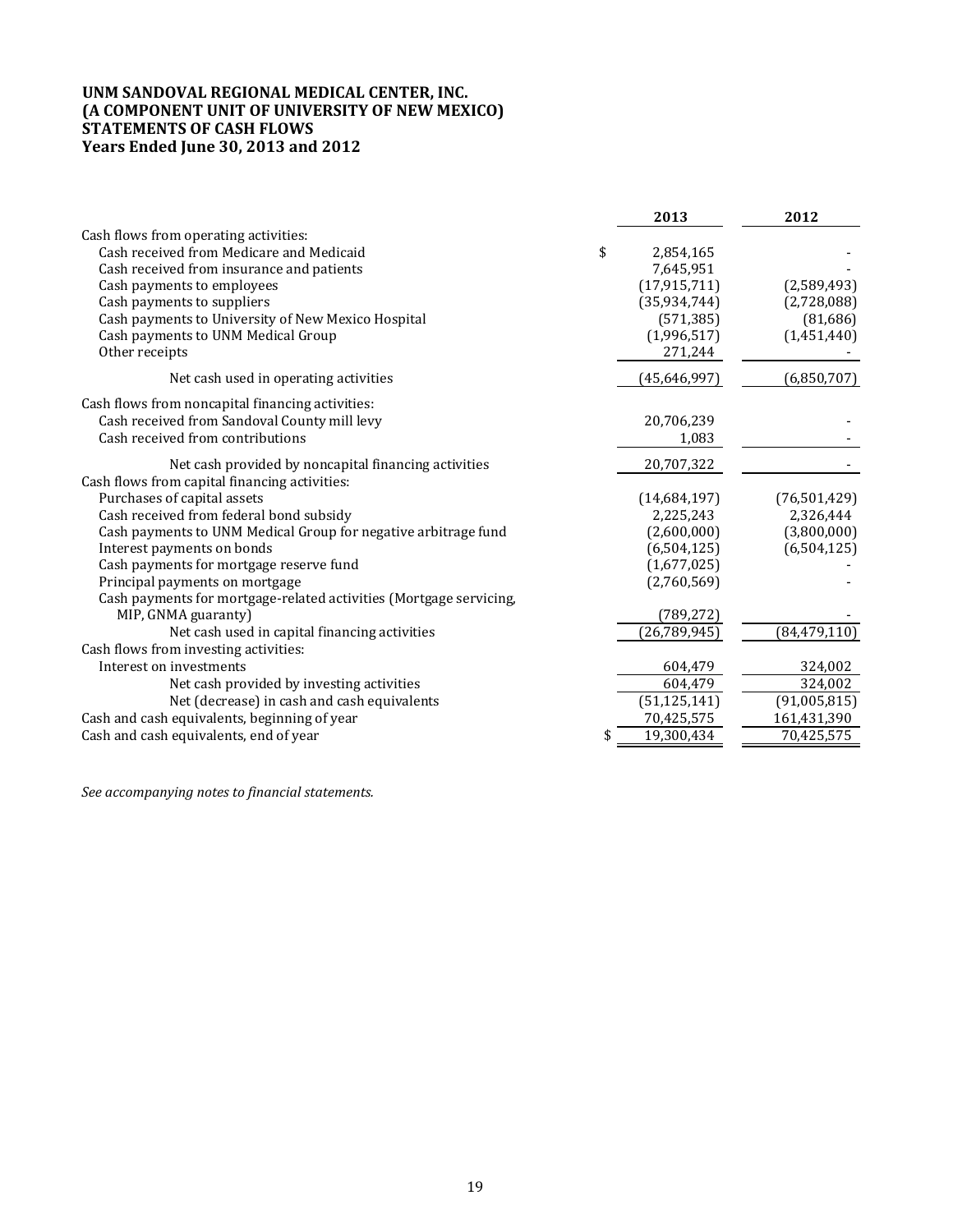### **UNM SANDOVAL REGIONAL MEDICAL CENTER, INC. (A COMPONENT UNIT OF UNIVERSITY OF NEW MEXICO) STATEMENTS OF CASH FLOWS (CONTINUED) Years ended June 30, 2013 and 2012**

|                                                                                              | 2013               | 2012        |
|----------------------------------------------------------------------------------------------|--------------------|-------------|
| Reconciliation of operating loss to net cash used in operating activities:<br>Operating loss | \$<br>(30,008,403) | (6,347,010) |
| Adjustments to reconcile operating loss to net cash provided by                              |                    |             |
| (used in) operating activities:                                                              |                    |             |
| Depreciation expense                                                                         | 7,958,326          |             |
| Provision for doubtful accounts                                                              | 9,478,955          |             |
| Change in assets and liabilities:                                                            |                    |             |
| Patient receivables                                                                          | (15, 495, 703)     |             |
| Due from University of New Mexico Hospital                                                   | (1,298,586)        |             |
| Due from UNM MG                                                                              | (1,443,090)        | (1,055,369) |
| Estimated third party payer settlements                                                      | (1,574,229)        |             |
| Other receivables and prepaid expenses                                                       | (1,452,291)        | (406, 231)  |
| Inventories                                                                                  | (1,494,886)        | (55,093)    |
| Due to University of New Mexico                                                              | 655,154            | 126,369     |
| Due to UNM Medical Group                                                                     | 36,266             | (396, 071)  |
| Accrued payroll                                                                              | 436,553            | 299,289     |
| Accrued compensated absences                                                                 | 962,139            | 239,991     |
| Accounts payable                                                                             | (12, 407, 202)     | 743,418     |
| Net cash used in operating activities                                                        | (45, 646, 997)     | (6,850,707) |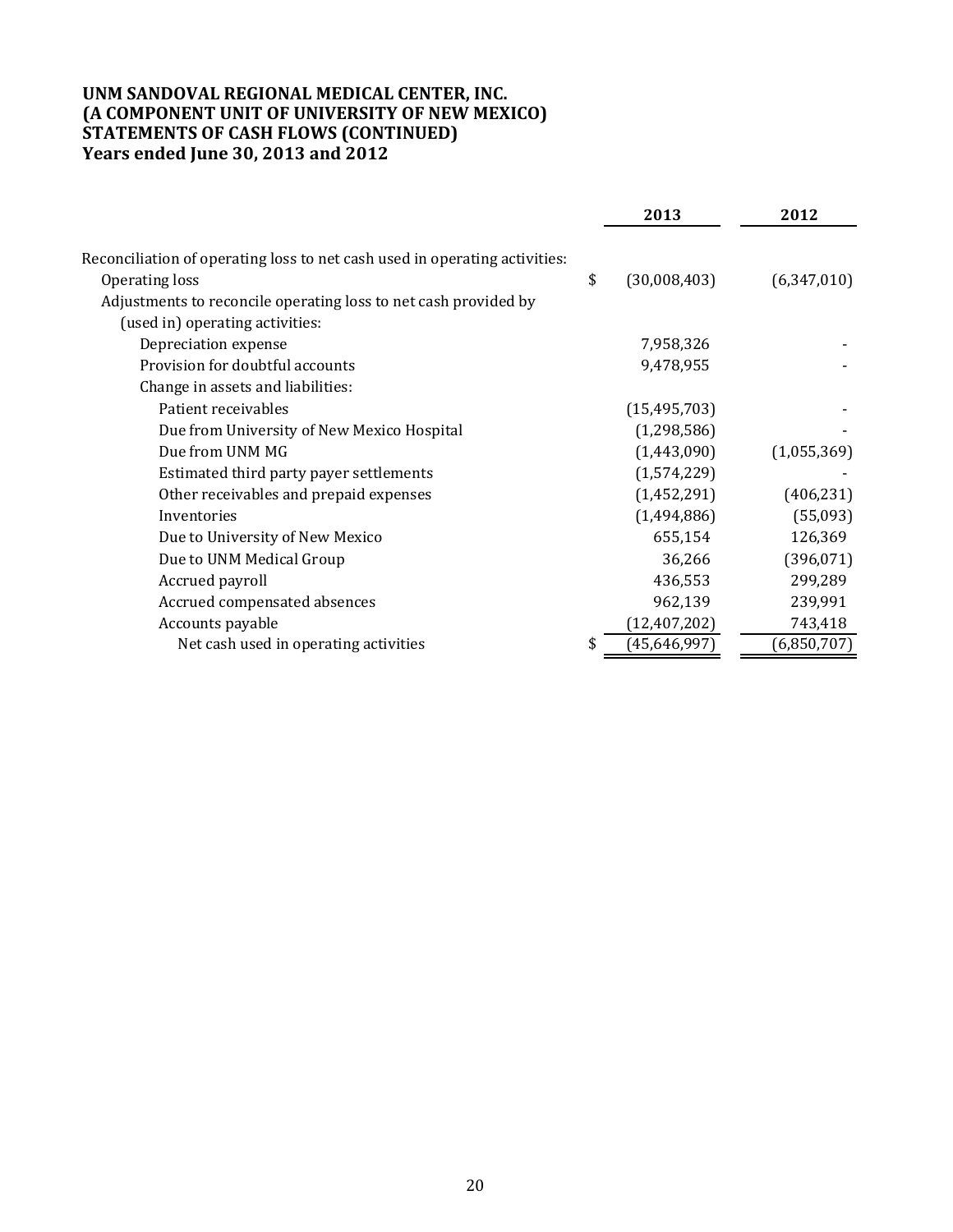### **NOTE 1. DESCRIPTION OF BUSINESS**

UNM Sandoval Regional Medical Center Inc. (the Medical Center) is a corporation organized by the Regents of the University of New Mexico (UNM) and existing as a New Mexico government non-profit and University Research Park and Economic Development Act (URPEDA) corporation. The Medical Center is governed by its Board of Directors (the Board), which is empowered to do all things necessary for the proper operation of the Medical Center. UNM, by and through its Board of Regents, is the sole member of the Medical Center. UNM made an initial equity contribution to the Medical Center of \$46,000,000. 

The Medical Center is located in Rio Rancho, New Mexico. The Medical Center is a community teaching Medical Center having completed the final stages of construction and opened and began to provide patient care on July 16, 2012. The Medical Center provides inpatient and outpatient services primarily to the residents of Sandoval County, New Mexico. 

The Medical Center consists of an approximately 200,000 square foot, 72 acute bed, community teaching Medical Center and corresponding 40,000 square foot medical office building on a site located adjacent to the new City Center in Rio Rancho, New Mexico. In 2006, UNM acquired the land upon which the Medical Center is located and owns it fee simple. The Medical Center is a component unit of the UNM and is reported as such in the basic financial statements of UNM. The Medical Center has no component units.

### **NOTE 2. SUMMARY OF SIGNIFICANT ACCOUNTING POLICIES**

*Basis* of *Presentation*. The accompanying financial statements have been prepared using the economic resource measurement focus and the accrual basis of accounting, in accordance with U.S. generally accepted accounting principles for healthcare organizations, and are presented in accordance with the reporting model as prescribed in Governmental Accounting Standards Board (GASB) Statement No. 34, *Basic Financial Statements – and Management's Discussion and Analysis – for State and Local Governments*, as amended by GASB Statement No. 37, *Basic Financial Statements – and Management's Discussion and Analysis – for State and Local Governments: Omnibus*; and GASB Statement No. 38, *Certain Financial Statement Note Disclosures*. The Hospital follows the business-type activities'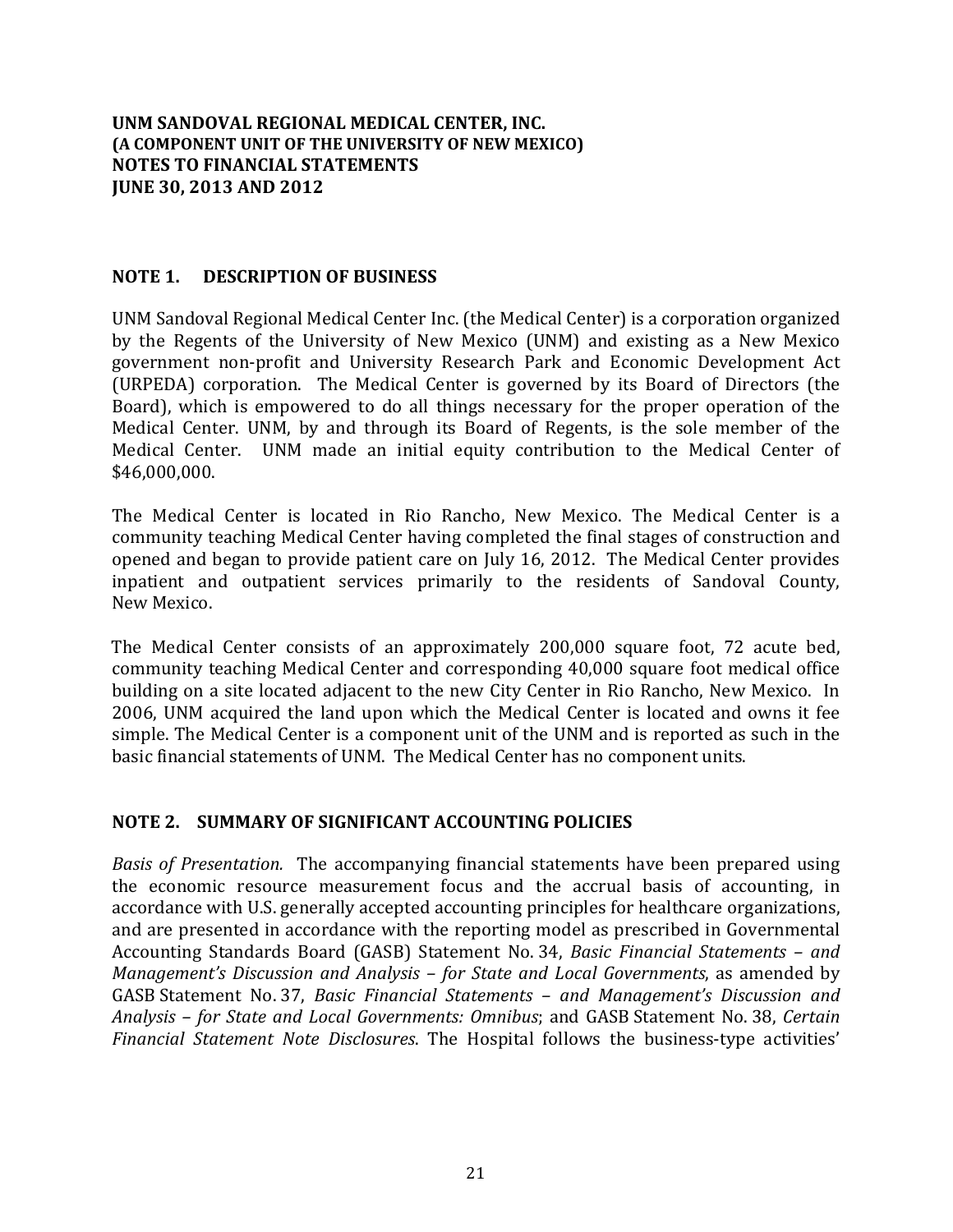# **NOTE 2. SUMMARY OF SIGNIFICANT ACCOUNTING POLICIES (CONTINUED)**

requirements of GASB Statement No. 34. This approach requires the following components of the Hospital's financial statements:

- Management's discussion and analysis.
- Basic financial statements, including a statements of net position, statements of revenues, expenses, and changes in net position, and statements of cash flows using the direct method for the Hospital as a whole.
- Notes to financial statements.

GASB Statement No. 34, as amended by GASB Statement No. 63, established standards for external financial reporting and requires that resources be classified for accounting and reporting purposes into the following three net position categories:

- *Net Investment in Capital Assets* Capital assets, net of accumulated depreciation and outstanding principal balances of debt attributable to the acquisition, construction, or improvement of those assets.
- Restricted Net Position Expendable Assets whose use by the Medical Center are subject to externally imposed constraints that can be fulfilled by actions of the Medical Center pursuant to those constraints or that expire by the passage of time.
- *Unrestricted Net Position* Assets that are not subject to externally imposed constraints. Unrestricted net position may be designated for specific purposes by action of the Board of Trustees.

*Changes in Accounting Policies and Statements.* Effective July 1, 2012, the Medical Center adopted GASB Statement No. 63, *Financial Reporting of Deferred Outflows of Resources, Deferred Inflow of Resources, and Net Position*, and GASB Statement No. 65, *Items Previously Reported as Assets and Liabilities*. The primary effects of implementing GASB statement No. 63 was to change all previous references from "net assets" to "net position," change the line item for "invested in capital assets, net of related debt" to "net investment in capital assets," and to classify certain assets and liabilities as "deferred inflows" and "deferred outflows." At June 30, 2013, the Medical Center had no items meeting the criteria of "deferred inflows" or "deferred outflows." In accordance with GASB Statement No. 65, the Medical Center restated the Net Position as of July 1, 2011 to remove bond issuance costs (see Note 13).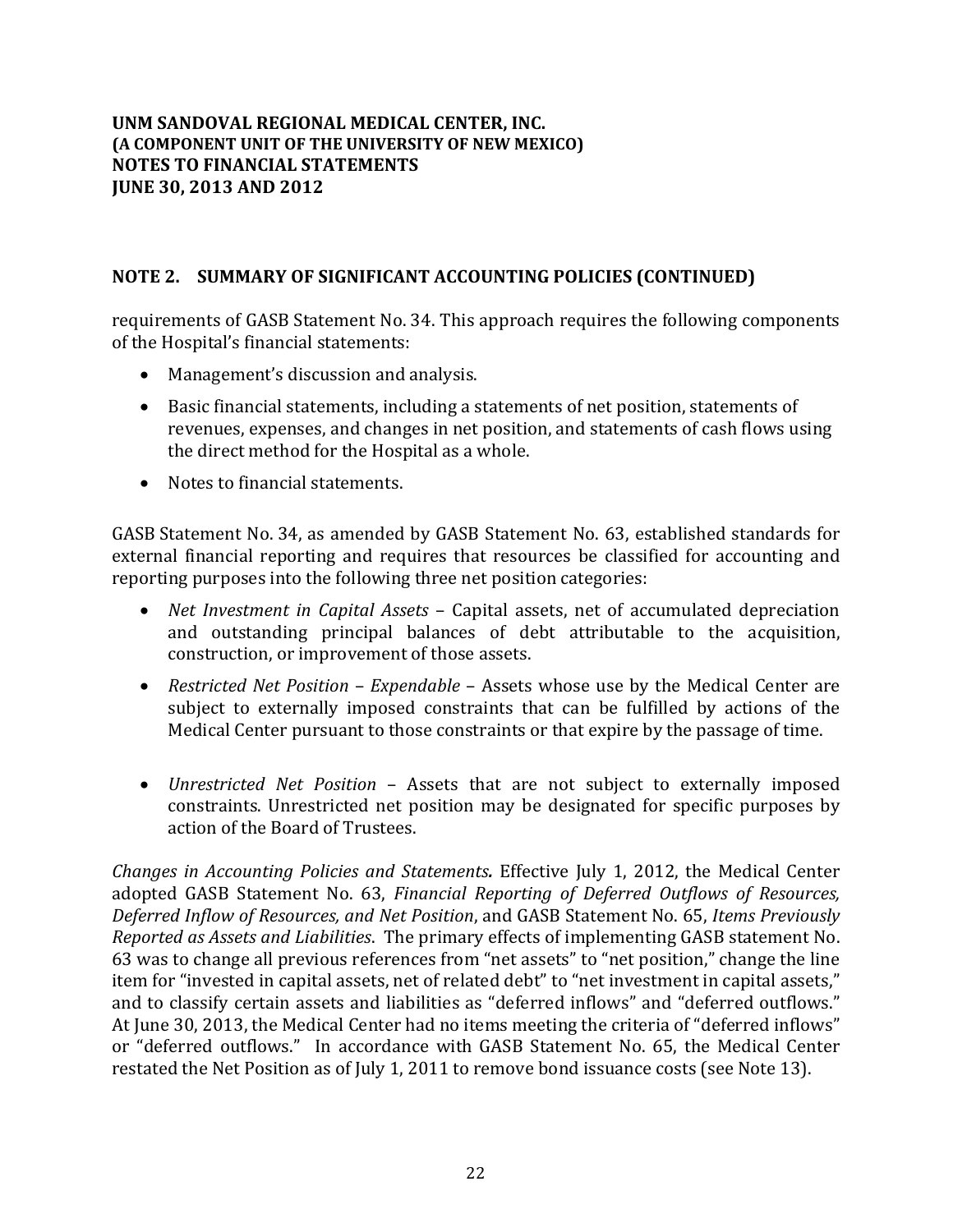### **NOTE 2. SUMMARY OF SIGNIFICANT ACCOUNTING POLICIES (CONTINUED)**

*Use of Estimates.* The preparation of financial statements in accordance with U.S. generally accepted accounting principles requires management to make estimates and assumptions that affect the reported amounts of assets and liabilities and the disclosure of contingent assets and liabilities at the financial statement dates, and the reported amount of revenues and expenses during the reporting periods. Due to uncertainties inherent in the estimation process, actual results could differ from those estimates.

*Cash and Cash Equivalents.* The Medical Center considers all highly liquid investments (excluding restricted investments) purchased with an original maturity of three months or less to be cash equivalents.

The Medical Center follows GASB Statement No. 40, *Deposit and Investment Risk Disclosures – an amendment of GASB Statement No. 3*. This statement addresses common deposit and investment risks related to credit risk, concentration of risk, interest rate risk, and foreign currency risk, and also requires certain disclosures of investments at fair values that are highly sensitive to changes in interest rates, as well as deposit and investment policies related to the risks identified in the statement.

*Restricted Cash and Cash Equivalents*. The Medical Center has three types of restricted cash and cash equivalents. The first type is held by the trustee for operations and is the remaining balance of the equity contributed by UNM. The held by trustee for debt service is used for the principal component of debt service. The held by trustee for capital acquisitions consists of remaining proceeds from the Series 2010 bond in the amount of  $$4,739,611$  and  $$32,246,034$  as of June 30, 2013 and 2012, respectively, as well as other cash balances held by trustee that are restricted for capital acquisition, of none and \$4,581,964, respectively.

*Patient Receivables*. The Medical Center records this balance at the estimated net realizable value after deducting contractual discounts and allowances, free service and allowance for uncollectible accounts.

*Prepaid Mortgage Payments.* Beginning August, the Medical Center has made principal payments on the mortgage loan that guarantees the Series 2010 bond issuance. The mortgage servicer is retaining the principal until final endorsement after which the prepaid mortgage payments will be used to service the current portion of the principal amount of the Series 2010 bonds.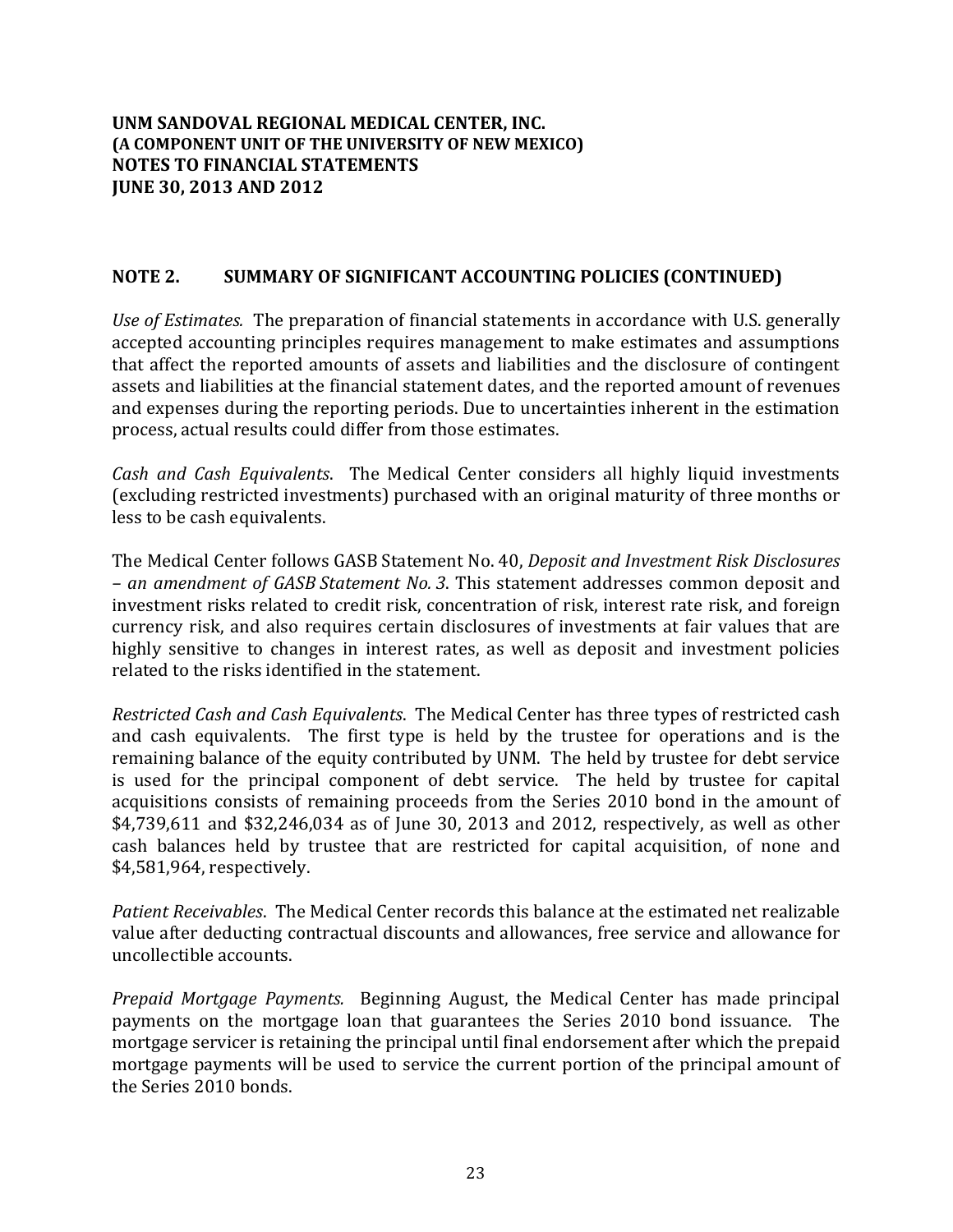### **NOTE 2. SUMMARY OF SIGNIFICANT ACCOUNTING POLICIES (CONTINUED)**

*Inventories*. Inventories consisting of medical, surgical and maintenance supplies, and pharmaceuticals are stated at the lower of cost or market. Cost is determined using the first-in, first-out valuation method, except that the replacement cost method is used for pharmacy and operating room inventories.

*Restricted Investments Noncurrent.*The Medical Center has established a Mortgage Reserve Fund in accordance with the requirements and conditions of the FHA Regulatory Agreement. Notwithstanding any other provision in the Regulatory Agreement, the Mortgage Reserve Fund may be used by HUD if the Medical Center is unable to make a mortgage note payment on the due date. The Medical Center is required to make contributions to the fund based on the Mortgage Reserve Fund schedule.

*Capital Assets.* Capital assets are stated at cost or at estimated fair value on date of acquisition. The Medical Center's capitalization policy for assets includes all items with a unit cost of more than \$5,000 as well as for the first year of capitalization, items in the aggregate whose total cost is more than \$5,000. Depreciation on capital assets is calculated using the straight-line method over the estimated useful lives of the assets as indicated in the "Estimated Useful Lives of Depreciable Medical Center Assets," Revised 2008 Edition published by the American Medical Center Association. Repairs and maintenance costs are charged to expense as incurred. On a quarterly basis, the Medical Center assesses longlived assets in order to determine whether or not it is necessary to retire, replace, or impair based on condition of the assets and their intended use.

*Net Investment in Capital Assets.* Net investment in capital assets represents the Medical Center's total investment in capital assets, net of outstanding debt related to those capital assets. To the extent debt has been incurred but not yet expended for capital assets, such amounts are not included as a component of net investment in capital assets. There are  $$4,739,611$  and  $$32,246,034$  in unspent bond proceeds at lune 30, 2013, and 2012, respectively 

*Operating Revenues and Expenses*. The Medical Center's statement of revenues, expenses, and changes in net position distinguishes between operating and nonoperating revenues and expenses. Operating revenues, such as patient service revenue, result from exchange transactions associated with providing healthcare services, the Medical Center's principal activity. Exchange transactions are those in which each party to the transaction receives and gives up essentially equal values. Operating expenses are all expenses incurred to provide healthcare services.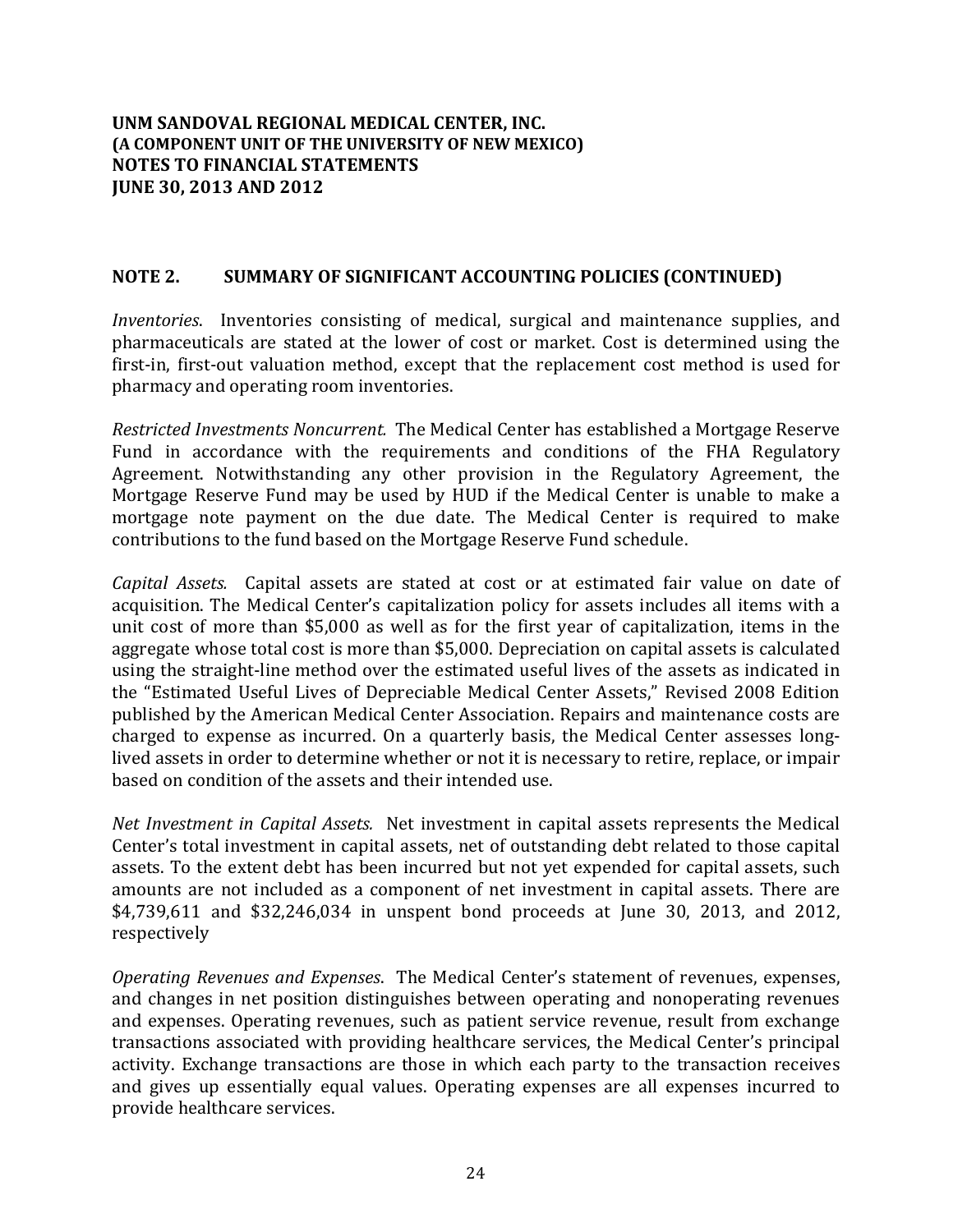### **NOTE 2. SUMMARY OF SIGNIFICANT ACCOUNTING POLICIES (CONTINUED)**

*Net Patient Service Revenues.* Net patient service revenues are recorded at the estimated net realizable amount due from patients, third-party payers, and others for services rendered. Retroactive adjustments under reimbursement agreements with third-party payers are accrued on an estimated basis in the period the related services are rendered and adjusted in future periods as final settlements are determined.

Contractual adjustments resulting from agreements with various organizations to provide services for amounts that differ from billed charges, including services under Medicare, Medicaid, and certain managed care programs, are recorded as deductions from patient revenues.

*Charity Care.* The Medical Center provides care to patients who meet certain criteria under its charity care policy without charge or at amounts less than its established rates. The Medical Center does not pursue collection of amounts determined to qualify as charity care; therefore, they are deducted from gross revenue, with the exception of copayments.

*Nonoperating Revenues and Expenses.* Nonoperating revenue includes activities that have the characteristics of non-exchange transactions, such as investment income, government levies, and gifts. These revenue streams are recognized under GASB Statement No. 33, *Accounting and Financial Reporting for Non‐exchange Transactions*. Investment income is recognized in the period when it is earned. The mill levy is recognized in the period it is collected by the County. Bequests and contributions are recognized when all applicable eligibility requirements have been met. Nonoperating expenses also include interest on bonds, mortgage servicing fees and the GNMA guaranty fees.

*Sandoval County Mill Levy Taxes.* The amount of the property tax levy is assessed annually on January 1 on the valuation of property as determined by the County Assessor and is due in equal semi-annual installments on November 10 and April 10 of the next year. Taxes become delinquent 30 days after the due date unless the original levy date has been formally extended. Taxes are collected on behalf of the Medical Center by the County Treasurer and are remitted to the Medical Center in the month following collection. Revenue is recognized in the fiscal year the levy is collected by the County.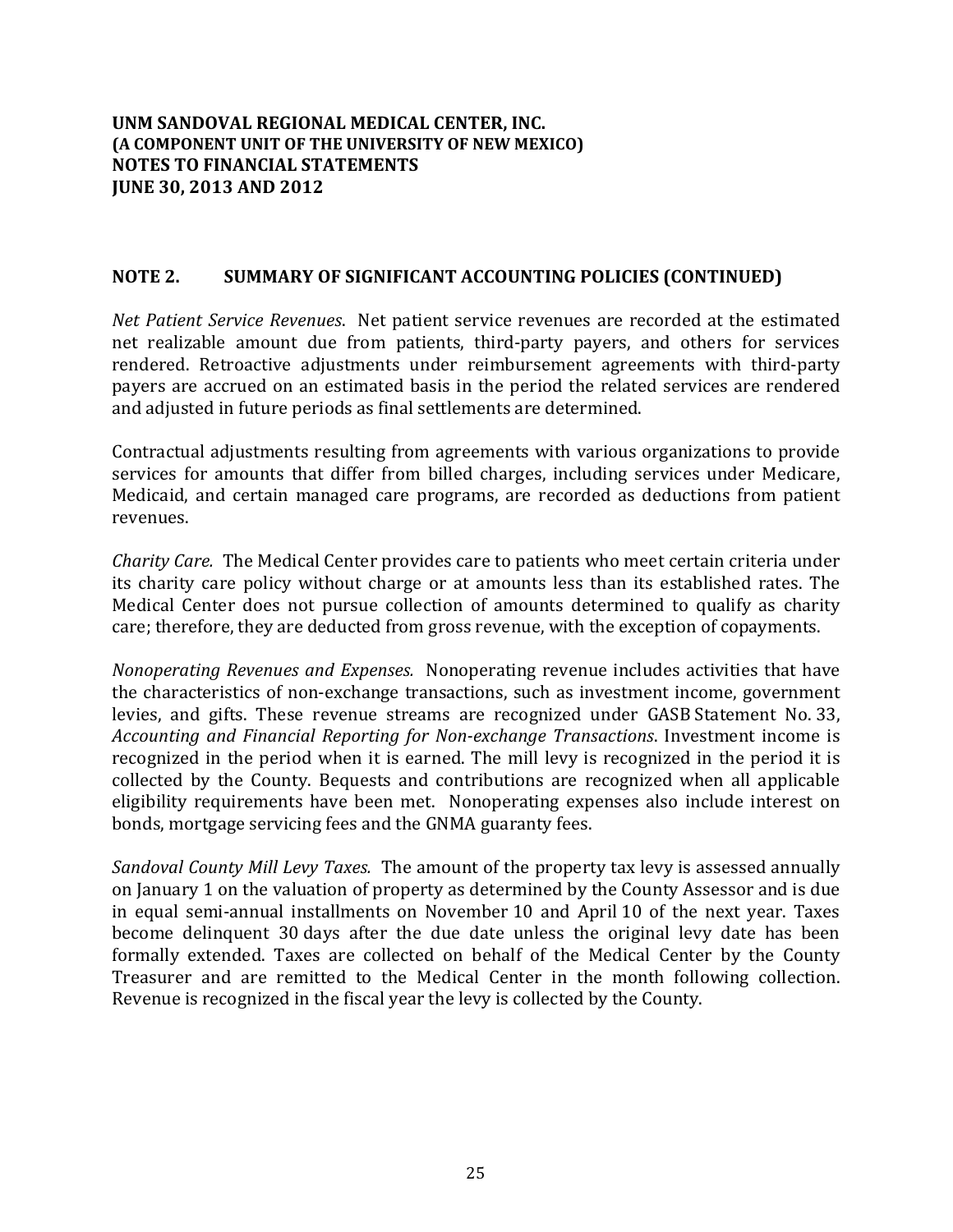### **NOTE 2. SUMMARY OF SIGNIFICANT ACCOUNTING POLICIES (CONTINUED)**

*Federal Bond Subsidy.* The Medical Center receives subsidy payments related to interest payments under the federal Build America Bond and Taxable Revenue Recovery Zone Economic Development Bond programs. These sources of funds are accounted for as nonoperating revenues and recorded as they are received. Under the program, the Medical Center applies for subsidy funds commensurate with each bond payment, so the application for the subsidy is made semiannually. For the years ended June 30, 2013 and 2012, the Medical Center recognized  $$2,225,243$  and  $$2,326,495$  in federal bond subsidy revenue, respectively.

*Income Taxes.* The Medical Center has received a determination letter from the Internal Revenue Service (IRS) that it is an organization described in Internal Revenue Code section  $501(c)(3)$ . As such it would be exempt from federal income tax on income generated from activities related to its exempt function. Furthermore, the Medical Center previously received a discretionary ruling from the IRS under Revenue Procedure 95-48, excluding it from the requirement to file certain information returns. Changes made by the Pension Protection Act removed the IRS's discretionary authority to waive these filing requirements. Subsequent failures to file would result in automatic revocation of exempt status. The IRS is expected to issue further guidance to assist organizations with Rev. Proc. 95-48 rulings in maintaining exempt status. The Medical Center intends to monitor and comply with this guidance. Accordingly, no provision for income taxes has been made.

*Classification.* Certain 2012 amounts have been reclassified to conform to the 2013 presentation. 

### **NOTE 3. CASH AND CASH EQUIVALENTS, AND INVESTMENTS**

### **Cash and Cash Equivalents**

*Deposits.* The Medical Center's deposits are held in demand accounts with a financial institution. 

The carrying amounts of the Medical Center's deposits with financial institutions at June 30, 2013 and 2012 are \$6,141,966 and \$1,054,088, respectively.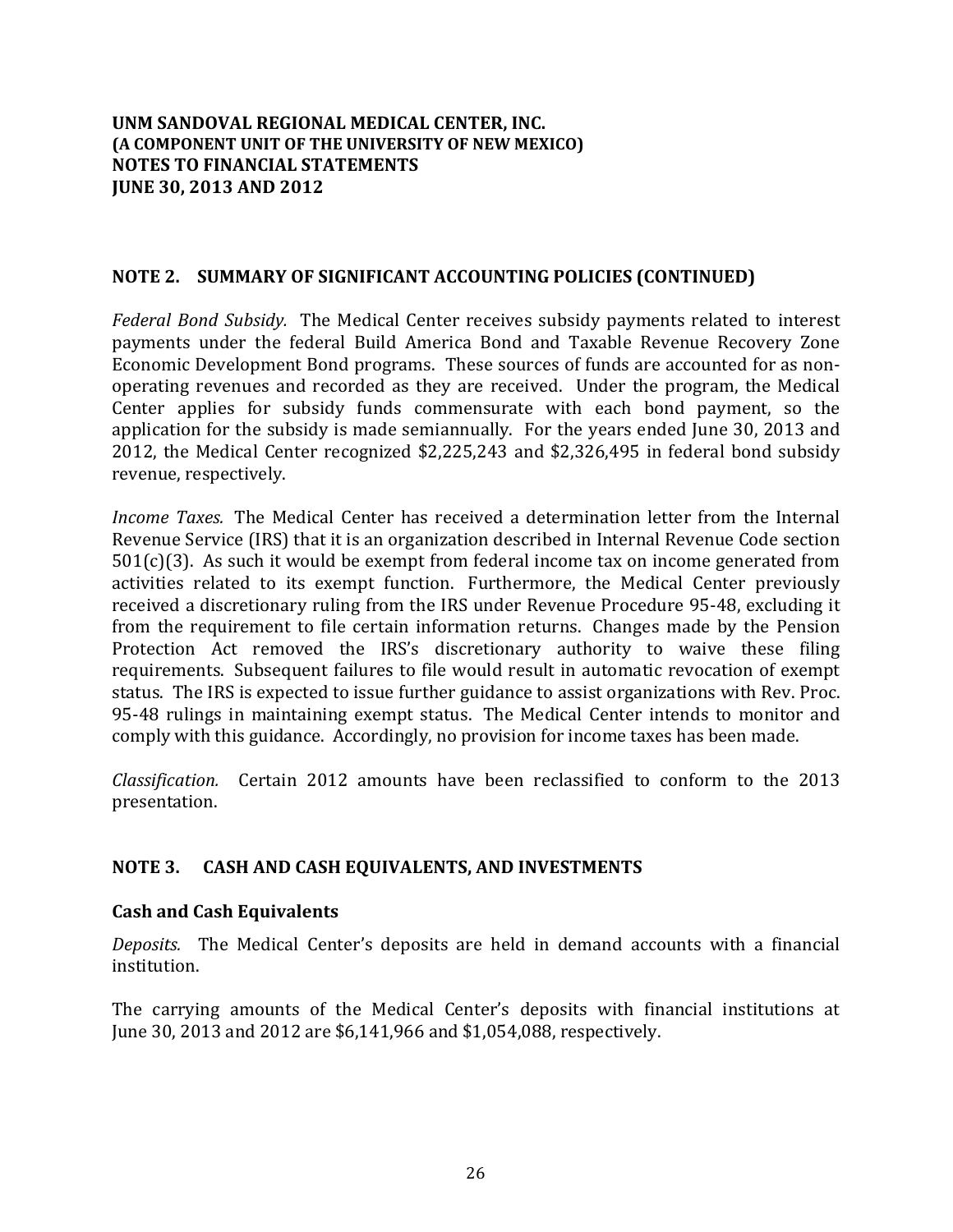### **NOTE 3. CASH AND CASH EQUIVALENTS, AND INVESTMENTS (CONTINUED)**

Bank balances are categorized at June 30, as follows:

|                                       | 2013      | 2012      |
|---------------------------------------|-----------|-----------|
| Amount insured by the Federal Deposit |           |           |
| Insurance Corporation (FDIC)          | 250,000   | 250,000   |
| Other cash                            | 5,988,820 | 804,088   |
|                                       | 6,238,820 | 1,054,088 |

Interest-bearing deposit accounts are subject to FDIC's standard deposit insurance amount of \$250,000. 

### **Restricted Cash and Cash Equivalents**

In connection with the 2010 Financing Transaction, as a requirement of the Trust Indenture and the Financing Agreement, the Medical Center was required to establish trust funds for the deposit of restricted bond proceeds, the required capital contribution, and other restricted contributions by the Medical Center. The book balances of the trust funds were as follows at June 30:

|                                            |            | Year Ended June 30, |
|--------------------------------------------|------------|---------------------|
|                                            | 2013       | 2012                |
| Operating capital escrow fund              | 2,823,188  | 26,457,015          |
| Debt service fund                          | 5,593,869  | 6,085,123           |
| Capital acquisition fund                   | 4,739,611  | 36,827,999          |
| Total restricted cash and cash equivalents | 13,156,668 | 69,370,137          |

**Operating Capital Escrow Fund** - Established to hold the portion of the equity contribution that was made for working capital purposes, as required by the Federal Housing Administration. Draws against this fund are requested from and approved by HUD to cover monthly pre-opening and post-opening expenses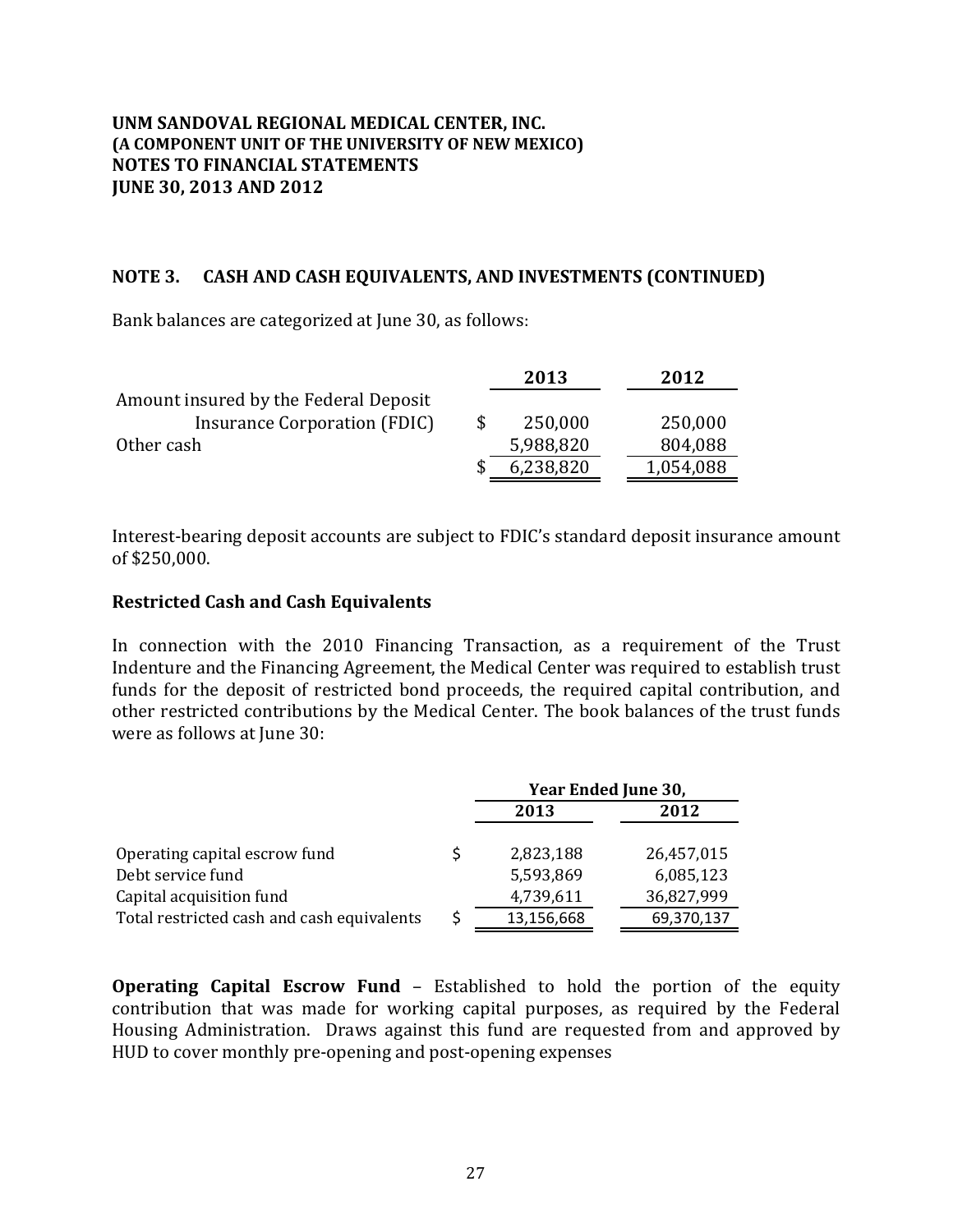### **NOTE 3. CASH AND CASH EQUIVALENTS, AND INVESTMENTS (CONTINUED)**

**Debt Service Fund** – Established to collect the interest income and necessary funds to make the semi-annual coupon payments for the bonds. This fund also includes a depository account for the proceeds received from the Build America Bond and Taxable Revenue Recovery Zone Economic Development Bond payments.

**Capital Acquisition Fund** – Proceeds from the sale of the bonds were placed in this fund. Draws on this fund are made to offset the certificates issued from the mortgagor during the construction period. This fund also includes the Capital Escrow Fund established to hold the portion of the equity contribution that was made for capital purposes, as required by the Federal Housing Administration. Draws against this fund are requested from and approved by HUD to purchase capital assets used for the construction of the building.

*Interest Rate Risk – Debt Investments.* Currently, the Medical Center does not have a specific policy to limit its exposure to interest rate risk. The Medical Center holds no investments that are subject to interest rate risk.

A summary of the restricted cash and cash equivalents at June 30, 2013 and 2012 and their exposure to interest rate risk is as follows:

| June 30, 2013     |                |  |
|-------------------|----------------|--|
|                   | Less than      |  |
| <b>Fair Value</b> | 1 Year         |  |
|                   |                |  |
| 13,156,668        | 13,156,668     |  |
| 13,156,668        | 13,156,668     |  |
| 13,156,668        | 13,156,668     |  |
|                   |                |  |
| June 30, 2012     |                |  |
|                   | Less than      |  |
| <b>Fair Value</b> | 1 Year         |  |
|                   |                |  |
| 69,370,137        | 69,370,137     |  |
| 69,370,137        | 69,370,137     |  |
| 69,370,137        | 69,370,137     |  |
|                   | \$<br>\$<br>\$ |  |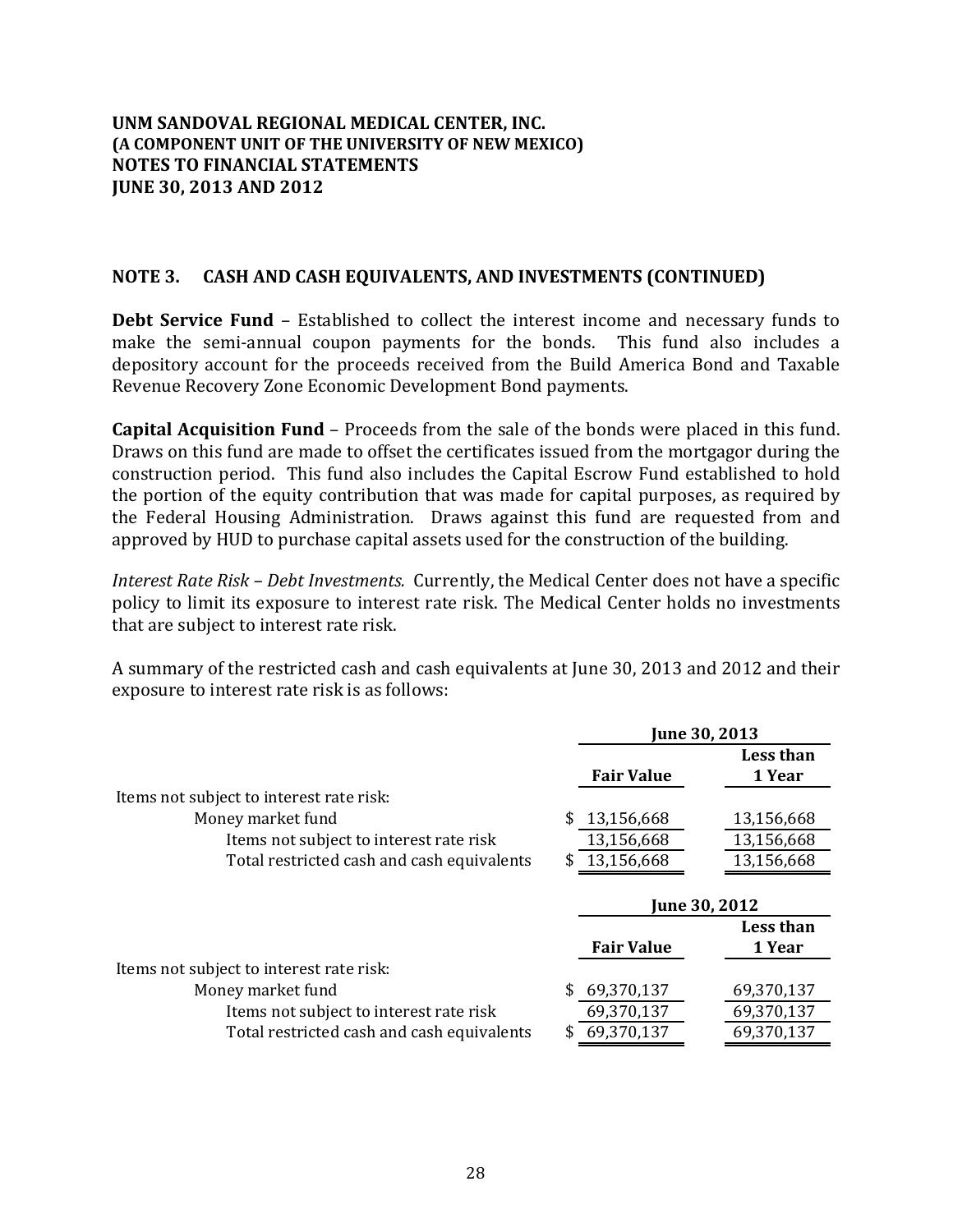### **NOTE 3. CASH AND CASH EQUIVALENTS, AND INVESTMENTS (CONTINUED)**

*Custodial Credit Risk – Debt Investments.* As of June 30, 2013 and 2012, the Medical Center debt investments that are subject to custodial credit risk.

The Medical Center's custodial risk policy for the bond proceeds conforms to the Trust Indenture, and the Trustee holds the investments in safekeeping.

*Credit Risk – Debt Investments.* The Medical Center is required to disclose credit ratings of its debt investments in order to assess credit risk. U.S. obligations, investments explicitly guaranteed by the U.S. government, and non-debt investments are excluded from this requirement. Currently, the Medical Center does not have a specific policy to limit its exposure to credit risk.

|                                |                         | 2013              | 2012      |                   |
|--------------------------------|-------------------------|-------------------|-----------|-------------------|
|                                | Rating                  | <b>Fair Value</b> | Rating    | <b>Fair Value</b> |
| Items subject to credit risk:  |                         |                   |           |                   |
| Money market fund              | Not rated \$ 13,156,668 |                   | Not rated | 69,370,137        |
| Total items subject            |                         |                   |           |                   |
| to credit risk                 |                         | 13,156,668        |           | 69,370,137        |
| Total restricted cash and cash |                         |                   |           |                   |
| equivalents                    |                         | 13,156,668        |           | 69,370,137        |

Long‐Term Investments 

*Interest Rate Risk – Debt Investments.* Currently, the Medical Center does not have a specific policy to limit its exposure to interest rate risk. The Medical Center holds no investments that are subject to interest rate risks.

A summary of the long term investments at June 30, 2013 and their exposure to interest rate risk is as follows:

|                                          | June 30, 2013     |  |                     |
|------------------------------------------|-------------------|--|---------------------|
|                                          | <b>Fair Value</b> |  | Less than<br>1 Year |
| Items not subject to interest rate risk: |                   |  |                     |
| Money market fund                        | 1,677,025         |  | 1,677,025           |
| Items not subject to interest rate risk  | 1,677,025         |  | 1,677,025           |
| Total long-term investments              | 1,677,025         |  | 1,677,025           |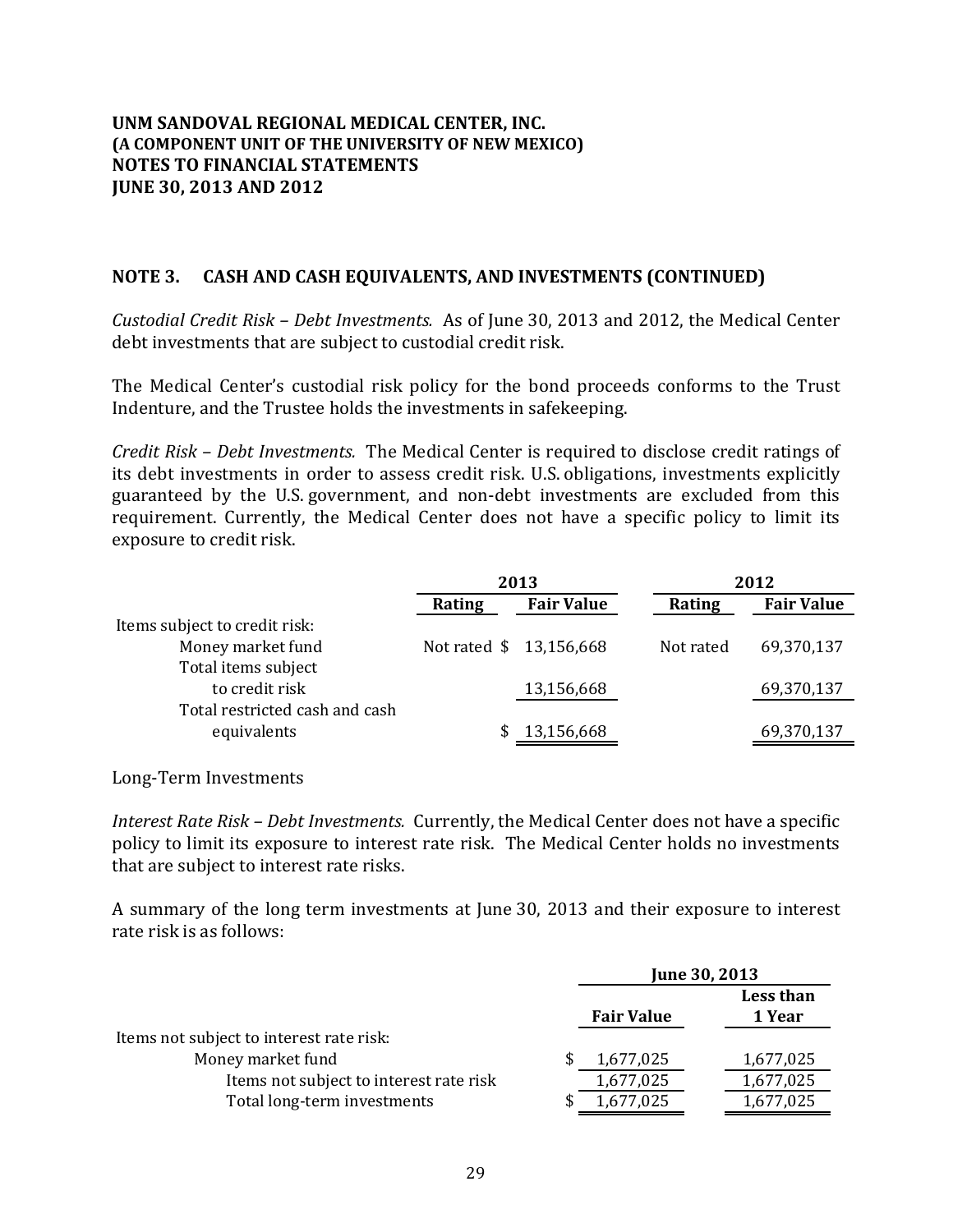### **NOTE 3. CASH AND CASH EQUIVALENTS, AND INVESTMENTS (CONTINUED)**

As of June 30, 2012, the Medical Center did not hold any long term investments.

*Custodial Credit Risk – Debt Investments.* As of June 30, 2013 and 2012, the Medical Center held no U.S. government obligations for long-term investment purposes.

The Medical Center's custodial risk policy for the bond proceeds conforms to the Trust Indenture, and the Trustee holds the investments in safekeeping.

*Credit Risk – Debt Investments.* The Medical Center is required to disclose credit ratings of its debt investments in order to assess credit risk. U.S. obligations, investments explicitly

guaranteed by the U.S. government, and non-debt investments are excluded from this requirement. Currently, the Medical Center does not have a specific policy to limit its exposure to credit risk.

|                               |              | 2013              | 2012      |                   |
|-------------------------------|--------------|-------------------|-----------|-------------------|
|                               | Rating       | <b>Fair Value</b> | Rating    | <b>Fair Value</b> |
| Items subject to credit risk: |              |                   |           |                   |
| Money market fund             | Not rated \$ | 1,677,025         | Not rated |                   |
| Total items subject           |              |                   |           |                   |
| to credit risk                |              | 1,677,025         |           |                   |
|                               |              |                   |           |                   |
| Total long term investments   |              | 1,677,025         |           |                   |
|                               |              |                   |           |                   |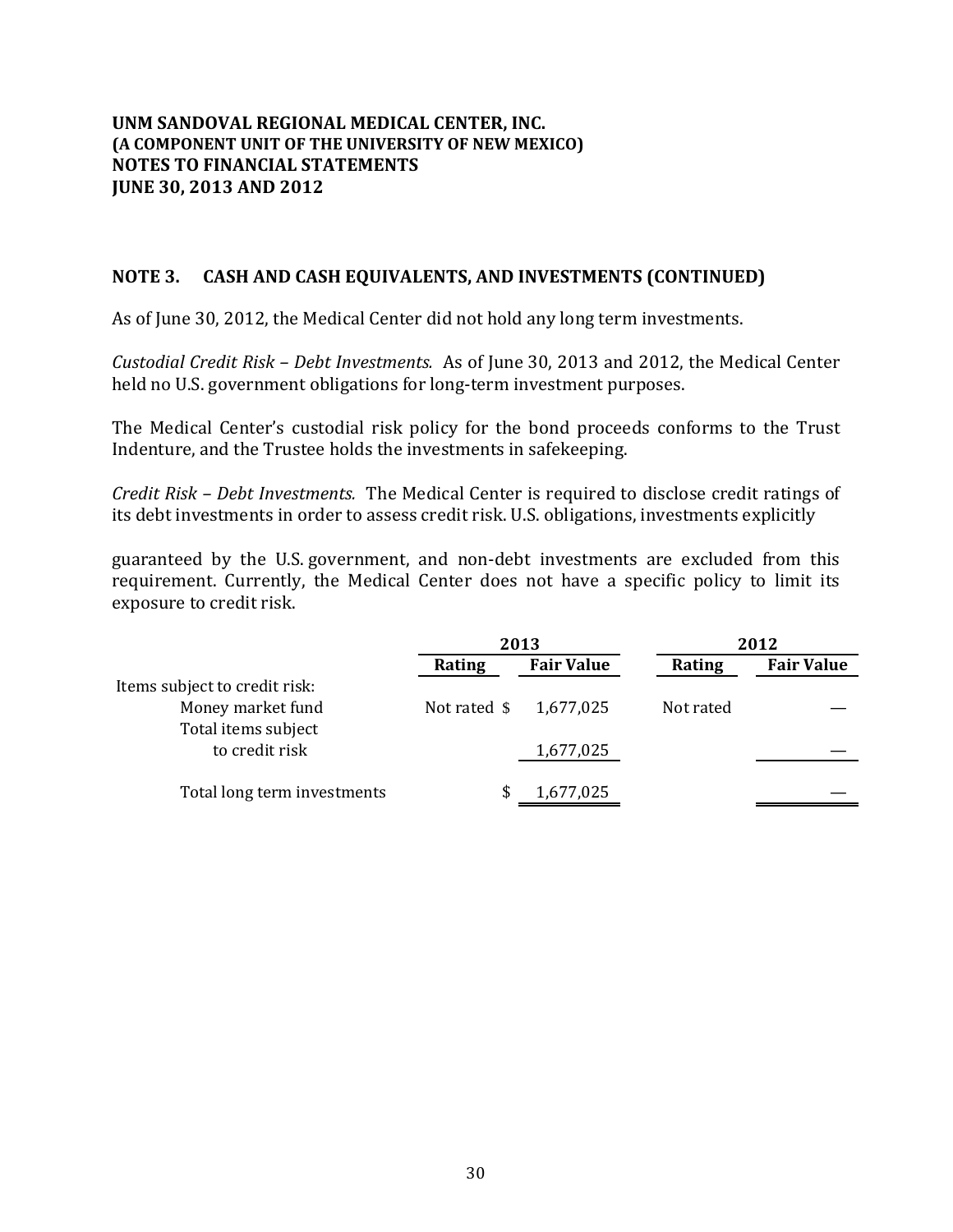### **NOTE 4. CONCENTRATION OF RISK**

The Medical Center receives payment for services rendered to patients under payment arrangements with payors, which include: (i) Medicare and Medicaid, (ii) other third-party payors including commercial carriers and health maintenance organizations, and (iii) others. The following summarizes patient accounts receivable and the percentage of gross accounts receivable from all payors as of June 30:

| Medicare and Medicaid                            | \$ | 12,609,943   | 35%  |
|--------------------------------------------------|----|--------------|------|
| Other third party payors                         |    | 13,750,828   | 38%  |
| Others                                           |    | 9,764,377    | 27%  |
| Total patient<br>accounts receivable             |    | 36,125,148   | 100% |
| Less allowance for<br>uncollectible accounts and |    |              |      |
| contractual adjustments                          |    | (30,108,400) |      |
| Patient accounts receivable, net                 | \$ | 6,016,748    |      |

### **NOTE 5. ESTIMATED THIRD‐PARTY PAYOR SETTLEMENTS**

The Medical Center is reimbursed by the Medicare and Medicaid programs on a prospective payment basis for hospital services, with certain items reimbursed at an interim rate with final settlement determined after submission of annual cost reports by the Medical Center. The annual cost reports are subject to audit by the Medicare Administrative Contractor and the Medicaid audit agent. Retroactively calculated contractual adjustments arising under reimbursement agreements with third-party payors are accrued on an estimated basis in the period the related services are rendered and adjusted in future periods as final settlements are determined. The estimated settlement for 2013 is a receivable of  $$1,574,299$ .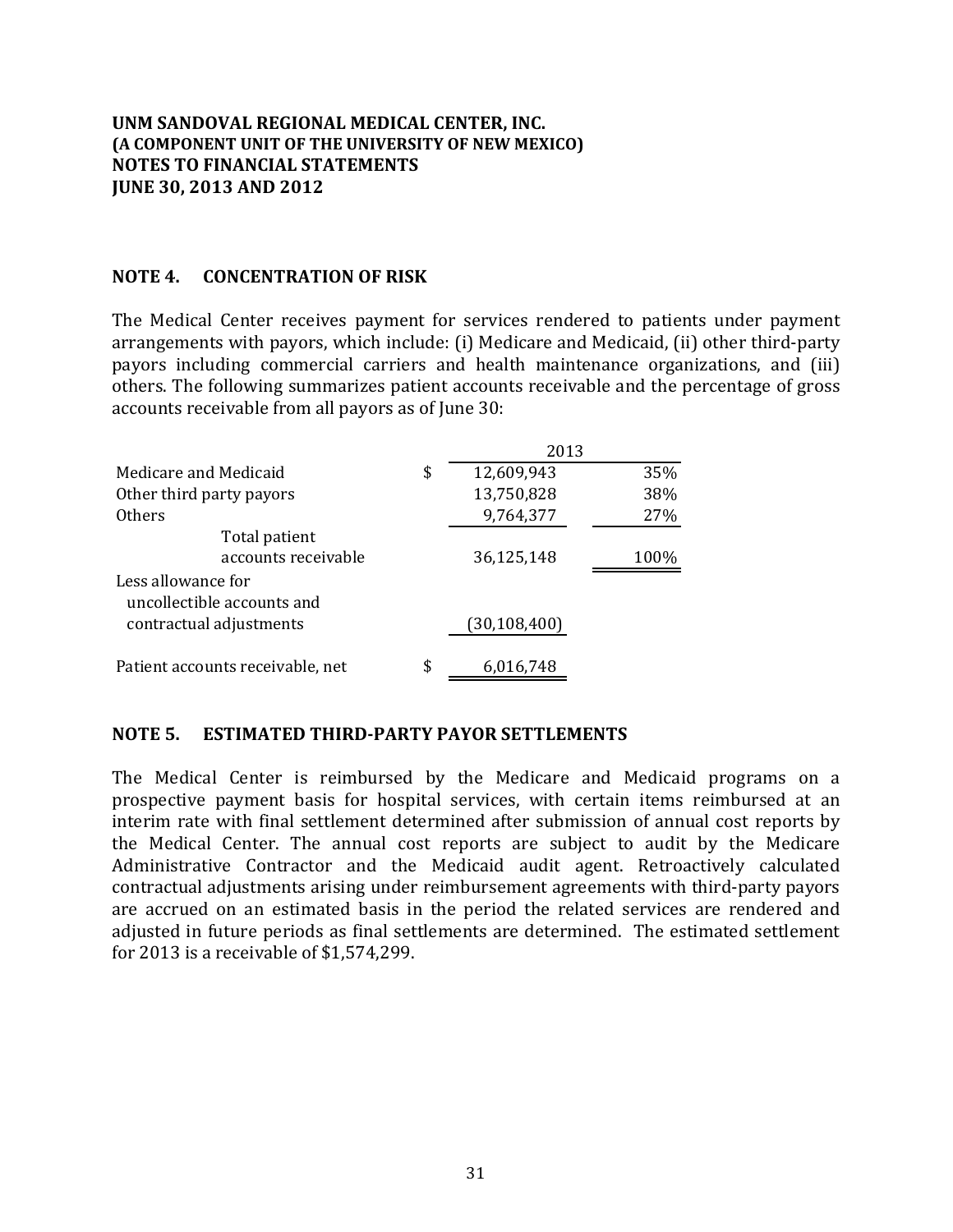### **NOTE 6. CAPITAL ASSETS**

The major classes of capital assets at June 30 and related activity for the year then ended are as follows:

|                                                 | Year Ended June 30, 2013           |                  |                  |                    |                          |
|-------------------------------------------------|------------------------------------|------------------|------------------|--------------------|--------------------------|
|                                                 | <b>Beginning</b><br><b>Balance</b> | <b>Additions</b> | <b>Transfers</b> | <b>Retirements</b> | Ending<br><b>Balance</b> |
| <b>UNM Medical Center Capital Assets</b>        |                                    |                  |                  |                    |                          |
| not being depreciated:                          |                                    |                  |                  |                    |                          |
| Land                                            | \$                                 |                  |                  |                    |                          |
| <b>Construction in Progress</b>                 | 129,759,992                        | 15,294,218       | (145, 054, 210)  |                    |                          |
|                                                 | 129,759,992                        | 15,294,218       | (145, 054, 210)  |                    |                          |
| UNM Medical Center depreciable                  |                                    |                  |                  |                    |                          |
| capital assets:                                 |                                    |                  |                  |                    |                          |
| Land Improvements                               |                                    |                  |                  |                    |                          |
| Building and building                           |                                    |                  |                  |                    |                          |
| improvements                                    |                                    |                  | 105,435,945      |                    | 105,435,945              |
| <b>Building Service Equipment</b>               |                                    |                  | 2,651,112        |                    | 2,651,112                |
| <b>Fixed Equipment</b>                          |                                    |                  | 2,395,668        |                    | 2,395,668                |
| Major Moveable Equipment                        |                                    |                  | 34,571,485       | (610, 021)         | 33,961,464               |
| Total depreciable                               |                                    |                  |                  |                    |                          |
| capital assets                                  |                                    |                  | 145,054,210      | (610, 021)         | 144,444,189              |
| Less Accumulated                                |                                    |                  |                  |                    |                          |
| depreciation for:                               |                                    |                  |                  |                    |                          |
| Land Improvements                               |                                    |                  |                  |                    |                          |
| Building and building                           |                                    |                  |                  |                    |                          |
| improvements                                    |                                    | (2,505,013)      |                  |                    | (2,505,013)              |
| <b>Building Service Equipment</b>               |                                    | (219,052)        |                  |                    | (219, 052)               |
| <b>Fixed Equipment</b>                          |                                    | (148, 636)       |                  |                    | (148, 636)               |
| Major Moveable Equipment                        |                                    | (5, 197, 462)    |                  | 111,837            | (5,085,625)              |
| <b>Total Accumulated</b>                        |                                    |                  |                  |                    |                          |
| depreciation                                    |                                    | (8,070,163)      |                  | 111,837            | (7,958,326)              |
| <b>UNM Medical Center</b>                       |                                    |                  |                  |                    |                          |
| depreciable capital assets, net                 |                                    | (8,070,163)      | 145,054,210      | (498, 184)         | 136,485,863              |
| <b>UNM Medical Center Capital Assets</b>        |                                    |                  |                  |                    |                          |
| not being depreciated                           | 129,759,992                        | 15,294,218       | (145, 054, 210)  |                    |                          |
| UNM Medical Center total cost of capital assets | 129,759,992                        | 15,294,218       |                  | (610, 021)         | 144,444,189              |
| Less Accumulated Depreciation                   |                                    | (8,070,163)      |                  | 111,837            | (7,958,326)              |
| UNM Medical Center capital assets, net          | 129,759,992<br>\$                  | 7,224,055        |                  | (498, 184)         | 136,485,863              |

|                                                             | Year Ended June 30, 2012           |                  |                  |                    |                          |
|-------------------------------------------------------------|------------------------------------|------------------|------------------|--------------------|--------------------------|
|                                                             | <b>Beginning</b><br><b>Balance</b> | <b>Additions</b> | <b>Transfers</b> | <b>Retirements</b> | Ending<br><b>Balance</b> |
| UNM Medical Center Capital Assets<br>not being depreciated: |                                    |                  |                  |                    |                          |
| Land                                                        |                                    |                  |                  |                    |                          |
| <b>Construction in Progress</b>                             | 39,899,863                         | 89,860,129       |                  |                    | 129,759,992              |
|                                                             | 39,899,863                         | 89,860,129       |                  |                    | 129,759,992              |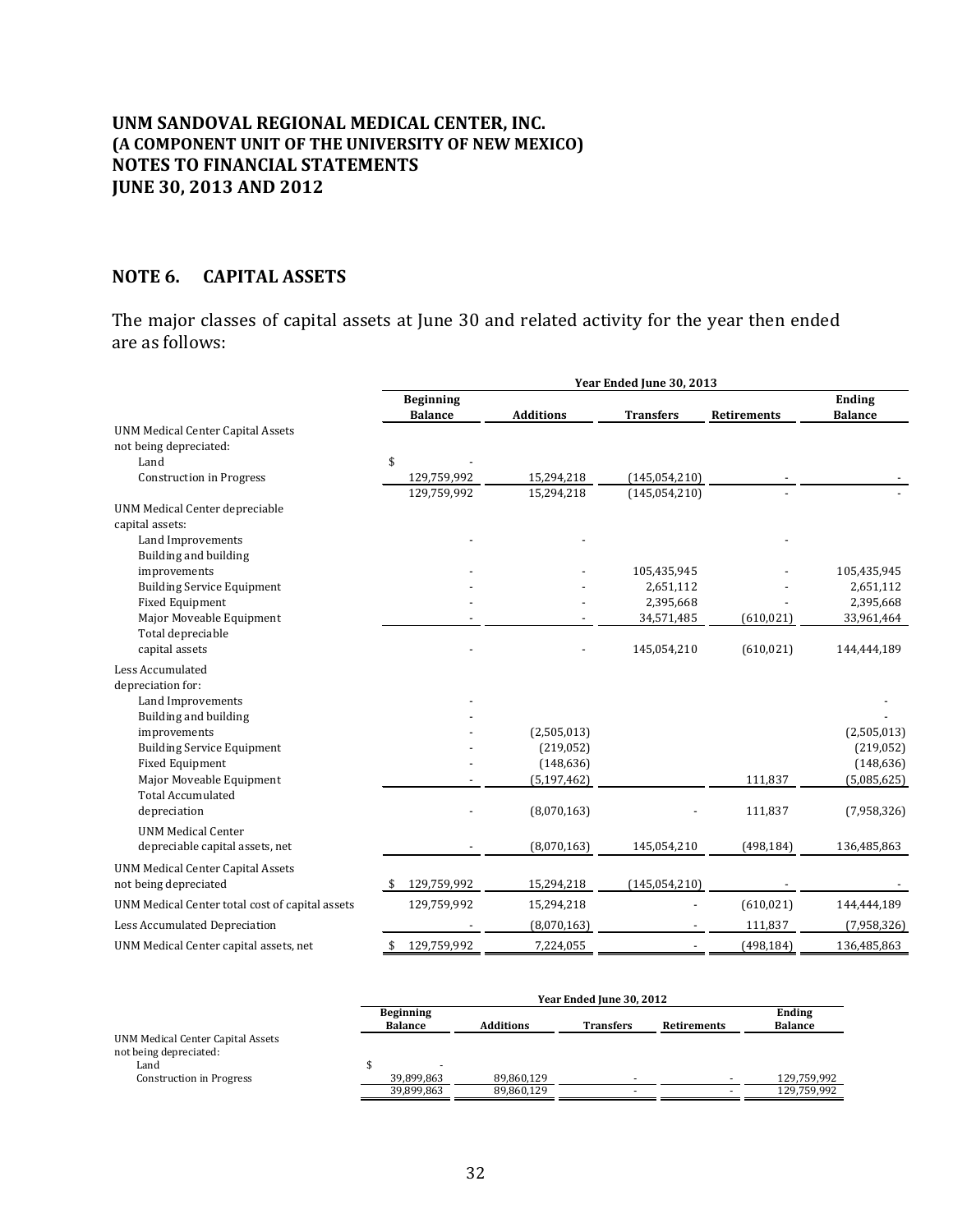### **NOTE 7. COMPENSATED ABSENCES**

Qualified Medical Center employees are entitled to accrue sick, holiday and annual leave as one inclusive Paid Time Off (PTO) bank based on their Full-Time Equivalent (FTE) status.

Full-time employees with zero to seven years of service accrue 11.07 hours of PTO each pay period (36 days per annum) up to a maximum of 500 hours to be used for sick, holiday and annual leave. Full-time employees with years of service in excess of seven years accrue 12.61 hours of PTO each pay period (41 days per annum) up to a maximum of 500 hours to be used for sick, holiday and annual leave. Part-time employees earn PTO leave on a prorated basis each pay period. When publicized by the Medical Center each year, employees have the opportunity to exchange for cash at 80% of their hourly rate all hours accumulated in excess of 80 hours. At termination, employees are eligible for payment of unused accumulated hours at 100% of their regular hourly rate. Accrued PTO as of June 30, 2013 and  $2012$  of \$1,202,130 and \$239,991, respectively, is computed by multiplying each employee's current hourly rate by the number of hours accrued.

During the years ended June 30, 2013 and 2012, the following changes occurred in accrued compensated absences:

| <b>Balance</b><br><b>July 1, 2012</b> | <b>Increase</b> | <b>Decrease</b> | <b>Balance</b><br>June 30, 2013 |
|---------------------------------------|-----------------|-----------------|---------------------------------|
| \$<br>239,991                         | 1,782,741       | (820, 602)      | 1,202,130<br>\$                 |
| <b>Balance</b><br><b>July 1, 2011</b> | <b>Increase</b> | <b>Decrease</b> | <b>Balance</b><br>June 30, 2012 |
| \$                                    |                 | (46,339)        | \$<br>239,991                   |

The balances above include annual leave, sick leave, and holiday as disclosed above. The portion of accrued compensated absences due after one year is not material and, therefore, is not presented separately.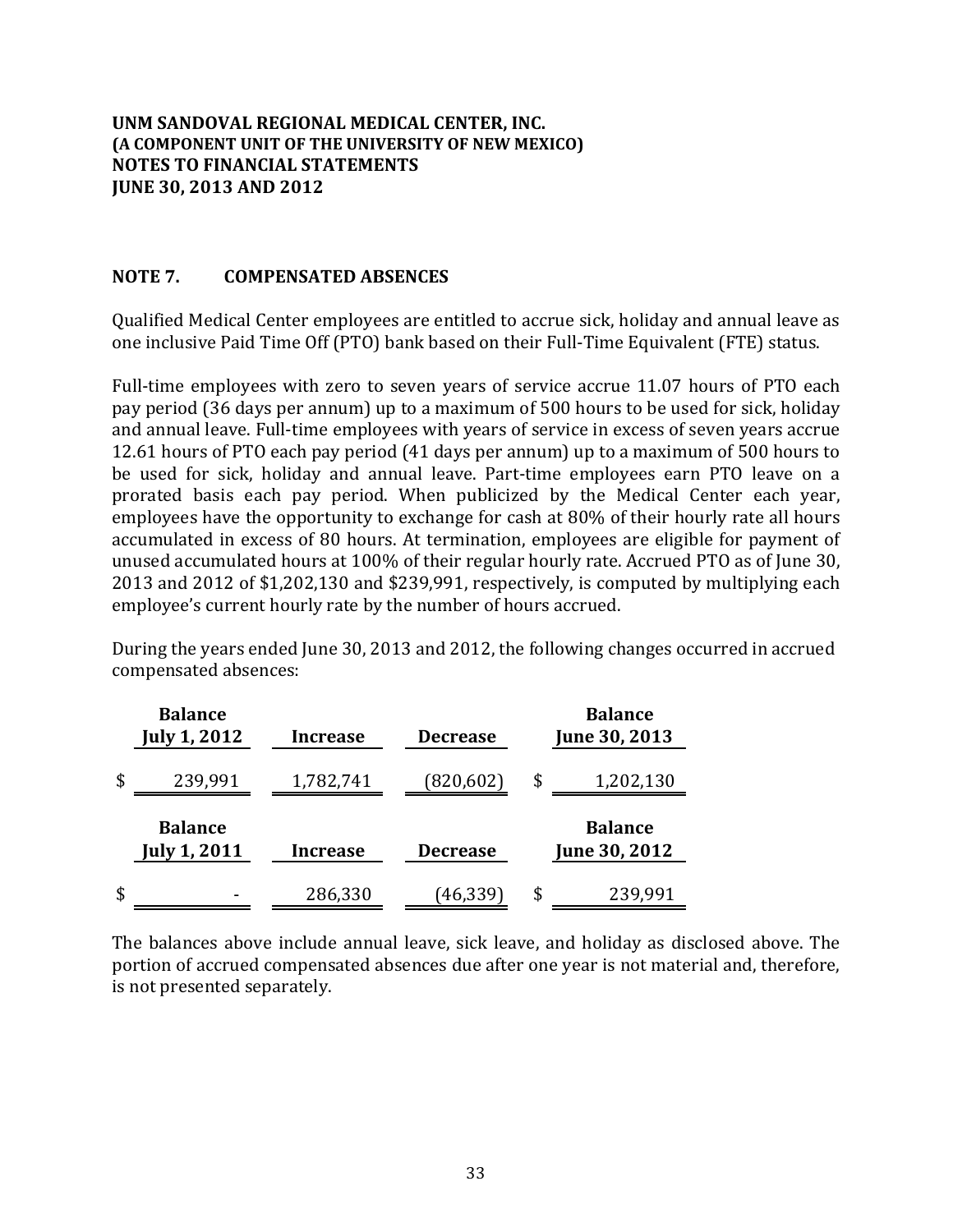### **NOTE 8. BONDS PAYABLE**

In November 2010, the Medical Center issued  $$133,425,000$  in aggregate principal amount of its Taxable Revenue Build America Bonds (Direct Pay) (GNMA Collateralized - UNM Sandoval Regional Medical Center Project) Series 2010A with a maturity date of July 20, 2036 and \$10,000,000 in aggregate principal amount of its Taxable Revenue Recovery Zone Economic Development Bonds (Direct Pay) (GNMA Collateralized - UNM Sandoval Regional Medical Center Project) Series 2010B with a maturity date of July 20, 2037. The Bonds were issued pursuant to a Trust Indenture, dated as of October 1, 2010, by and between the Medical Center and Wells Fargo Bank, National Association, as Trustee for the purpose of financing the Medical Center facility and to pay certain costs associated with the issuance of the bonds.

The bonds were issued as special limited obligations of the Medical Center and are secured primarily by fully modified mortgage backed securities in the aggregate principal amount of \$143,425,000 (the "GNMA Securities"), to be issued by Prudential Huntoon Paige Associates, Ltd. (the "Lender"), guaranteed as to principal and interest by the Government National Mortgage Association ("GNMA"), with respect to the Mortgage Note.

Under the GNMA Mortgage Backed Securities Program, the GNMA Securities are a "fully modified pass-through" mortgage-backed security issued and serviced by the Lender. The face amount of the GNMA Securities is to be the same amount as the outstanding principal balance of the Mortgage Note. The Lender is required to pass through to the Trustee, as the holder of the GNMA Securities, by the  $15<sup>th</sup>$  day of each month, the monthly scheduled installments of principal and interest on the Mortgage Note (less the GNMA guarantee fee and the Lender's servicing fee), whether or not the Lender receives such payment from the Medical Center under the Mortgage Note, plus any unscheduled prepayments of principal of the Mortgage Note received by the Lender. The GNMA Securities are issued solely for the benefit of the Trustee on behalf of the Bondholders and any and all payments received with respect to the GNMA Securities are solely for the benefit of the Bondholders.

Effective October 1, 2010, the Medical Center entered into a Financing Agreement with the Lender and the Trustee. Under the Financing Agreement, the Lender agreed to originate a Mortgage Note in favor of the Lender and secured by a leasehold mortgage on the project. The Mortgage Note is insured by the Federal Housing Administration ("FHA") pursuant to Section 242 of the National Housing Act of 1934 and to provide security for the Bonds, the Trustee will use the proceeds of the Bonds to purchase from the Lender the GNMA Securities. The Medical Center has agreed to use the proceeds of the Mortgage Note to acquire, construct, and equip the construction of the Medical Center.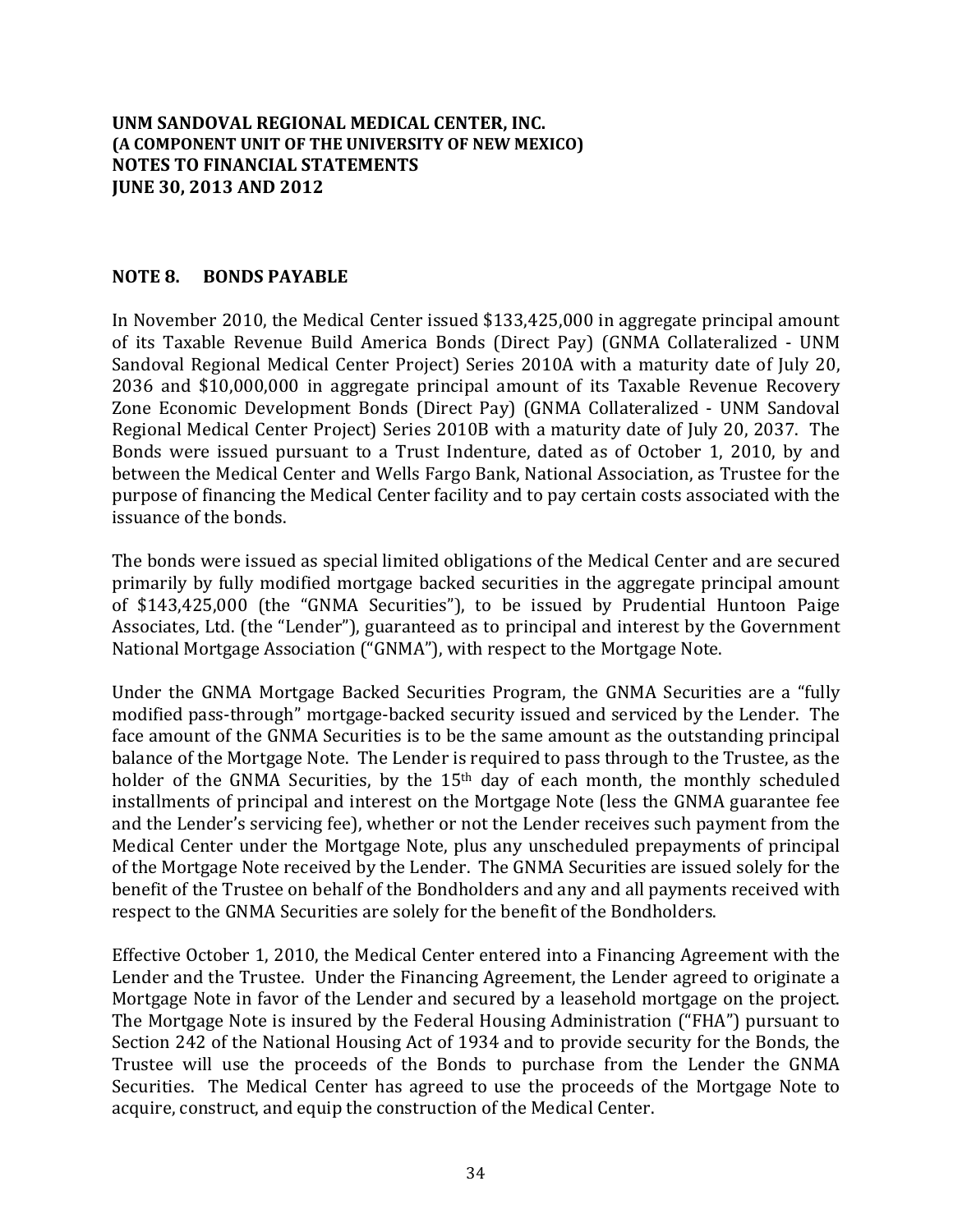### **NOTE 8. BONDS PAYABLE (CONTINUED)**

Under the terms of the Trust Indenture, the Medical Center has granted to the Trustee all rights, title, and interests to all revenues, receipts, interest, income, investment earnings and other monies received or to be received by the Trustee, including monies received or to be received from the GNMA Securities and all investment earnings from the GNMA Securities. Upon issuance of the Bonds, the proceeds were placed in trust with the Trustee, and the proceeds are to be used to purchase from the lender the GNMA Securities, or to redeem the bonds according to the various early, optional, and mandatory redemption provisions of the Bonds.

As of June 30, 2013, the balance of the Mortgage note did not equal the balance of the GNMA securities since effective August 2012, the Medical Center was obligated to make monthly mortgage principal payments; therefore, the principal payments on the mortgage are listed as a current asset in the accompanying financial statements as prepaid mortgage payments. As of June 30, 2012, the balance of the Mortgage Note equaled the balance of the GNMA securities therefore the amounts were offset in 2012 and are not reported in the accompanying financial statements.

The terms of the Bonds Issued are as follows:

| Maturity<br>Bond<br>Date |               | Principal<br>Amount | Interest<br>Rate |
|--------------------------|---------------|---------------------|------------------|
| Series 2010A             | July 20, 2036 | \$133,425,000       | 4.50%            |
| Series 2010B             | July 20, 2037 | 10,000,000          | 5.00%            |

The Medical Center is eligible to receive cash subsidy payments from the United States Department of Treasury equal to 35% of the interest payable on the Build America Bonds (Series 2010A), and 45% of the interest payable on the Recovery Zone Economic Development Bonds (Series 2010B), payable on or about each respective interest payment date, which payments lower the overall true cost of the bonds to 3.33%. Pursuant to the Budget Control Act of 2011, as postponed by the American Tax Payer Relief Act of 2012, the budget sequestration impact was a reduction of 8.7%, effective March 1, 2013. This had the effect of changing the subsidy payment from the United States Department of Treasury equal to 31.96% of the interest payable on the Build America Bonds (Series 2010A), and 41.09% of the interest payable on the Recovery Zone Economic Development Bonds (Series 2010B).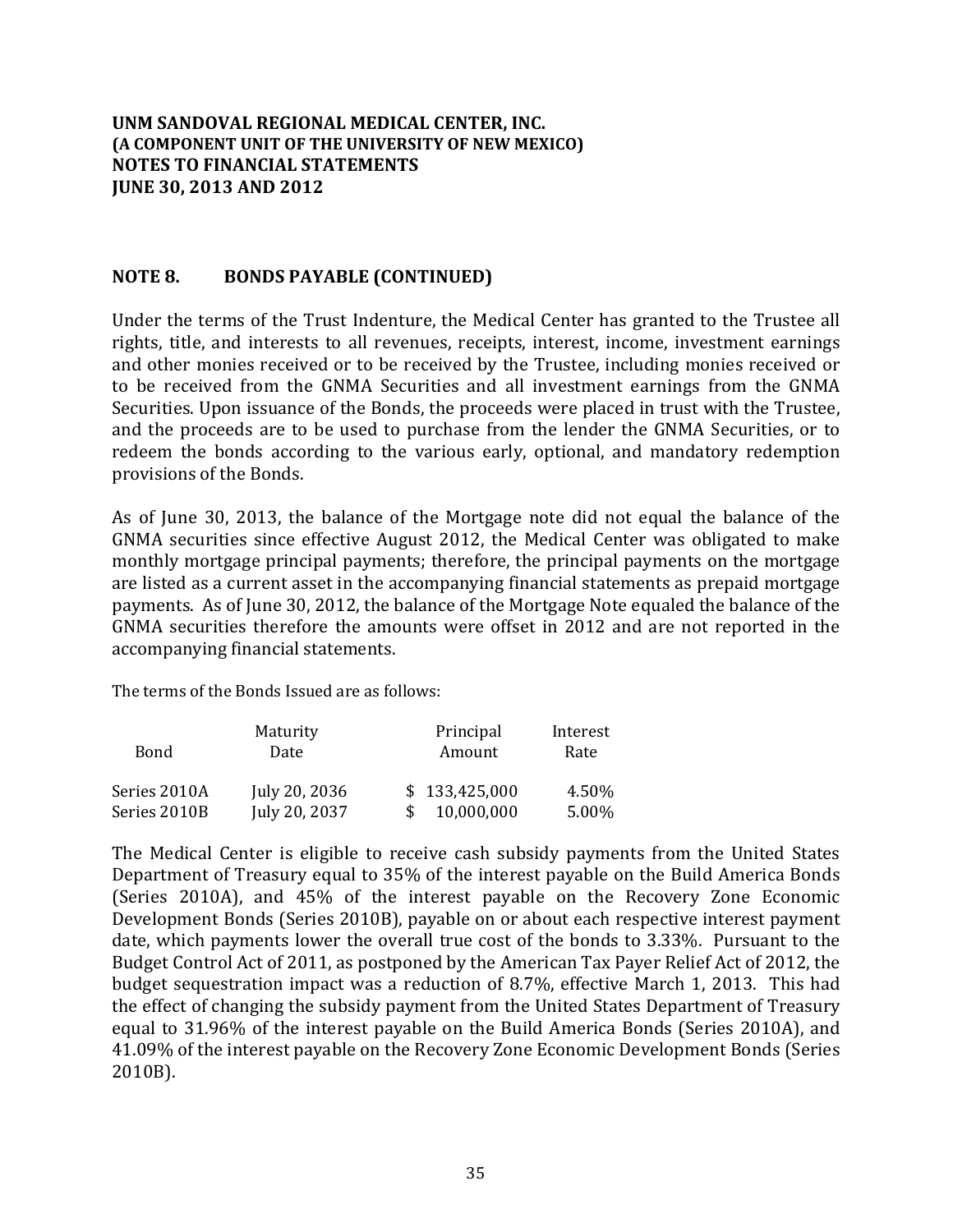### **NOTE 8. BONDS PAYABLE (CONTINUED)**

The following schedule summarizes the scheduled mandatory redemption requirements of the Series 2010A and Series 2010B bonds as of June 30, 2013:

|                    | <b>Series 2010A Bonds</b> |                 |            | <b>Series 2010B Bonds</b> | <b>Total</b> |                 |
|--------------------|---------------------------|-----------------|------------|---------------------------|--------------|-----------------|
| <b>Fiscal Year</b> | Principal                 | <b>Interest</b> | Principal  | <b>Interest</b>           | Principal    | <b>Interest</b> |
|                    |                           |                 |            |                           |              |                 |
| 2014               | \$<br>4.700.000           | 5.899.726       |            | 500.000                   | 4,700,000    | 6,399,726       |
| 2015               | 3,310,000                 | 5,755,838       |            | 500,000                   | 3,310,000    | 6,255,838       |
| 2016               | 3,470,000                 | 5,605,088       |            | 500,000                   | 3,470,000    | 6,105,088       |
| 2017               | 3,635,000                 | 5,447,138       |            | 500.000                   | 3,635,000    | 5,947,138       |
| 2018               | 3,815,000                 | 5,281,538       |            | 500.000                   | 3,815,000    | 5,781,538       |
| 2019-2023          | 21.985.000                | 23,630,965      |            | 2,500,000                 | 21,985,000   | 26,130,965      |
| 2024-2028          | 27,800,000                | 18,121,166      |            | 2,500,000                 | 27,800,000   | 20,621,166      |
| 2029-2033          | 35,160,000                | 11,153,365      |            | 2,500,000                 | 35,160,000   | 13,653,365      |
| 2034-2038          | 29,550,000                | 2,691,676       | 10,000,000 | 2,109,125                 | 39,550,000   | 4,800,801       |
|                    | \$133,425,000             | 83,586,500      | 10.000.000 | 12,109,125                | 143,425,000  | 95,695,625      |

The bonds are subject to various redemption provisions as set forth in the Trust Indenture, including Special Mandatory Redemption, Scheduled Mandatory Redemption, and Optional Redemption. The Special Mandatory Redemption provisions are contingent on various events, including but not limited to circumstances that result in the trust estate receiving early payments on the GNMA Securities, or in the event the balance of GNMA Securities after completion of the construction are less than the amount of outstanding bonds. As of June 30, 2013, the Medical Center has a balance of \$4.7 million left from the original bond proceeds. The Medical Center is estimated to complete final endorsement of the project prior to December 31, 2013 upon which any remaining balance unspent from the original bond proceeds will be used for a Special Mandatory Redemption. The Optional Redemption provision allows an early redemption of the bonds in whole or in part on or after January 20, 2021. 

### Mortgage Note

The Mortgage Note bears interest at 4.61%. The Mortgage Note has a term of 299 months following the commencement of amortization and matures on July 1, 2037. Principal and interest are payable in equal monthly installments upon commencement of amortization. A mortgage servicing fee of 12 basis points and a GNMA guaranty fee of 13 basis points are also included in the monthly payment, for a total of 4.86%. The Mortgage Note is subject to optional prepayment beginning on January 20, 2021 or thereafter, and mandatory prepayment at any time based on the occurrence of certain events, including the receipt of any mortgage insurance proceeds.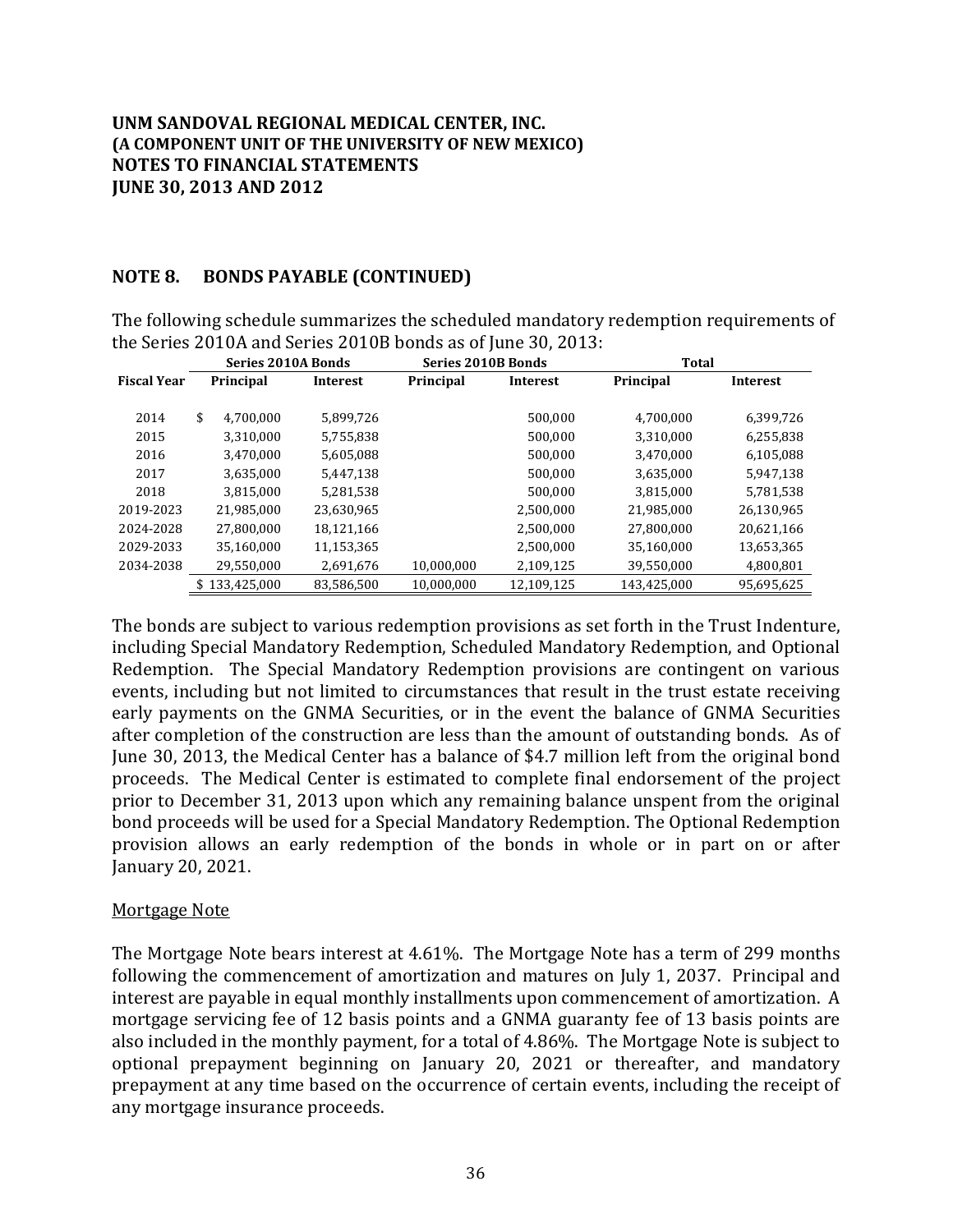### **NOTE 8. BONDS PAYABLE (CONTINUED)**

In connection with GNMA insuring the Mortgage Note, during 2011 the Regents of UNM made an equity contribution of \$46,000,000 to the Medical Center, which was placed in two escrow accounts, one in the amount of \$32,484,850 in an account titled Operating Capital Escrow Fund and the other in the amount of  $$13,515,150$  in an account titled Capital Escrow Fund with the Trustee. The Operating Capital funds were to sustain the preopening operational costs and working capital needs of the Medical Center. The Capital Escrow Fund was the Medical Center's capital contribution to the costs of construction.

### **NOTE 9. NET PATIENT SERVICE REVENUES**

The majority of the Medical Center's revenue is generated through agreements with thirdparty payers that provide for reimbursement to the Medical Center at amounts different from its established charges. Approximately 27% and 28% of the Medical Center's gross patient revenue for the fiscal year ended June 30, 2013, was derived from the Medicare and Medicaid programs, respectively, the continuation of which are dependent upon governmental policies. Laws and regulations governing the Medicare and Medicaid programs are extremely complex and subject to interpretation. As a result, there is at least a reasonable possibility that recorded revenue estimates could change as a result of regulatory review. Contractual adjustments under third-party reimbursement programs represent the difference between the Medical Center's billings at established charges for services and amounts reimbursed by third-party payers. A summary of the basis of reimbursement from major third-party payers follows:

*Medicare* – Inpatient acute care services rendered to Medicare program beneficiaries are paid at prospectively determined rates per discharge. These Medical Severity Diagnosis Related Group (MS-DRG) rates vary according to a patient classification system that is based on clinical, diagnostic, and other factors. Most Medicare outpatient services are prospectively paid through Medicare's Outpatient Prospective Payment system (OPPS). Services excluded from the OPPS and paid under separate fee schedules include: clinical lab, certain rehabilitation services, durable medical equipment, renal dialysis treatments, ambulance services, and professional fees of physicians and nonphysician practitioners.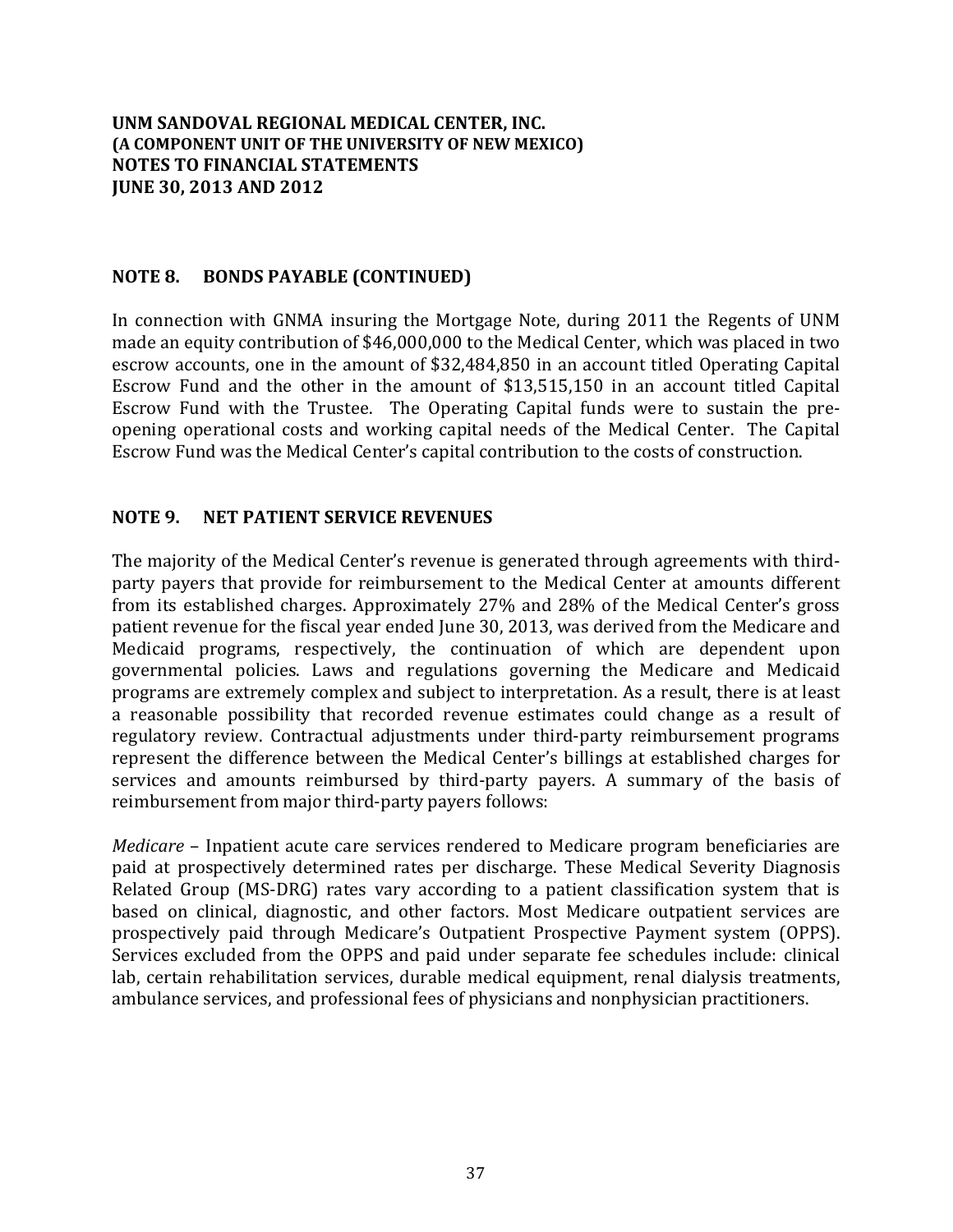### **NOTE 9. NET PATIENT SERVICE REVENUES (CONTINUED)**

*Medicaid* – Inpatient acute care services rendered to Medicaid Fee-for-Service (FFS) program beneficiaries are paid at prospectively determined rates per discharge based upon the MS-DRG system. These rates vary according to clinical factors and patient diagnosis.

In addition, the Medical Center has reimbursement agreements with certain Managed Care Organizations (MCOs) that have contracted with the State of New Mexico SALUD! program to administer services to enrolled Medicaid beneficiaries. The basis for reimbursement under these agreements includes prospectively determined rates (MS-DRG) or per diem for inpatient services, and prospectively determined payments for outpatient services.

The Medical Center sees patients that are enrolled in the New Mexico SCI Medicaid plan. The Center participates in the reimbursement agreement between UNM Hospitals and the State of New Mexico. Funding is modeled after a capitated payment program. Funds are remitted to UNM Hospitals on a per-member-per-month basis for all state-approved members. UNM Hospitals remits funds to the Medical Center based on the pro rata share of the adjudicated claims for these patients. Funding under the SCI program for fiscal year ended June 30, 2013 was \$644,231, and is included in net patient service revenue.

*Other* – The Medical Center has also entered into reimbursement agreements with certain commercial insurance carriers, health maintenance organizations, and preferred provider organizations. The basis for reimbursement under these agreements includes prospectively determined rates-per-discharge, discounts from established charges, and prospectively determined per diem rates.

A summary of net patient revenues follows for the year ended June 30:

|                                 | 2013           |
|---------------------------------|----------------|
|                                 |                |
| Charges at established rates    | \$59,249,376   |
| Charity care                    | (1,053,561)    |
| Contractual adjustments         | (29, 789, 685) |
| Provision for doubtful accounts | (9,478,955)    |
| Net patient service revenues    | 18,927,175     |
|                                 |                |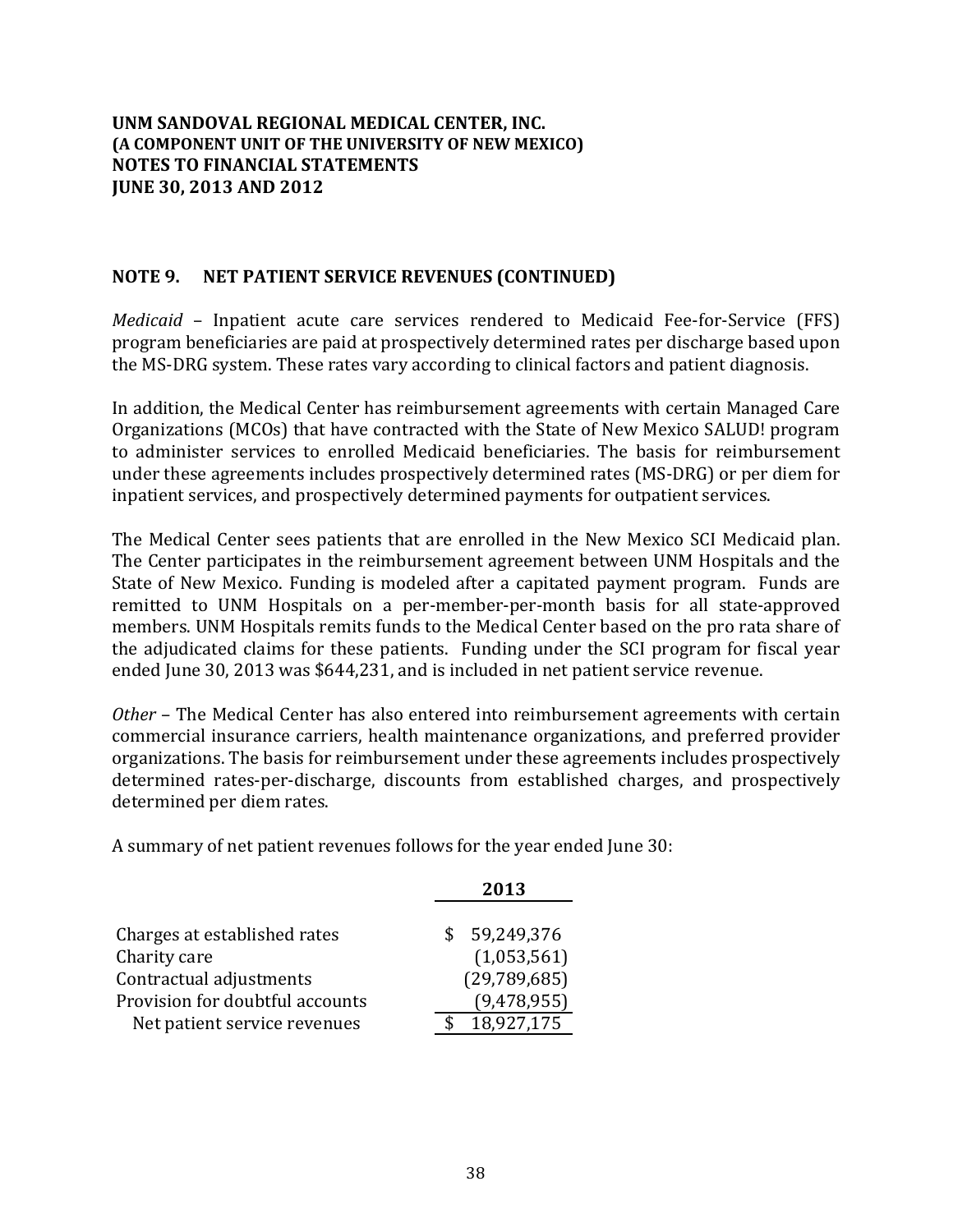### **NOTE 10. CHARITY CARE**

The Medical Center maintains records to identify and monitor the level of charity care it provides. These records include the amount of charges foregone for services and supplies furnished under its charity care policy. The following information measures the level of charity care provided during the year ended June 30:

|                                                               |              | 2013      |
|---------------------------------------------------------------|--------------|-----------|
| Charges foregone, based on established rates                  | <sup>S</sup> | 1,053,561 |
| Estimated costs and expenses incurred to provide charity care |              | 874,982   |
| Equivalent percentage of charity care charges foregone to     |              |           |
| total gross revenue                                           |              | $2\%$     |

### **NOTE 11. MALPRACTICE INSURANCE**

As a University Research Park and Economic Development Act (URPEDA) corporation, UNM Sandoval Regional Medical Center, Inc. enjoys immunity from suit for tort liability except as set forth in the New Mexico Tort Claims Act (NMTCA). In this connection, the New Mexico Legislature waived the State's and the UNM Sandoval Regional Medical Center, Inc. sovereign immunity for claims arising out of negligence out of the operation of its Medical Center, the treatment of the Medical Center's patients, and the healthcare services provided by UNM Sandoval Regional Medical Center, Inc. employees. Additionally, consistent with the URPEDA, UNM Sandoval Regional Medical Center, Inc., elected to purchase its medical malpractice, professional and general liability coverage from the Risk Management Division of the State of New Mexico General Services Department (RMD), who administers the Public Liability Fund established under the NMTCA.

The NMTCA limits, as an integral part of this waiver of immunity, the amount of damages that can be assessed against UNM Sandoval Regional Medical Center, Inc. on any tort claim including medical malpractice, professional or general liability claims. The NMTCA provides that total liability for all claims that arise out of a single occurrence shall not exceed \$700,000 set forth as follows: (a) \$200,000 for real property; (b) up to \$300,000 for past and future medical and medically related expenses; and (c) up to \$400,000 for past and future noneconomic losses (such as pain and suffering) incurred or to be incurred by the claimant. While the language of the NMTCA does not expressly provide for claims of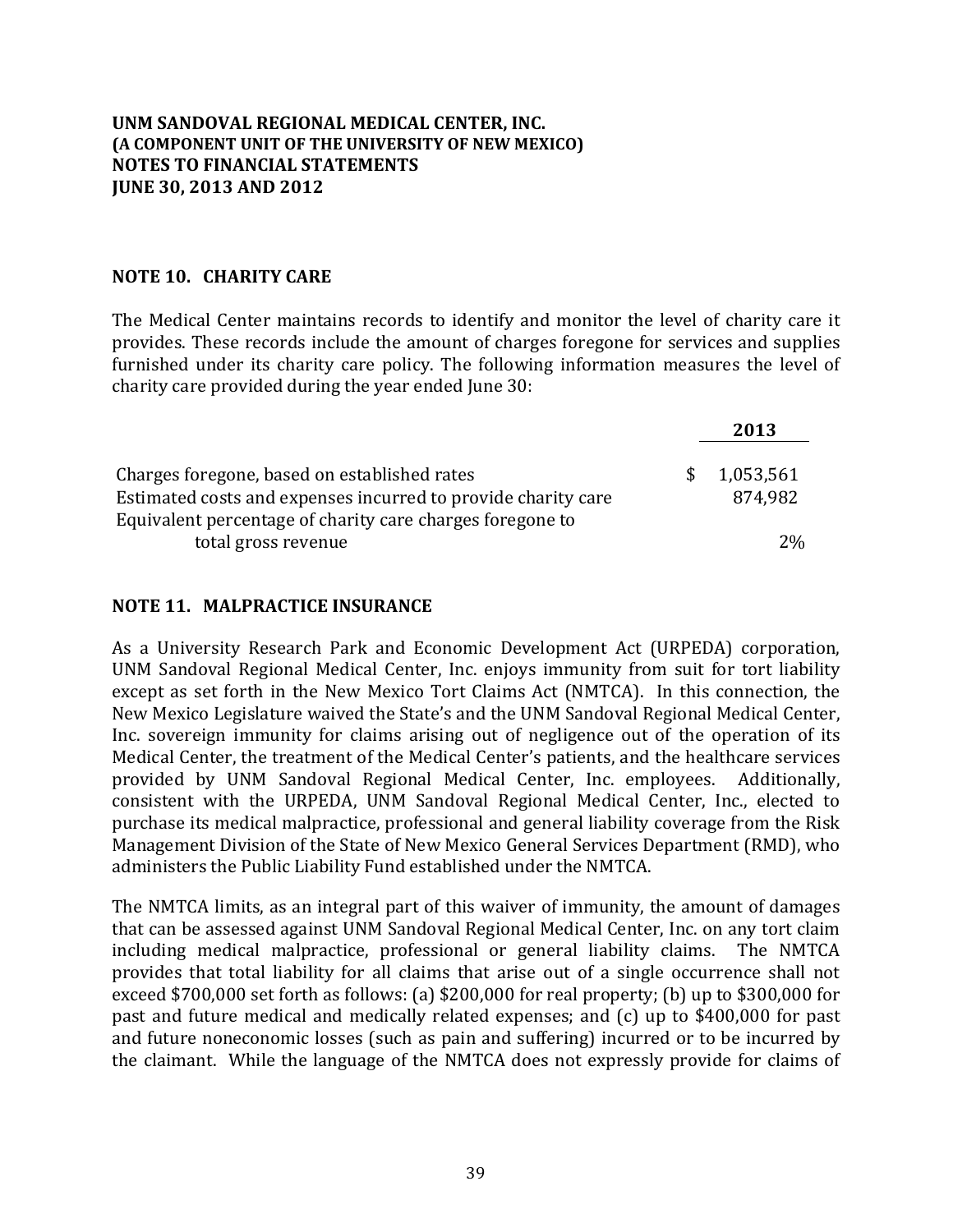### **NOTE 11. MALPRACTICE INSURANCE (CONTINUED)**

loss of consortium, New Mexico appellate court decisions have allowed claimants to seek consortium. As a result, if loss of consortium claims is presented, those claims cannot exceed \$350,000 in the aggregate. Thus, if a claim presents both direct claims and third party claims, the maximum exposure of the Public Liability Fund and, therefore, UNM Sandoval Regional Medical Center, Inc., cannot exceed \$1,050,000. The NMTCA prohibits the award of punitive or exemplary damages against UNM Sandoval Regional Medical Center, Inc.

The URPEDA authorizes URPEDA corporations to obtain their liability coverages from RMD for those torts where the Legislature has waived the State's immunity up to the damages limits of the NMTCA, as described above, plus the cost incurred in defending any claims and/or lawsuits (including attorney's fees and expenses), with no deductible and with no self-insured retention by UNM Sandoval Regional Medical Center, Inc. As stated previously, UNM Sandoval Regional Medical Center, Inc., did elect to purchase, and did in fact purchase, its medical malpractice, professional and general liability coverage from RMD. As a result of this, UNM Sandoval Regional Medical Center, Inc. is fully covered for claims and/or lawsuits relating to medical malpractice or professional liability occurring at its Medical Center. 

### **NOTE 12. RELATED PARTY TRANSACTIONS**

The Medical Center provides professional services to UNM and other entities associated with UNM. The Medical Center billed the following amounts, included as either revenue or as an expense reduction in the accompanying statements of revenues, expenses, and changes in net position, for services rendered during the years ended June 30:

|                                                |   | 2013             | 2012 |        |
|------------------------------------------------|---|------------------|------|--------|
| UNM Hospital<br>UNM Department of Orthopaedics | S | 836,082<br>1,119 |      | -<br>- |
|                                                |   | 837,201          |      | -      |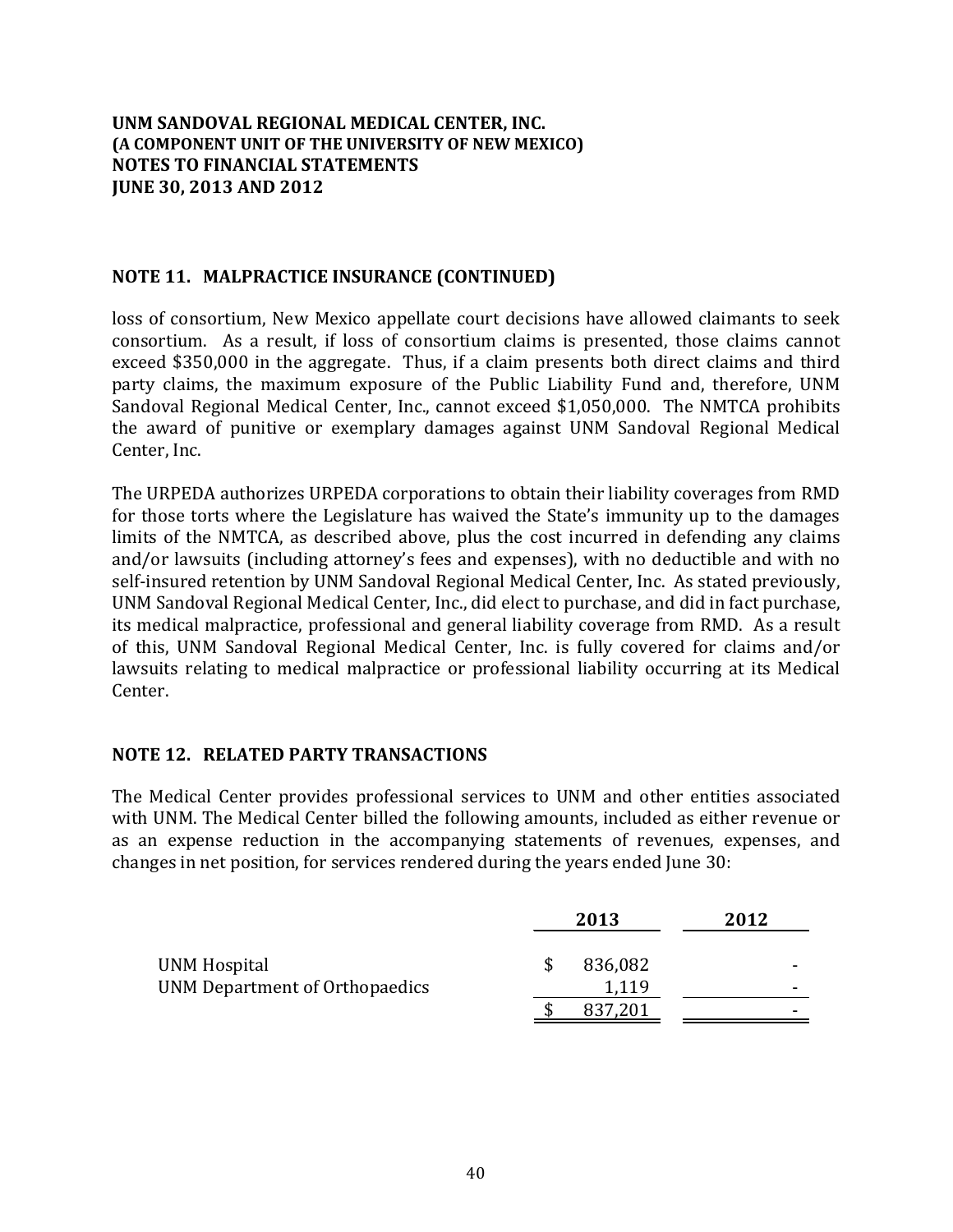#### **NOTE 12. RELATED PARTY TRANSACTIONS (CONTINUED)**

The Medical Center reimburses UNM Hospital and UNM Medical Group for primarily professional service incurred on behalf of the Medical Center. The Medical Center incurred expenses, included in total expenses in the accompanying statements of revenues, expenses, and changes in net position, related to the following entities during the years ended June 30:

|                                          | 2013               |              | 2012                 |
|------------------------------------------|--------------------|--------------|----------------------|
| UNM Hospital<br><b>UNM Medical Group</b> | 776,725<br>596,950 | <sup>S</sup> | 297,526<br>3,619,974 |
|                                          | 1,373,675          |              | 3,917,500            |

Additionally, UNMMG extended funds to the Medical Center for the funding of the Negative Arbitrage Account fund as required by the bond rating agencies. UNMMG advanced the Medical Center \$10,125,000 in November of 2010. During years ended June 30, 2013, 2012 and  $2011$  the Medical Center repaid  $$2,600,000$ ,  $$3,800,000$ , and  $$1,685,000$ , respectively. As the required funds balance is recalculated every six months, up until the final endorsement from HUD, all funds authorized to be released are remitted to UNMMG.

UNM and the Medical Center have entered into a Ground Lease under which the Medical Center will lease approximately 18.4 acres of land from the UNM. The Ground lease provides for rent of \$1.00 per year for the primary and extended terms of the Ground Lease. The Ground Lease further provides that the primary term of the Ground Lease will be for a term of 74 years and grants the Medical Center the option to renew the Ground Lease for an extended term of 25 years.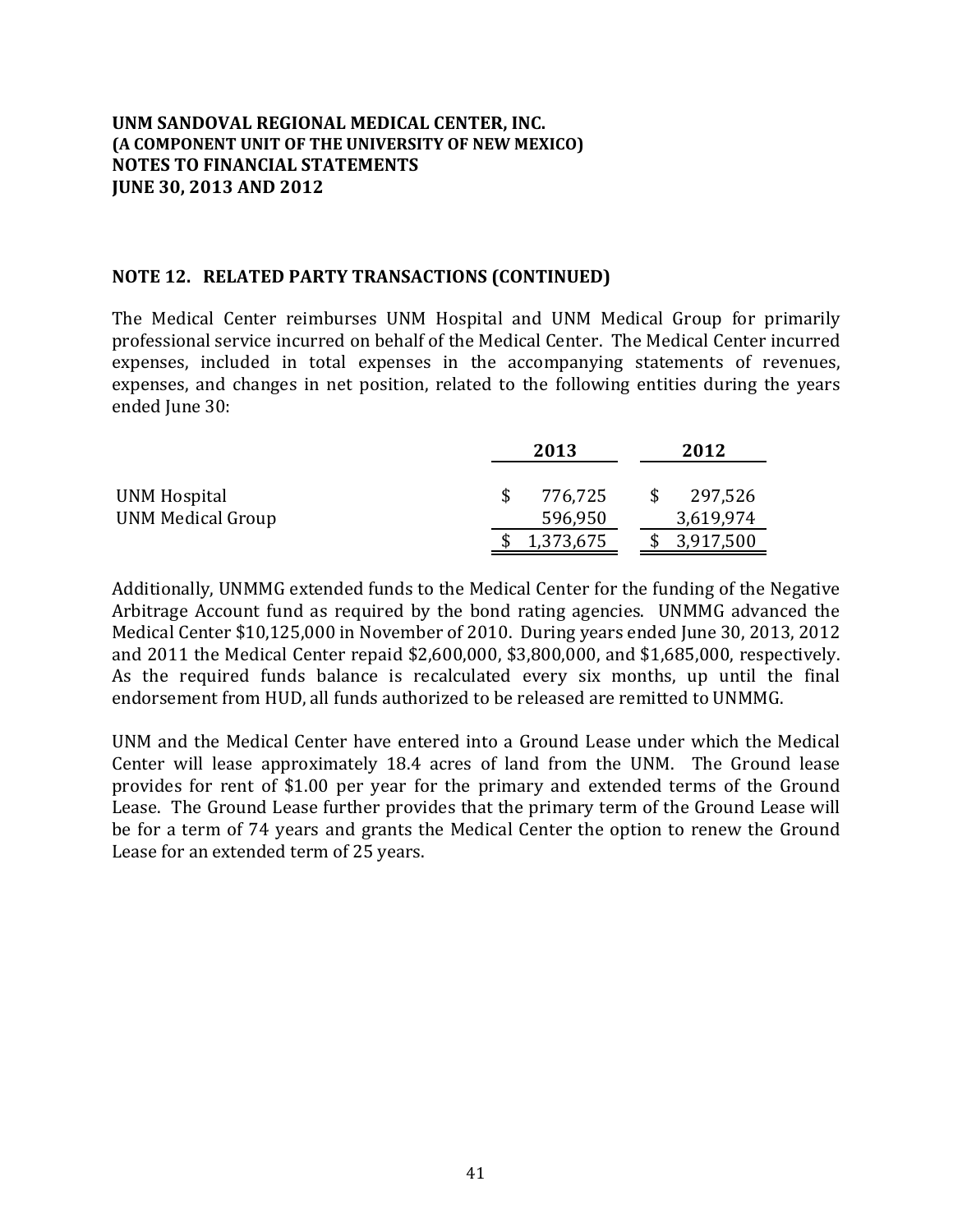#### **NOTE 13. RESTATEMENT FOR ADOPTION OF GASB STATEMENT NO. 65**

Effective July 1, 2012, the Medical Center adopted GASB statement No. 65, which required bond issuance costs to be expensed through a restatement of net position as of the earliest period presented. Accordingly, the Medical Center has restated net position as of July 1, 2011 to remove bond issuance costs as of that date and to also remove the previously reported amortization of bond issuance costs in the 2012 statement of revenues, expenses, and changes in net position. The following summarizes the impact of the restatement to previously reported balances:

|                                      | 2012 as<br><b>Previously</b> | 2012<br>as      |
|--------------------------------------|------------------------------|-----------------|
|                                      | Reported                     | <b>Restated</b> |
| 2012 Statement of Revenues, Expenses |                              |                 |
| and Changes in Net Position          |                              |                 |
| Amortization of bond issuance costs  | \$<br>214,246                |                 |
| Net non-operating revenues           | (4,067,925)                  | (3,853,679)     |
| Decrease in net position             | (10, 419, 935)               | (10, 200, 689)  |
| Net position, beginning of year      | 46,837,207                   | 43,217,575      |
| 2012 Statement of Net Position       |                              |                 |
| Bond issuance costs                  | 3,405,386                    |                 |
| Total net position                   | 36,422,272                   | 33,016,886      |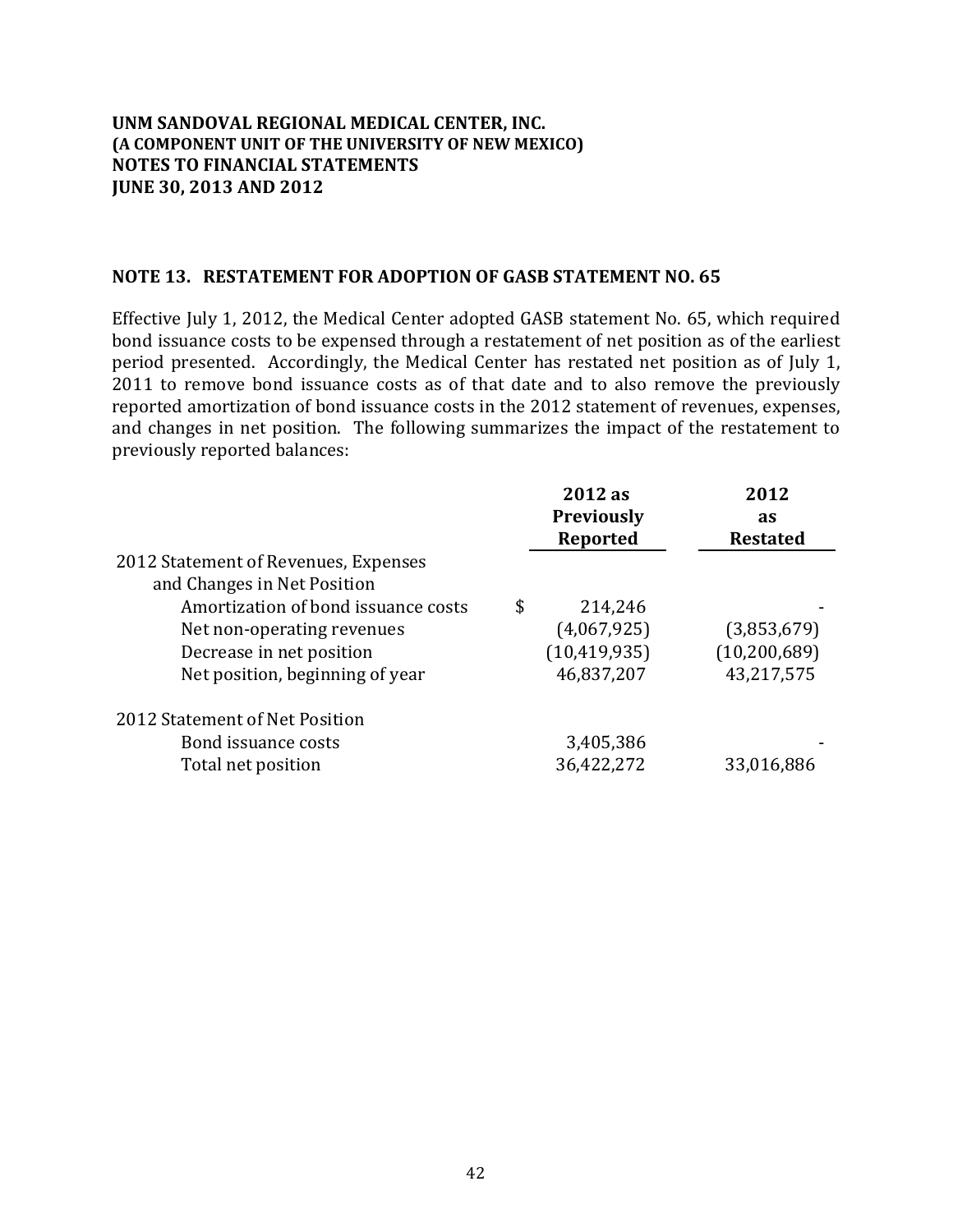# **REPORT OF INDEPENDENT AUDITORS ON INTERNAL CONTROL OVER FINANCIAL REPORTING AND ON COMPLIANCE AND OTHER MATTERS BASED ON AN AUDIT OF FINANCIAL STATEMENTS PERFORMED IN ACCORDANCE WITH** *GOVERNMENT AUDITING STANDARDS*

The Board of Directors UNM Sandoval Regional Medical Center, Inc. and Mr. Hector Balderas, State Auditor

**MOSS-ADAMS**<sub>UP</sub> **Certified Public Accountants | Business Consultants** 

We have audited, in accordance with the auditing standards generally accepted in the United States of America and the standards applicable to financial audits contained in *Government Auditing Standards* issued by the Comptroller General of the United States, the financial statements of Sandoval Regional Medical Center, Inc. (SRMC) as of and for the year ended June 30, 2013, and the related notes to the financial statements, which collectively comprise SRMC's basic financial statements, and have issued our report thereon dated October 18, 2013.

#### **Internal Control Over Financial Reporting**

In planning and performing our audit of the financial statements, we considered SRMC's internal control over financial reporting (internal control) to determine the audit procedures that are appropriate in the circumstances for the purpose of expressing our opinion on the financial statements, but not for the purpose of expressing an opinion on the effectiveness of SRMC's internal control. Accordingly, we do not express an opinion on the effectiveness of SRMC's internal control.

A deficiency in internal control exists when the design or operation of a control does not allow management or employees, in the normal course of performing their assigned functions, to prevent, or detect and correct, misstatements on a timely basis. A material weakness is a deficiency, or a combination of deficiencies, in internal control such that there is a reasonable possibility that a material misstatement of the entity's financial statements will not be prevented, or detected and corrected, on a timely basis. A significant deficiency is a deficiency, or a combination of deficiencies, in internal control that is less severe than a material weakness, yet important enough to merit attention by those charged with governance.

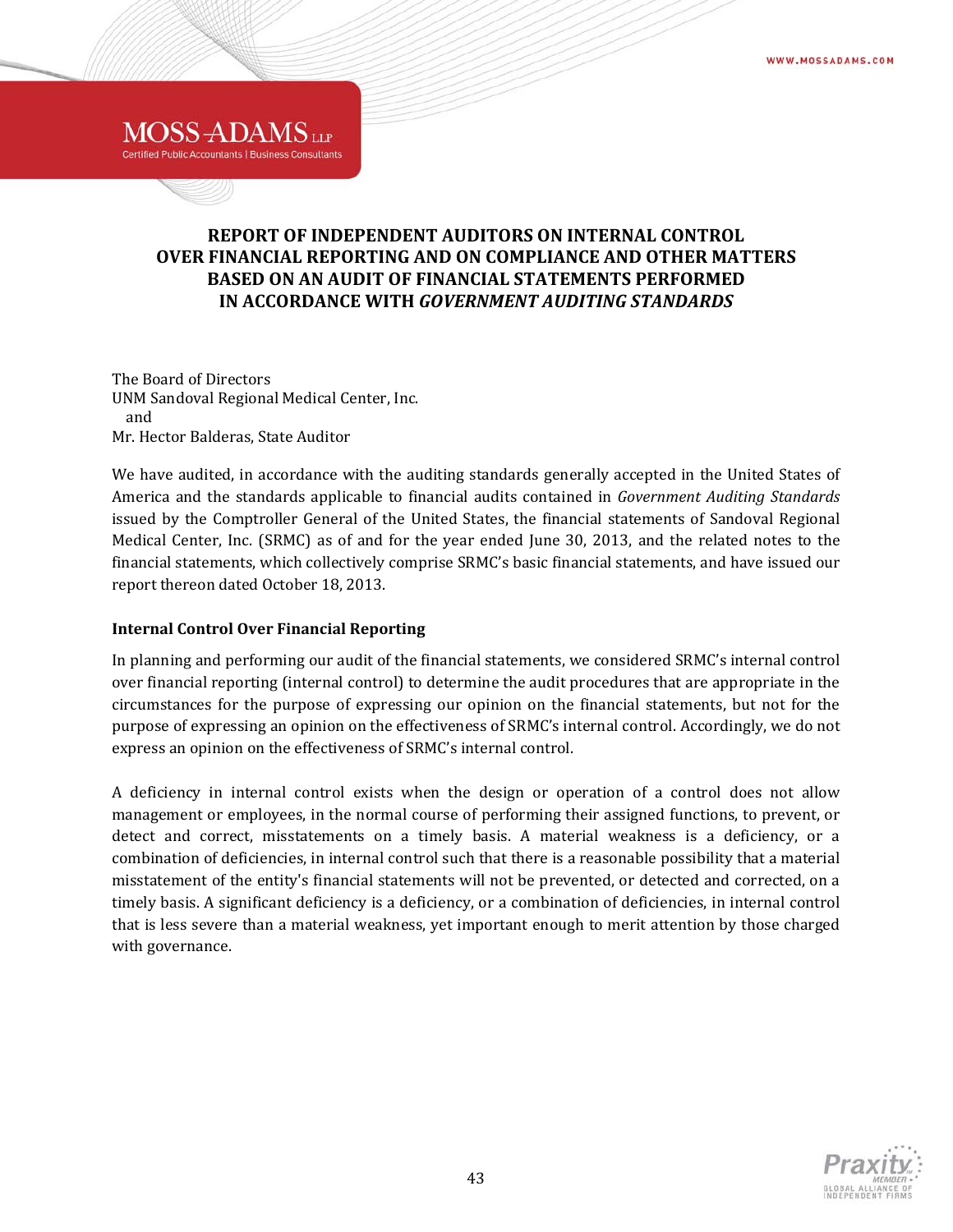The Board of Directors UNM Sandoval Regional Medical Center, Inc. and Mr. Hector Balderas, State Auditor

Our consideration of internal control was for the limited purpose described in the first paragraph of this section and was not designed to identify all deficiencies in internal control that might be material weaknesses or significant deficiencies. Given these limitations, during our audit we did not identify any deficiencies in internal control that we consider to be material weaknesses. However, material weaknesses may exist that have not been identified.

#### **Compliance and Other Matters**

As part of obtaining reasonable assurance about whether SRMC's financial statements are free from material misstatement, we performed tests of its compliance with certain provisions of laws, regulations, contracts, and grant agreements, noncompliance with which could have a direct and material effect on the determination of financial statement amounts. However, providing an opinion on compliance with those provisions was not an objective of our audit and, accordingly, we do not express such an opinion. The results of our tests disclosed an instance of noncompliance or other matter that is required to be reported under *Government Auditing Standards* and which is described in the accompanying schedule of findings and responses as item 13-01.

#### **Purpose of this Report**

The purpose of this report is solely to describe the scope of our testing of internal control and compliance and the results of that testing, and not to provide an opinion on the effectiveness of the entity's internal control or on compliance. This report is an integral part of an audit performed in accordance with *Government Auditing Standards* in considering the entity's internal control and compliance. Accordingly, this communication is not suitable for any other purpose.

Mess adams LLP

Albuquerque, New Mexico October 18, 2013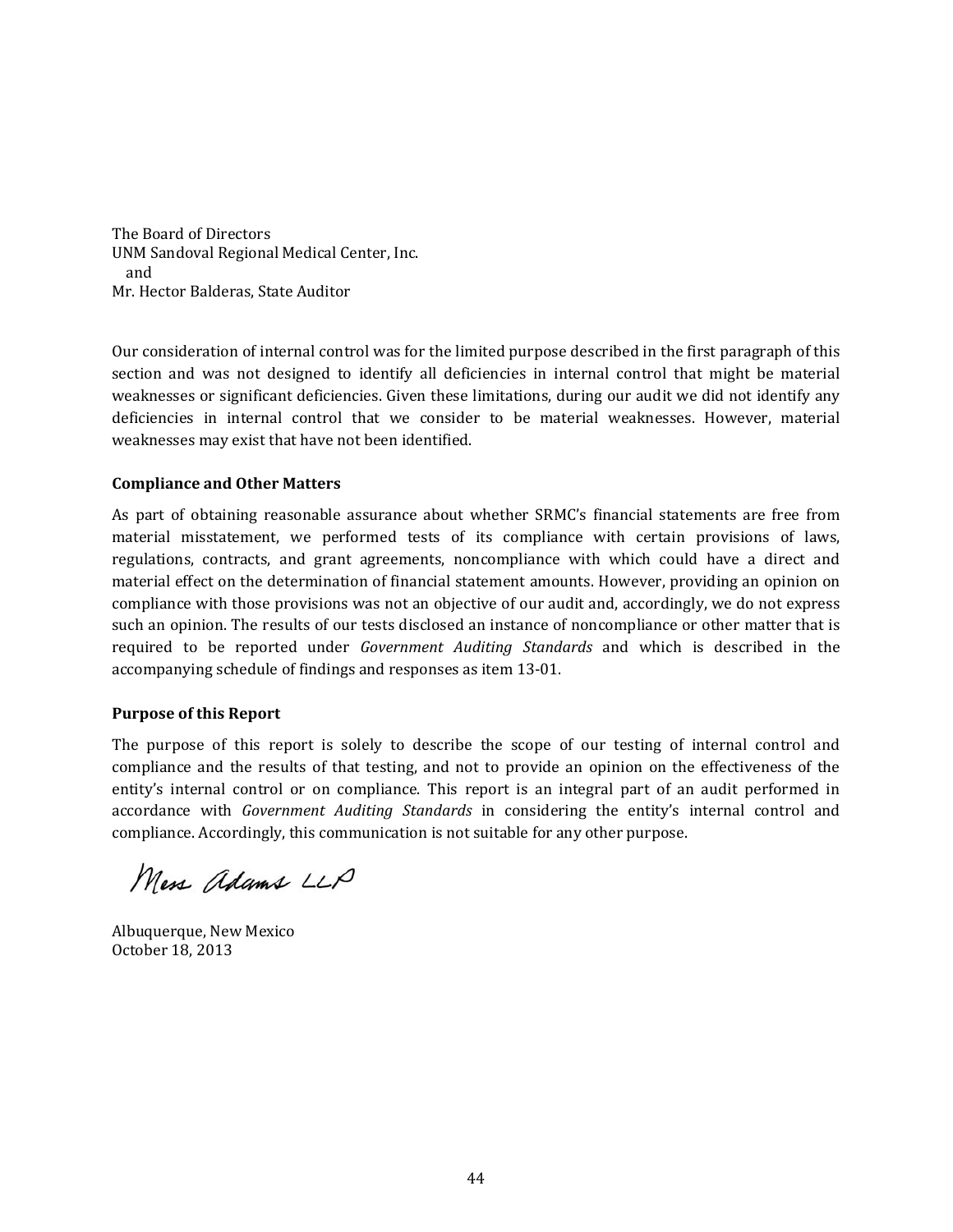# **UNM SANDOVAL REGIONAL MEDICAL CENTER, INC. (A COMPONENT UNIT OF THE UNIVERSITY OF NEW MEXICO) SCHEDULE OF FINDINGS AND RESPONSES JUNE 30, 2013**

### **13‐01 Equipment and Real Property Management (Other Matter)**

*Condition:* We noted that the Medical Center is still in the process of placing identification numbers on fixed assets and a complete physical inventory has not been performed. 

*Criteria:* An adequately designed and implemented system of internal controls over equipment and real property includes the conduct of periodic observations of equipment, and the proper reconciliation and adjustment of inventory records to reflect counts and the physical condition of the equipment.

*Effect:* The lack of identification numbers for the assets, as well as the lack of a physical inventory, poses the risk that the Medical Center's records of assets are inaccurate, and that misappropriation of equipment is not timely identified and investigated. 

*Cause:* Internal controls over labeling and inventorying fixed assets had not been implemented as of June 30, 2013.

*Recommendation:* We recommend that the Medical Center complete the physical inventory and labeling of fixed assets according to funding source, ensuring those assets purchased with the FHA-insured mortgage loan proceeds are separately tracked for reporting to the U.S. Department of Housing and Urban Development. Additionally, the annual physical inventory should be reconciled to the capital assets module. 

*Management Response:* During July 2013, management established a process to conduct the physical inventory and label the fixed assets. The Medical Center plans to have the physical inventorying and labeling of assets completed by mid-October 2013.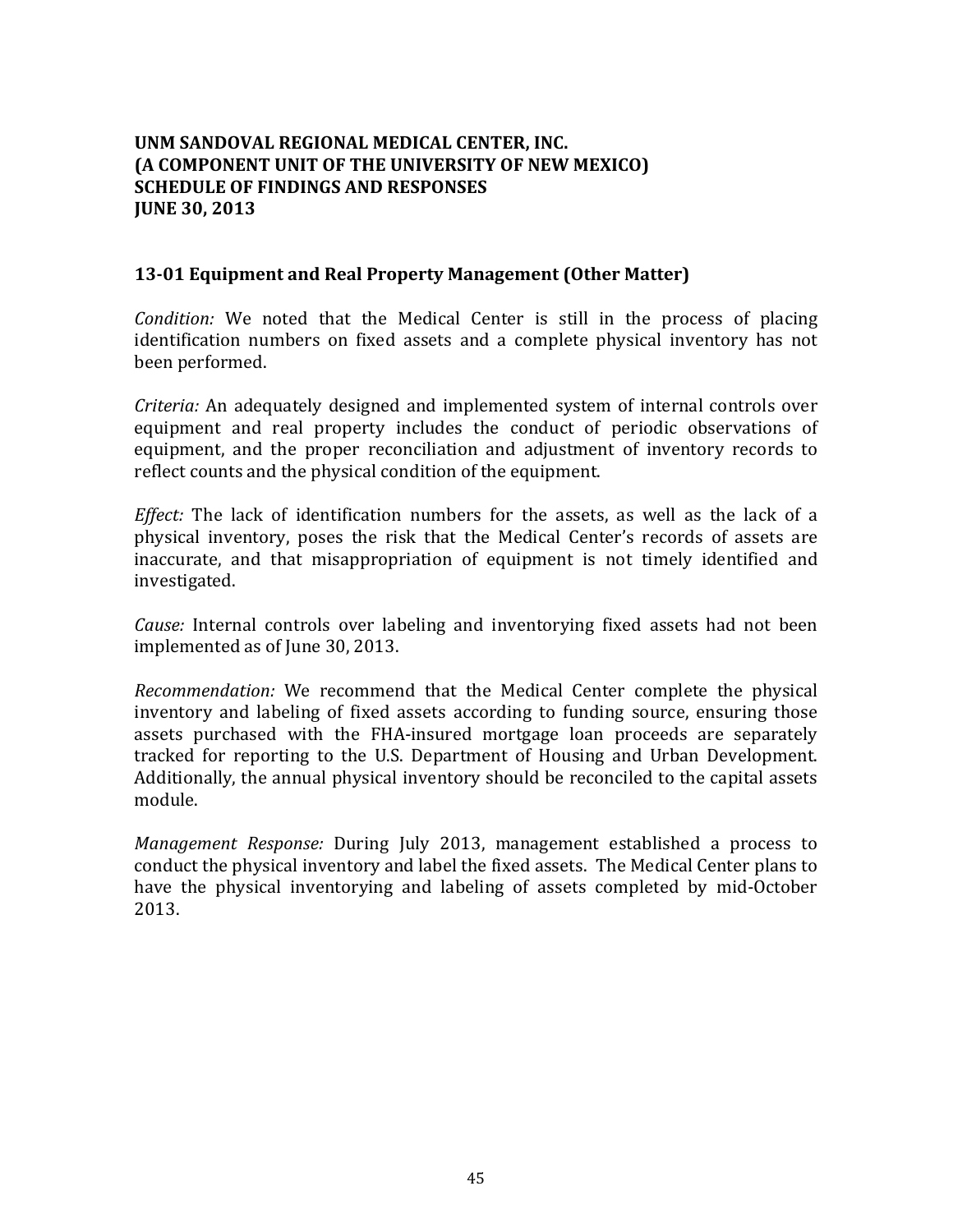# **UNM SANDOVAL REGIONAL MEDICAL CENTER, INC. (A COMPONENT UNIT OF THE UNIVERSITY OF NEW MEXICO) SUMMARY SCHEDULE OF PRIOR YEAR AUDIT FINDINGS Year Ended June 30, 2013**

### **Prior Year Audit Finding:**

### **12‐01 – Capitalization of Interest (Material Weakness)**

The finding has been resolved as of June 30, 2013.

# **12‐02 –Cutoff of Accounts Payable and Accrued Liabilities (Significant** Deficiency)

The finding has been resolved as of June 30, 2013.